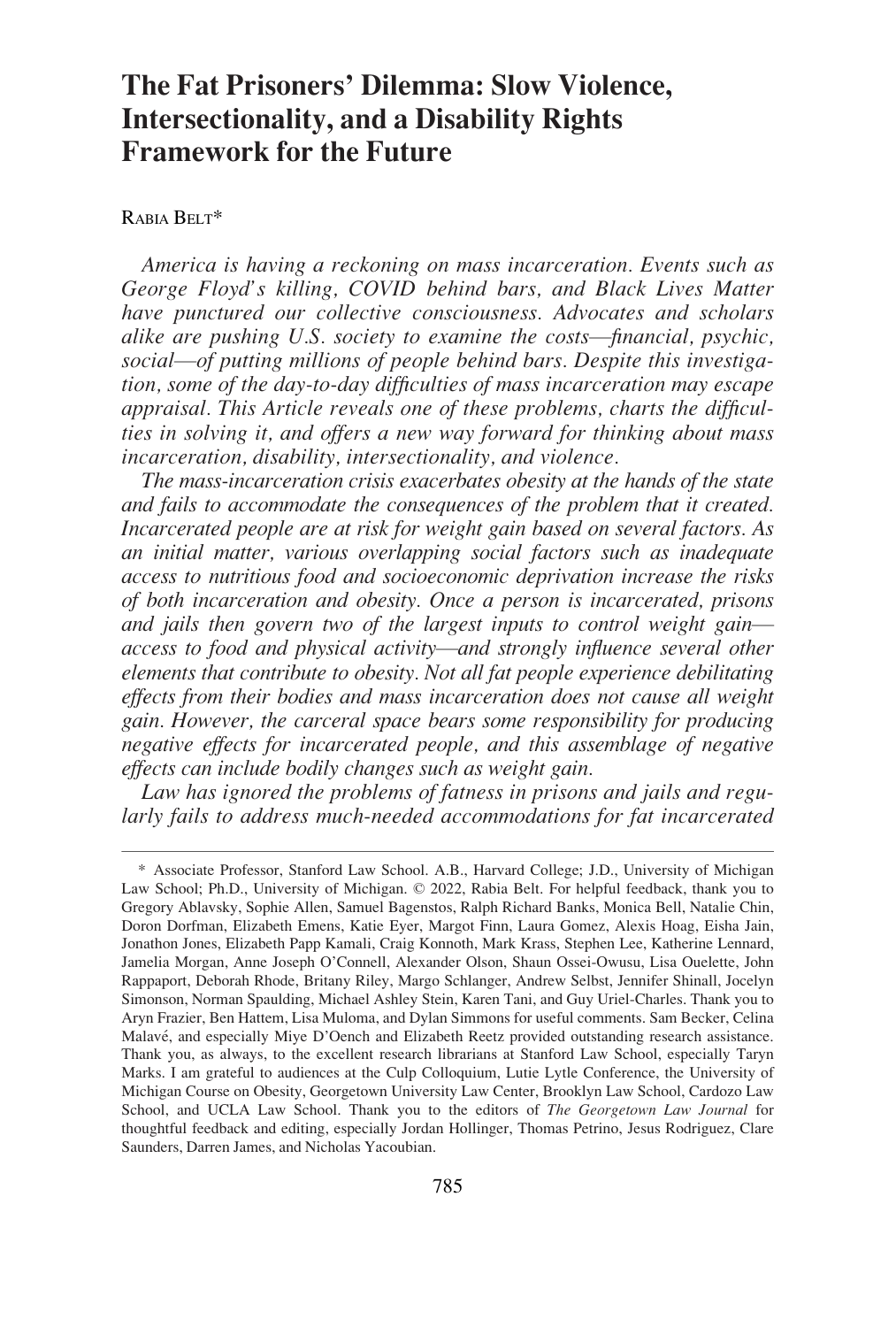*people due to flaws in incarceration law and applications of disability law.* 

*The dilemma of fat incarcerated people extends beyond litigation difficulties, however. It is a heuristic that illustrates the depth of the harm of mass incarceration and the need to take disability seriously*—*and how complicated taking disability seriously is. Attention to the social inequities that produce and maintain the population of fat people in prisons exposes a profound tension in disability scholarship and activism. Typically, disability scholarship and advocacy seek to unite a disability community of people with varying bodily impairments by focusing on stigma and stereotyping. While people's bodies are different, all disabled people experience ableism. This Article contends that disability scholars and advocates can and should augment their focus on stigma and stereotyping to emphasize the social inequities such as environmental poisoning, racism, poverty, and violence that produce many debilitating impairments. This proposal is an uncomfortable proposition for disability scholarship and advocacy wary of eugenic treatment and "cures." Reducing social inequities would reduce the population of disabled people, and advocacy to improve the environmental predecessors to impairment could be viewed as a condemnation of the state of disability itself.* 

*However, proper attention to intersectional injustice in conjunction with respect for disabled people requires thoughtful consideration of the production of impairments. Although not all disabilities are the result of social injustice, knitting together social inequality and disability would reorient the field on those who are most marginalized, redirect it toward a greater reliance on intersectional principles, and link it to other political and legal campaigns that challenge injustice.* 

*Fundamentally, this Article offers a new disability paradigm to think about intersectionality and slow violence. Law and politics are at a crossroads where scholars and advocates alike are searching for new frameworks to address the longstanding and troubling matters of social injustice revealed in the wake of protest and reflection. Disability scholarship can help but only if disability thought leaders are willing to reexamine and reorient their current approach and classifications. With respect to intersectionality, I argue that, in addition to examining the simultaneous, overlapping identities of multiply marginalized people, incorporating disability into intersectionality would also require investigation of how injustice produces impairment, which in turn creates people who are multiply marginalized. With respect to slow violence, carceral harms are ripe for incorporation into the pantheon of slow violence*—*situations where harm is accrued slowly, difficult to trace, and susceptible to being overlooked. The bodily changes of incarcerated people, such as weight gain, exemplify how this slow violence occurs.*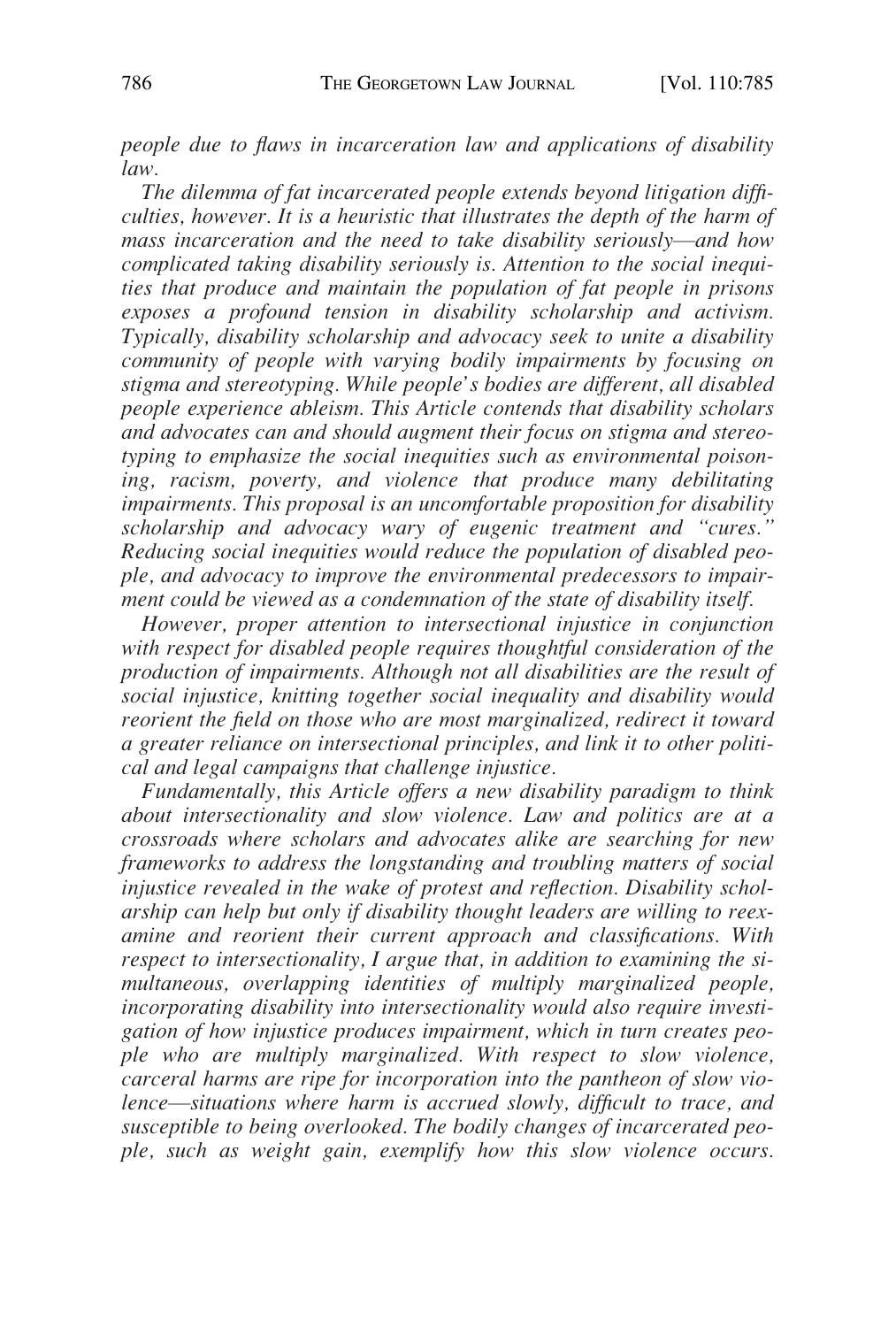*Disability is also a grammar that structures what slow violence is across domains.* 

# TABLE OF CONTENTS

|    |           |                                                   |                                          | 788 |
|----|-----------|---------------------------------------------------|------------------------------------------|-----|
| I. |           |                                                   |                                          | 790 |
|    | A.        | WHAT ARE WE TALKING ABOUT WHEN WE TALK ABOUT FAT? |                                          |     |
|    |           | 1.                                                | Obesity and the Disease Model            | 790 |
|    |           | 2.                                                | Fatness and the Advocacy Model           | 791 |
|    | <b>B.</b> |                                                   | WHO ARE FAT INCARCERATED PEOPLE?         | 794 |
| Π. |           |                                                   |                                          | 804 |
|    | A.        |                                                   |                                          |     |
|    |           | 1.                                                | Too Fat to Jail, Too Fat to Execute      | 806 |
|    |           | 2.                                                |                                          | 807 |
|    |           | 3.                                                |                                          | 809 |
|    | <b>B.</b> |                                                   | DISABILITY-BASED FEDERAL CLAIMS          | 809 |
|    | C.        | NON-DISABILITY-BASED FEDERAL CLAIMS               |                                          | 814 |
|    |           | 1.                                                |                                          | 814 |
|    |           | 2.                                                |                                          | 817 |
|    | D.        |                                                   | STATE AND LOCAL CLAIMS                   | 819 |
|    |           | 1.                                                |                                          | 819 |
|    |           | 2.                                                | Weight-Based Discrimination Statutes     | 820 |
| Ш. |           |                                                   |                                          | 821 |
|    | А.        |                                                   | A NEW WAY FORWARD FOR INTERSECTIONALITY. | 821 |
|    | Β.        |                                                   |                                          | 827 |
|    |           |                                                   |                                          | 830 |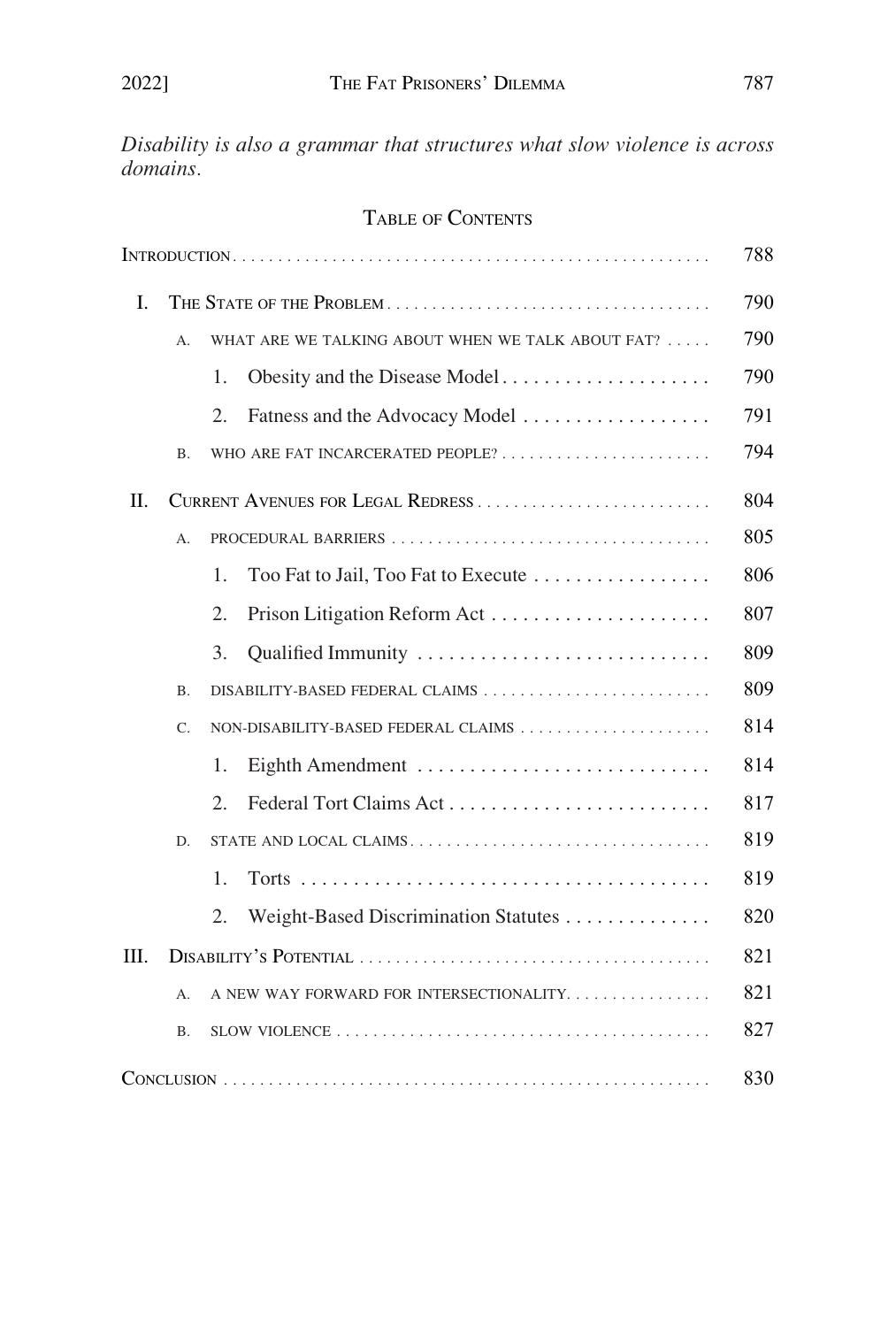#### **INTRODUCTION**

<span id="page-3-0"></span>People can ask Reddit or Quora about practically anything. On both Internet spaces, inquiring minds want to know: what is prison like if you are fat? The answers? Terrible. Jim Christmas recounted the experience of a fellow incarcerated man who could not fit on his designated bunk.<sup>1</sup> "Every single night, he slept sitting up with a sheet covering his head like a bird cage."<sup>2</sup> This man also had trouble making it to the bathroom on time and wiping himself after using the toilet.<sup>3</sup> Shelby McCort noted that being fat in prison was not a rare occurrence: "The common thing in prison, it seems, is to gain weight. . .and gain a lot of it."<sup>4</sup> Reddit commenters shared the sentiment that prison contributed to weight gain. One commented: "Most of the food available for purchase in the commissary is junk food, the stuff of corner stores. . .Doritos, candy. The daily meal-ration will also usually be largely be [sic] comprised of some sort of cheap carb (white bread, stuff like that)."<sup>5</sup>

These responses are probably not surprising. Incarcerated people are at risk for fatness and weight gain based on several factors, including but not limited to gender, sexuality, race, sedentary lifestyles, lack of access to exercise, substance withdrawal, poor diets, stress, depression, side effects of psychotropic medication, and age. Prisons and jails control two of the largest variables affecting weight gain—access to food and access to physical activity—and strongly influence several of these other inputs.

Although mass incarceration and obesity, respectively, are significant areas of controversy, research, and advocacy, fat incarcerated people have been comparatively neglected by scholars. Prison reform and abolition advocates highlighting poor prison conditions have noted many of the factors that pose risks for obesity and weight gain for incarcerated people without discussing the plight of fat incarcerated people. Disability scholars have addressed whether disability legislation can (and should) cover obesity. This conversation, however, has mainly focused on employment and travel. Fat advocates and women's studies scholars have also discussed fatness. This conversation has also centered upon employment, as well as body policing and appearance.

This Article illuminates the difficulties that fat incarcerated people face, the factors that produce fat incarcerated people, and potential remedies through law and politics. It addresses fatness and prison in multiple ways. First, it analyzes the problem of accommodation—carceral institutions do not adequately accommodate

<sup>1.</sup> Jim Christmas, Comment to What Is Prison Like if You Are Very Fat?, QUORA (Sept. 24, 2018), <https://www.quora.com/What-is-prison-like-if-you-are-very-fat>.

<sup>2.</sup> *Id.* 

<sup>3.</sup> *Id.* 

Shelby McCort, Comment to *What Is It Like to Be Fat in Prison?*, QUORA (July 9, 2017), [https://](https://www.quora.com/What-is-it-like-to-be-fat-in-prison)  4. [www.quora.com/What-is-it-like-to-be-fat-in-prison](https://www.quora.com/What-is-it-like-to-be-fat-in-prison) [<https://perma.cc/YQ46-XVPW>].

<sup>5.</sup> Uglyontheinside9, Comment to *ELI5: How Do Fat People in Jail/Prison Stay Fat?*, REDDIT (July 8, 2015, 10:27 PM), [https://www.reddit.com/r/explainlikeimfive/comments/3cmmyx/eli5\\_how\\_do\\_fat\\_](https://www.reddit.com/r/explainlikeimfive/comments/3cmmyx/eli5_how_do_fat_people_in_jailprison_stay_fat/)  [people\\_in\\_jailprison\\_stay\\_fat/](https://www.reddit.com/r/explainlikeimfive/comments/3cmmyx/eli5_how_do_fat_people_in_jailprison_stay_fat/) [\[https://perma.cc/NHM3-8PXG\]](https://perma.cc/NHM3-8PXG).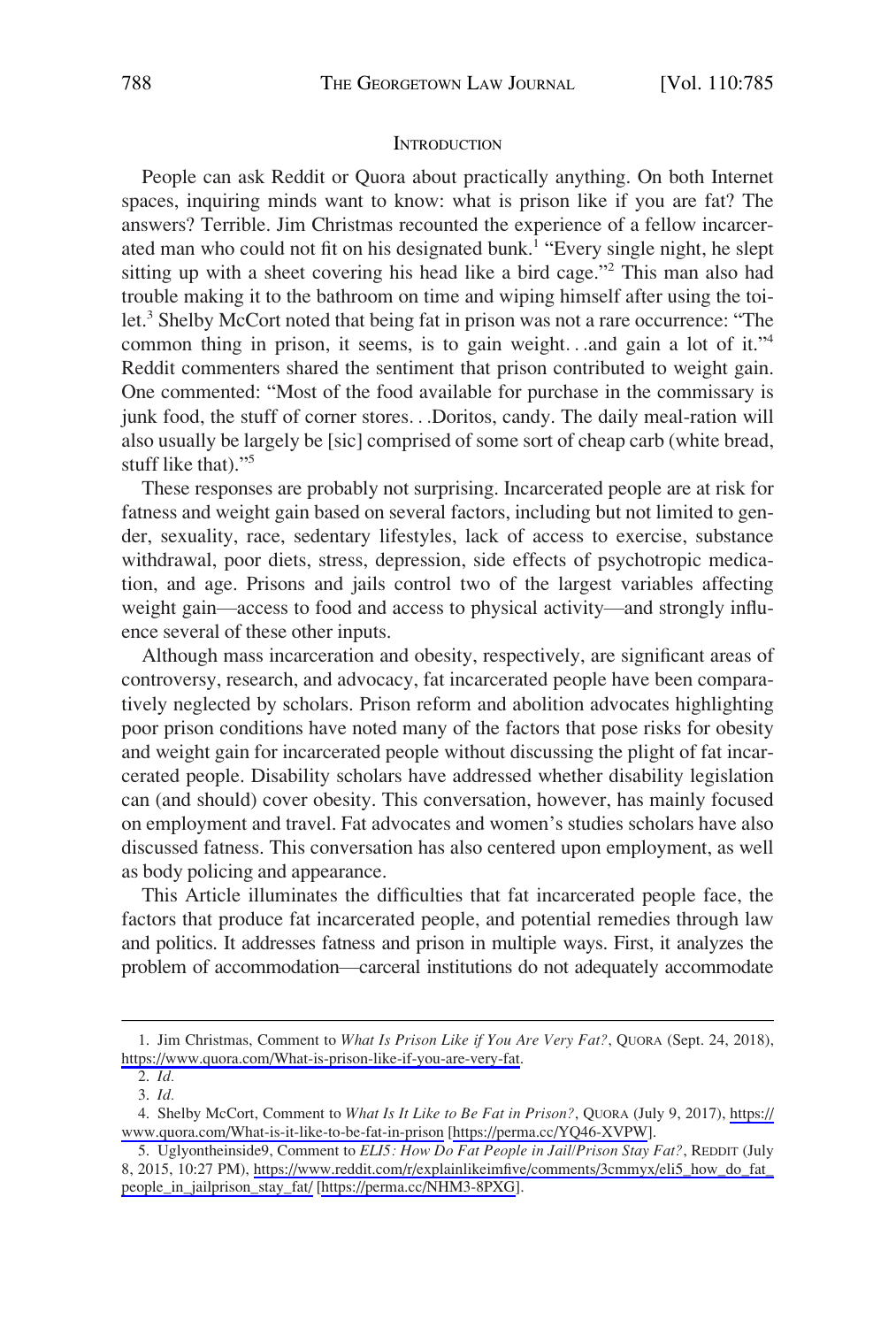the needs of fat incarcerated people and their bodies. Current prison jurisprudence does not provide sufficient redress for conditions that are merely terrible rather than "deliberately discriminatory" or "cruel and unusual." Current disability jurisprudence does not offer a robust avenue for obese claimants to demand reasonable modifications during incarceration due to uneven treatment of obesity as a legal disability and poor redress for disability modifications for incarcerated people.

Second, and more fundamentally, this Article's discussion of the social inequities that produce and maintain the population of fat people in prison reveals a larger tension in disability scholarship. Ameliorating fat incarcerated people's problems exposes other uncomfortable aspects of current disability scholarship, law, and advocacy. Rather than an almost-universal focus on how stigma unifies people with disabilities together, I contend that disability scholars and advocates should also emphasize the socially inequitable factors that produce many disabling conditions. Although not all disabilities result from social injustice, knitting together social inequality and disability would realign the disability field's focus on those who are most marginalized and reorient it more toward intersectional principles. At the same time, though, redressing debilitating social conditions through treating and healing impairments would herald a reduction in the disabled population. This proposal is an uncomfortable prospect for disability politics and a fraught subject for a community with a historical legacy of ableist treatment and attempted eugenic-based elimination.

Fat prisoner dilemmas are not unique on their own. Nevertheless, they are revealing because they sit at the center of many interlocking issues. They display the power of the state, as carceral spaces control so much of an incarcerated person's life. They showcase the importance of addressing impairment and not just stigma for disability law. We think of both fat people and incarcerated people as blameworthy and deserving of their fates when in fact social conditions contribute to the production of both communities. At the same time, though, we encounter similar issues in other guises—poor people outside of prison who live in food deserts and swamps, Flint residents poisoned by lead in their water, people who are hurt by trauma, and other people who suffer bodily forms of injustice.

This Article proceeds as follows. The beginning introduces the dilemmas that fat incarcerated people face as a case study. Part I gives an overview of fat incarcerated people—who they are, what factors contribute to weight gain in carceral spaces, and what the consequences are.

Part II looks at the possible legal remedies for reducing factors that promote weight gain and providing accommodations for fat incarcerated people. It shows how obesity is not properly addressed by disability law and also how incarcerated people have little legal recourse in ameliorating conditions that are merely harmful instead of significantly terrible or deliberately discriminatory.

The remainder of this Article offers a new model for disability informed by the difficulties raised by the case study of the first two Parts. Part III sets out a new model for disability that incorporates new notions of intersectionality and slow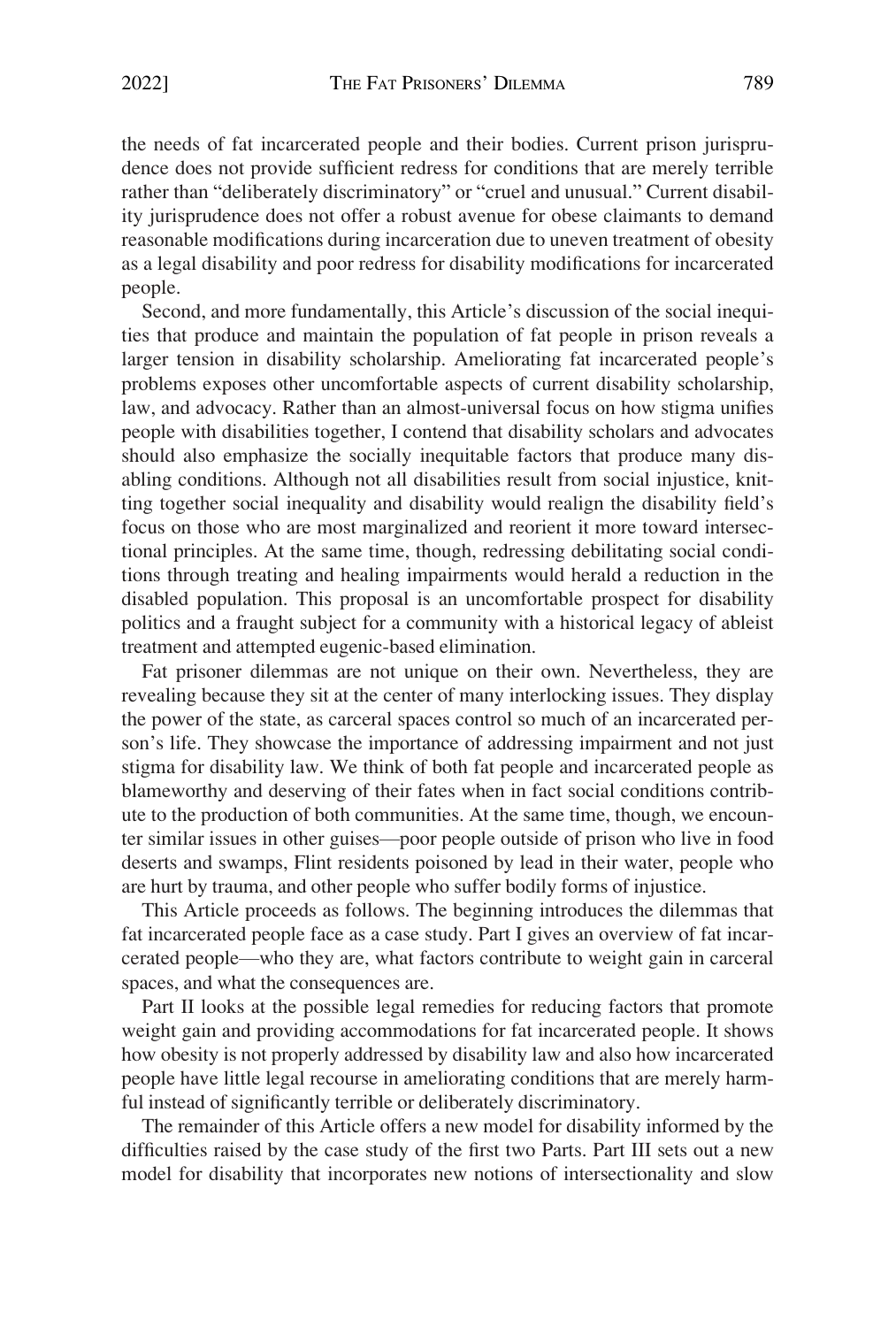<span id="page-5-0"></span>violence. It points to the plight of fat incarcerated people as an emblematic case of "slow violence," making it difficult to remedy and link this plight to other conditions of impairment and inequity. This Article concludes by pointing the way to possible next steps for research and political collaboration.

# I. THE STATE OF THE PROBLEM

# A. WHAT ARE WE TALKING ABOUT WHEN WE TALK ABOUT FAT?

Discussing fatness can be tricky. The lack of uniform terminology and two clashing models to describe weight, as discussed below, complicate the discussion. This Article will vary the descriptors "fat" or "obese" depending on the respective underlying sources and, when there is not an indicator, use "fat" as a way to reach beyond the medical definition of obesity.

# 1. Obesity and the Disease Model

Medical professionals use the labels of "obesity" and "overweight" to describe what they categorize as the disease of having excessive body fat.<sup>6</sup> Both are determined according to one's body mass index (BMI): a person's weight in pounds multiplied by 703 and divided by her height in inches squared.<sup>7</sup> A normal BMI is 18.5–24.9, while a BMI of 25.0–29.9 is overweight and 30.0 or higher is obese.<sup>8</sup> The American Medical Association, the World Health Organization, the Food and Drug Administration, and the National Institutes of Health all define obesity as a disease.<sup>9</sup> Nearly half of all Americans, 42.5%, were obese in 2017-

*See Obesity*, MAYO CLINIC, [https://www.mayoclinic.org/diseases-conditions/obesity/symptoms-](https://www.mayoclinic.org/diseases-conditions/obesity/symptoms-causes/syc-20375742)6. [causes/syc-20375742](https://www.mayoclinic.org/diseases-conditions/obesity/symptoms-causes/syc-20375742) [\[https://perma.cc/7RCQ-QGZN](https://perma.cc/7RCQ-QGZN)] (last visited Jan. 19, 2022).

*Id.* Using BMI as a metric, especially for individuals, has been abundantly criticized. *See, e.g.*, 7. Kiera Butler, *Why BMI Is a Big Fat Scam*, MOTHER JONES, Sept.–Oct. 2014, [https://www.motherjones.](https://www.motherjones.com/politics/2014/08/why-bmi-big-fat-scam/)  [com/politics/2014/08/why-bmi-big-fat-scam/](https://www.motherjones.com/politics/2014/08/why-bmi-big-fat-scam/) [<https://perma.cc/3MKG-W2VY>]. *See generally* Iliya Gutin, *Body Mass Index Is Just a Number: Conflating Riskiness and Unhealthiness in Discourse on Body Size*, 43 SOCIO. HEALTH & ILLNESS 1437, 1448 (2021) (arguing that the ease of determining BMI has led to its overuse, and calling for a more nuanced use of BMI that is "less declarative" in labelling obese individuals as abnormal or unhealthy); Philip B. Maffetone, Ivan Rivera-Dominguez & Paul B. Laursen, *Overfat and Underfat: New Terms and Definitions Long Overdue*, FRONTIERS PUB. HEALTH (Jan. 3, 2017), <https://www.frontiersin.org/articles/10.3389/fpubh.2016.00279/full>[\[https://perma.cc/](https://perma.cc/J4SU-NEDR) [J4SU-NEDR](https://perma.cc/J4SU-NEDR)] (contending that "overfat" and "underfat" are better terms than BMI for describing body composition (emphasis omitted)); Manfred James Müller, Wiebke Braun, Janna Enderle & Anja Bosy-Westphal, *Beyond BMI: Conceptual Issues Related to Overweight and Obese Patients*, 9 OBESITY FACTS 193 (2016) (asserting that BMI is of little value in studying obesity and related conditions because it is not scientifically sound). *But see* Peymane Adab, Miranda Pallan & Peter H. Whincup, Editorial, *Is BMI the Best Measure of Obesity?*, BMJ (Mar. 29, 2018), <https://www.bmj.com/content/360/bmj.k1274> [[https://perma.cc/XVV5-XGG6\]](https://perma.cc/XVV5-XGG6) (concluding that BMI is a useful measure in the majority of cases).

<sup>8.</sup> *Obesity*, *supra* note 6.

<sup>9.</sup> Maura Flaherty McCoy, Note, *Classifying Obesity as a Disability Under the Americans with Disabilities Act: How* Seff v. Broward County *Is Incongruent with Recent ADA Litigation*, 64 CATH. U. L. REV. 539, 540 (2015). *See generally* WHO CONSULTATION ON OBESITY, WORLD HEALTH ORG., OBESITY: PREVENTING AND MANAGING THE GLOBAL EPIDEMIC 1, 4, 6 (2000), [https://apps.who.int/iris/](https://apps.who.int/iris/handle/10665/42330)  [handle/10665/42330](https://apps.who.int/iris/handle/10665/42330) [[https://perma.cc/M7ZT-GEE2\]](https://perma.cc/M7ZT-GEE2) (describing obesity as "a complex and incompletely understood disease"). The Department of Veterans Affairs does not recognize obesity as a disease, even though veterans are disproportionately fat. Grace C. Brier, *How to Shrink a Growing*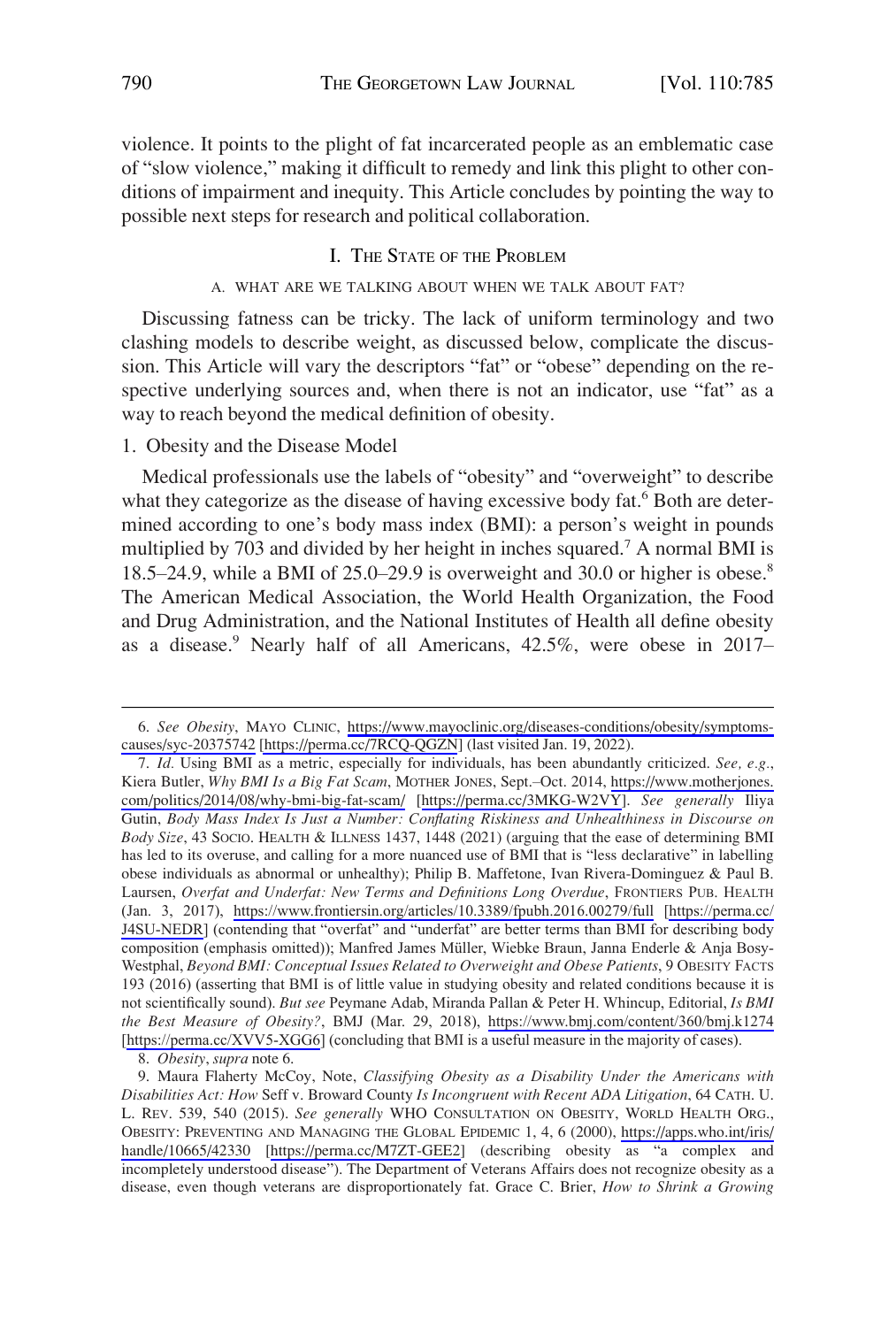<span id="page-6-0"></span>2018.<sup>10</sup> An additional 31.1% of Americans were overweight.<sup>11</sup> Black people, Latino people, and Native Americans are more likely to be obese than white Americans.<sup>12</sup> Obese Americans are disproportionately poor and disproportionately poor women.<sup>13</sup>

The medical causes and repercussions of obesity are not entirely understood. Scholars recognize that environmental conditions such as food availability, transportation, and other social conditions influence obesity rates.<sup>14</sup> Research strongly suggests that obesity is connected to several health risks such as "developing coronary heart disease, type 2 diabetes, high blood pressure, high cholesterol, osteoarthritis, gynecological problems, sleep apnea, and other respiratory problems."<sup>15</sup> Importantly, though, obesity and poor health are not complete synonyms—people can be obese and have good health, and thin people can be in poor health.16 Obesity prevention research aims to identify the causes of obesity and overweight in order to reduce the prevalence of both.<sup>17</sup>

2. Fatness and the Advocacy Model

"Fat" is a more familiar term than "obese." Popular media saturates the culture with images and messages about fat people and the crisis of fatness.<sup>18</sup> These messages are almost entirely negative. Fat Studies scholar Cat Pausé defines "fat stigma" as "the negative stereotypes, associations, and characteristics associated with fatness."<sup>19</sup> She continues: "Fatness is discrediting; it is a visible signal to others that the bearer is different, and deviant, and probably dangerous. In the

13. Michael Correll, *Getting Fat on Government Cheese: The Connection Between Social Welfare Participation, Gender, and Obesity in America*, 18 DUKE J. GENDER L. & POL'Y 45, 46 (2010).

14. Roberta F. Mann, *Controlling the Environmental Costs of Obesity*, 47 ENV'T L. 695, 702, 732–33 (2017).

15. Jennifer Bennett Shinall, *Distaste or Disability? Evaluating the Legal Framework for Protecting Obese Workers*, 37 BERKELEY J. EMP. & LAB. L. 101, 123 (2016). It is not clear at this point, however, whether these are causal or correlational associations. *See id.* at 123–24.

16. *See* Gutin, *supra* note 7, at 1440 ("[L]abelling individuals with obesity as diseased on basis of BMI does not reflect practitioners' knowledge of a person's overall health . . . .").

17. *See* Christine Fry, Sara Zimmerman & Manel Kappagoda, *Healthy Reform, Healthy Cities: Using Law and Policy to Reduce Obesity Rates in Underserved Communities*, 40 FORDHAM URB. L.J. 1265, 1274 (2013).

18. *See generally infra* note 34 and accompanying text.

19. Cat Pausé, *Borderline: The Ethics of Fat Stigma in Public Health*, 45 J.L. MED. & ETHICS 510, 510 (2017).

*Problem: Improving the System of Benefits for Obese Veterans, in Light of the American Medical Association's Recent Classification of Obesity as a Disease*, 26 FED. CIR. BAR J. 67, 67–68 (2016).

*Obesity and Overweight*, CTRS. FOR DISEASE CONTROL & PREVENTION, [https://www.cdc.gov/](https://www.cdc.gov/nchs/fastats/obesity-overweight.htm)  10. [nchs/fastats/obesity-overweight.htm](https://www.cdc.gov/nchs/fastats/obesity-overweight.htm) [\[https://perma.cc/F6P6-EBNT](https://perma.cc/F6P6-EBNT)] (last visited Jan. 19, 2022).

<sup>11.</sup> *Id.* These thresholds have changed over time. *See, e.g.*, CHRISTY HARRISON, ANTI-DIET: RECLAIM YOUR TIME, MONEY, WELL-BEING, AND HAPPINESS THROUGH INTUITIVE EATING 43-47 (2019). For example, until 1998, a BMI up to twenty-eight was in the "normal" range. *See* Sally Squires, *About Your BMI (Body Mass Index): Optimal Weight Threshold Lowered*, WASH. POST, June 4, 1998, at A01.

<sup>12.</sup> Bette Jacobs, Mehgan Gallagher & Nicole Heydt, At the Intersection of Health and Justice: How *the Health of American Indians and Alaska Natives Is Disproportionately Affected by Disparities in the Criminal Justice System*, 6 BELMONT L. REV. 41, 60 (2018); *Adult Obesity Facts*, CTRS. FOR DISEASE CONTROL & PREVENTION,<https://www.cdc.gov/obesity/data/adult.html> [\[https://perma.cc/9AA9-XNAG](https://perma.cc/9AA9-XNAG)] (last visited Jan. 19, 2022).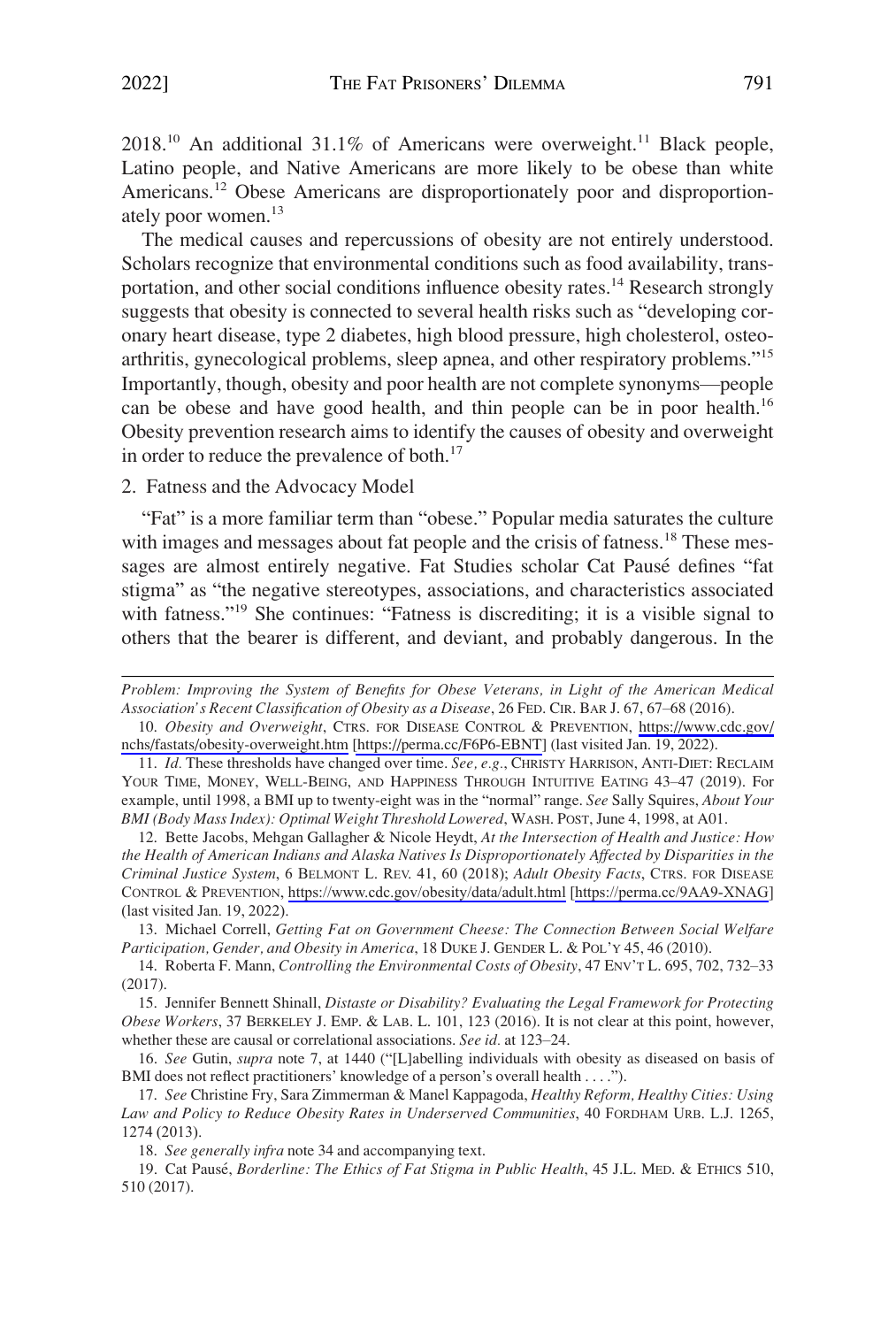case of fatness, that danger is often presented as the economic risk/burden to society. It is also discreditable, as fatness is a visible stigma."20 She argues that there is a longstanding idea that fat people are lazy and undisciplined.<sup>21</sup> Combined with healthism,<sup>22</sup> fatness is believed to be the "result of poor individual choices, made by individuals who then become a burden on the rest of society."<sup>23</sup>

Fat activists also use the term "fat," but they use it as a neutral descriptor as well as a challenge to the medical term "obesity" and the popular negative assumptions about being fat. Fat activists formed the National Association to Advance Fat Acceptance (NAAFA) to combat size discrimination in  $1969<sub>z</sub><sup>24</sup>$ have worked to include weight discrimination in antidiscrimination laws,<sup>25</sup> and continue to publish scholarship in journals such as *Fat Studies*.

Fat studies has different threads; that said, most fat people probably do not think of fatness as a key part of their identity.<sup>26</sup> A social construction thread argues that the thin body is a socially constructed ideal and that fatness is a component of body diversity: "[P]eople are supposed to come in all sizes, so it's not okay to mistreat the fat ones . . . . "<sup>27</sup> Yofi Tirosh argues in stronger terms that law should recognize and protect "the right to be of any body size."28 Scholars and advocates that focus on fat as a biological or health issue include the Health at Every Size movement. They challenge the assumption that fatness is unhealthy and contend that "health is possible at every size."<sup>29</sup> They emphasize the difficulties that fat people have at maintaining weight loss through dieting.<sup>30</sup> Moreover, they note that the assumption that fat people are always unhealthy can have negative repercussions for how fat people are treated, along with discrimination based on appearance and size.<sup>31</sup>

23. Pause´, *supra* note 19, at 511.

24. Lauren E. Jones, Note, *The Framing of Fat: Narratives of Health and Disability in Fat Discrimination Litigation*, 87 N.Y.U. L. REV. 1996, 2006 (2012).

25. *See infra* Section II.D.2.

26. *See, e.g.*, Jessica A. Clarke, *Against Immutability*, 125 YALE L.J. 2, 11 (2015).

30. *Id.* at 2008–09.

31. *See id.* 

<sup>20.</sup> *Id.* 

<sup>21.</sup> *See id.* 

<sup>22.</sup> Jessica Roberts and Elizabeth Weeks Leonard define "healthism" as "discrimination on the basis of health status." Jessica L. Roberts & Elizabeth Weeks Leonard, *What Is (and Isn't) Healthism?*, 50 GA. L. REV. 833, 835 (2016). They note that, given that people of color, disabled people, and poor people are more likely to engage in unhealthy activities such as smoking or have health statuses such as obesity, policies targeting unhealthy practices would end up compounding inequality rather than alleviating it. *Id.*  at 852. *See generally* JESSICA L. ROBERTS & ELIZABETH WEEKS, HEALTHISM: HEALTH-STATUS DISCRIMINATION AND THE LAW (2018) (evaluating the law's regulation of health, and contextualizing healthism alongside other "isms").

<sup>27.</sup> MARILYN WANN, FAT! SO? BECAUSE YOU DON'T HAVE TO APOLOGIZE FOR YOUR SIZE! 12 (1998) (emphasis omitted).

<sup>28.</sup> Yofi Tirosh, *The Right to Be Fat*, 12 YALE J. HEALTH POL'Y L. & ETHICS 264, 288 (2012).

<sup>29.</sup> Jones, *supra* note 24, at 2008.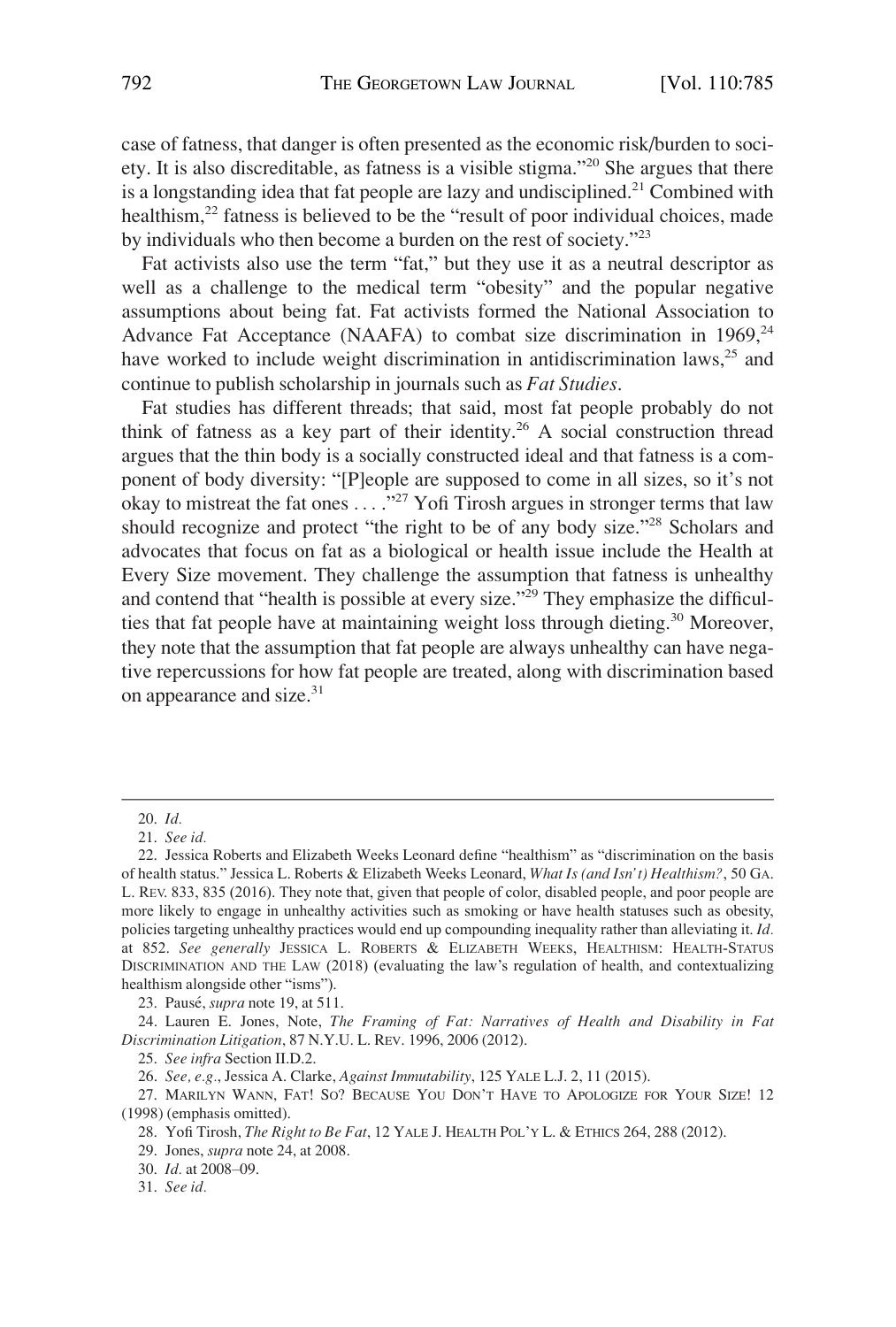Furthermore, fat studies are nestled within gender and women's studies as a key site to understand the body and what it means.<sup>32</sup> Scholars of this discipline discuss how fatness has been equated negatively with femininity and Black and brown bodies and positioned against whiteness and masculinity.<sup>33</sup> They write about how the dieting and fashion industries construct the idea of the perfect thin body that is honed through diligent eating and exercising discipline—and its counterpart, the fat body that is lazy, disgusting, and excessive.<sup>34</sup>

The relationship between fat activism and disability activism is complicated.<sup>35</sup> Some fat activists, and indeed, some fat discrimination plaintiffs, distinguish themselves from poor health and disability in their advocacy and litigation.<sup>36</sup> They voice concern that treating obesity as a disability would mark fat people as medicalized outsiders and increase, rather than decrease, anti-fat bias.<sup>37</sup> For example, NAAFA board member Peggy Howell observed: "'There is a lot of conflict in the size acceptance community' [with respect to obesity and the Americans with Disabilities Act]. . . . 'I don't consider myself disabled, and some people don't like 'fat' being considered a disability.'"38 Other fat activists believe that the fat acceptance movement and the disability rights movement can act in tandem: "Both groups fight against the normalization and medicalization of

33. *See, e.g.*, Breanne Fahs, *A Tale of Three Classrooms: Fat Studies and Its Intellectual Allies*, *in*  THE FAT PEDAGOGY READER: CHALLENGING WEIGHT-BASED OPPRESSION THROUGH CRITICAL EDUCATION 221, 222–23 (Erin Cameron & Constance Russell eds., 2016).

35. *See infra* Part III.

<sup>32.</sup> *See* Patricia Boling, *On Learning to Teach Fat Feminism*, 21 FEMINIST TCHR. 110, 121 (2011) (arguing that "feminist considerations of fat bodies . . . make important contributions to . . . philosophical treatments of embodied experience"); Susan Bordo, *Reading the Slender Body*, *in* MEDIA STUDIES: A READER 330, 337 (Sue Thornham et al. eds., 3d ed. 2009) ("It has been amply documented that women in our culture are . . . tyrannized by the contemporary slenderness ideal . . . ."); Samantha Kwan, *Navigating Public Spaces: Gender, Race, and Body Privilege in Everyday Life*, 22 FEMINIST FORMATIONS 144, 146 (2010) (exploring the ways that fatness "intersects with other signifiers, such as gender and race, to influence everyday interactions"); AMY ERDMAN FARRELL, FAT SHAME: STIGMA AND THE FAT BODY IN AMERICAN CULTURE 58 (2011) (chronicling the processes by which fat bodies gradually "became seen as unable to manage the modern world" because of their association with inferiority); Patricia Vincent Roehling, *Fat Is a Feminist Issue, but It Is Complicated: Commentary on Fikkan and Rothblum*, 66 SEX ROLES 593, 596 (2012) (characterizing the denigration of fat women as a feminist issue because it "expresses a distaste for a feminine attribute—body fat"). Fatness is also heavily racialized. *See* Anna Mollow, *Unvictimizable: Toward a Fat Black Disability Studies*, 50 AFR. AM. REV. 105, 117 (2017) ("Fatphobia reinforces . . . tropes of black bodies as inherently dangerous."); Kimberly R. Jacob Arriola, Christina P. C. Borba & Winifred Wilkins Thompson, *The Health Status of Black Women: Breaking Through the Glass Ceiling*, 1 BLACK WOMEN GENDER & FAMS. 1, 11–12 (2007) (discussing the causes and consequences of the prevalence of obesity among Black women); *see also* DA'SHAUN L. HARRISON, BELLY OF THE BEAST: THE POLITICS OF ANTI-FATNESS AS ANTI-BLACKNESS (2021) (illuminating the mistreatment of fat Black people in the United States by the state and other actors).

<sup>34.</sup> *See, e.g.*, Bordo, *supra* note 32, at 332; Kwan, *supra* note 32, at 147; Esther D. Rothblum, *The Stigma of Women's Weight: Social and Economic Realities*, 2 FEMINISM & PSYCH. 61, 68 (1992); Fahs, *supra* note 33, at 225.

<sup>36.</sup> *See, e.g.*, Jones, *supra* note 24, at 2026–27 (discussing Cassista v. Cmty. Foods, 10 Cal. Rptr. 2d 98 (Cal. Ct. App. 1992), *rev'd sub nom.* Cassista v. Cmty. Foods, Inc., 856 P.2d 1143 (Cal. 1993)).

<sup>37.</sup> Shinall, *supra* note 15, at 137.

<sup>38.</sup> *Id.* (footnote omitted).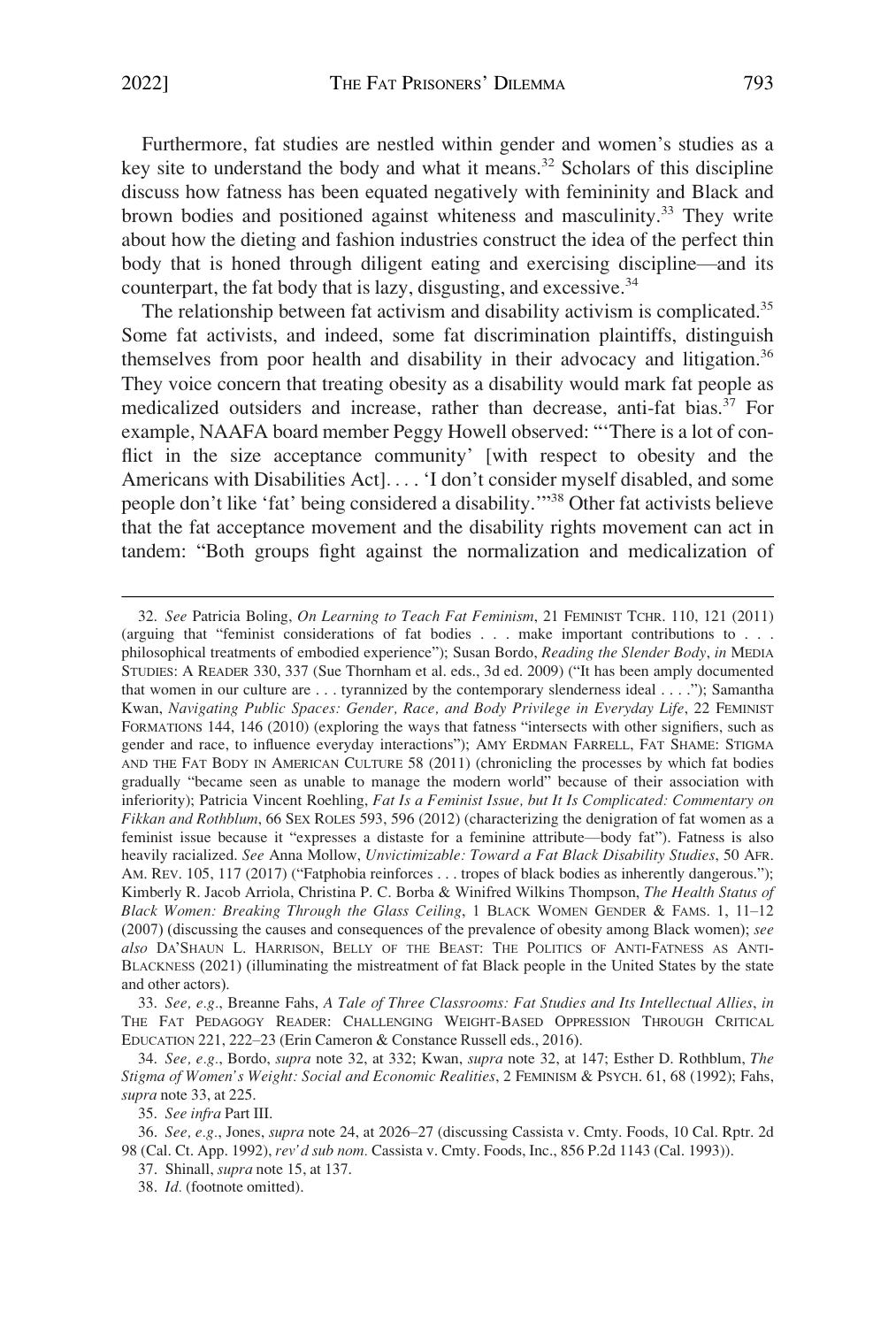<span id="page-9-0"></span>bodies, standards of beauty, the medical model, and subordination more generally."<sup>39</sup>

#### B. WHO ARE FAT INCARCERATED PEOPLE?

The vast majority of incarcerated people $40$  in this country are fat. $41$  According to the Department of Justice's Bureau of Justice Statistics, about three-quarters of the over two million people incarcerated in the United States are overweight or obese.42 Many people are overweight or obese when they enter prison or jail and

Correctional officers are also disproportionately overweight or obese as compared to the national 41. population. *See* Jennifer C. Buden, Alicia G. Dugan, Pouran D. Faghri, Tania B. Huedo-Medina, Sara Namazi & Martin G. Cherniack, *Associations Among Work and Family Health Climate, Health Behaviors, Work Schedule and Body Weight*, 59 J. OCCUPATIONAL & ENV'T MED. 588, 589 (2017); Tim Morse, Jeffrey Dussetschleger, Nicholas Warren & Martin Cherniack, *Talking About Health: Correction Employees' Assessments of Obstacles to Healthy Living*, 53 J. OCCUPATIONAL & ENV'T MED. 1037, 1038 (2011); Pouran D Faghri, Christina Mignano, Tania B Huedo-Medina & Martin Cherniack, *Psychological Health and Overweight and Obesity Among High Stressed Work Environments*, NAT'L CTR. FOR BIOTECH. INFO. (Feb. 27, 2015), <https://www.ncbi.nlm.nih.gov/pmc/articles/PMC4990460/> [[https://perma.cc/LE9K-L8HR\]](https://perma.cc/LE9K-L8HR); Lindsay Ferraro, Pouran D. Faghri, Robert Henning & Martin Cherniack, *Workplace-Based Participatory Approach to Weight Loss for Correctional Employees*, 55 J. OCCUPATIONAL & ENV'T MED. 147, 154 (2013). Although correctional officers are not nearly as restricted in their activities as incarcerated people, researchers suggest that the nature of their high-stress and low-control work contributes to their weight. *See* Robert G. Lockie, Karly A. Rodas, J. Jay Dawes, Joseph M. Dulla, Robin M. Orr & Matthew R. Moreno, *How Does Time Spent Working in Custody Influence Health and Fitness Characteristics of Law Enforcement Officers?*, INT'L J. ENV'T RSCH. & PUB. HEALTH 1, 2–3 (Sept. 3 2021), <https://www.mdpi.com/1660-4601/18/17/9297>[\[https://perma.cc/](https://perma.cc/KB9G-VC9Y) [KB9G-VC9Y](https://perma.cc/KB9G-VC9Y)]; Ja K Gu, Luenda E Charles, Cecil M Burchfiel, Michael E Andrew, Claudia Ma, Ki Moon Bang & John M Violanti, *Associations Between Psychological Distress and Body Mass Index Among Law Enforcement Officers: The National Health Interview Survey 2004-2010*, NAT'L CTR. FOR BIOTECHNOLOGY INFO. (Mar. 11, 2013), <https://www.ncbi.nlm.nih.gov/pmc/articles/PMC3601297/> [[https://perma.cc/YNR9-J6CC\]](https://perma.cc/YNR9-J6CC];); *see also* Paul A. Schulte, Gregory R. Wagner, Aleck Ostry, Laura A. Blanciforti, Robert G. Cutlip, Kristine M. Krajnak, Michael Luster, Albert E. Munson, James P. O'Callaghan, Christine G. Parks, Petia P. Simeonova & Diane B. Miller, *Work, Obesity, and Occupational Safety and Health*, 97 AM. J. PUB. HEALTH 428, 433 (2007) ("Research is warranted to explore how the work environment and work practices promote or discourage the development of obesity (and overweight in general) and to define the extent to which obesity acts to modify the risk of occupational diseases and injuries."). Thank you to Margo Schlanger and Sophie Allen for their insights on this issue.

42. LAURA M. MARUSCHAK, MARCUS BERZOFSKY & JENNIFER UNANGST, DOJ, MEDICAL PROBLEMS OF STATE AND FEDERAL PRISONERS AND JAIL INMATES, 2011–12, at 17 (2015), [https://www.bjs.gov/](https://www.bjs.gov/content/pub/pdf/mpsfpji1112.pdf)  [content/pub/pdf/mpsfpji1112.pdf;](https://www.bjs.gov/content/pub/pdf/mpsfpji1112.pdf) Wendy Sawyer & Peter Wagner, *Mass Incarceration: The Whole Pie 2020*, PRISON POL'Y INITIATIVE (Mar. 24, 2020), [https://www.prisonpolicy.org/reports/pie2020.html?c=](https://www.prisonpolicy.org/reports/pie2020.html?c=pie&gclid=CjwKCAjwq9mLBhB2EiwAuYdMta-dpTwPgBl3ZrxUQ9iCxqXF3PXybr5zXSO5jdy7-bwDmOLp-W3bmRoCaZUQAvD_BwE) [pie&gclid=CjwKCAjwq9mLBhB2EiwAuYdMta-dpTwPgBl3ZrxUQ9iCxqXF3PXybr5zXSO5jdy7](https://www.prisonpolicy.org/reports/pie2020.html?c=pie&gclid=CjwKCAjwq9mLBhB2EiwAuYdMta-dpTwPgBl3ZrxUQ9iCxqXF3PXybr5zXSO5jdy7-bwDmOLp-W3bmRoCaZUQAvD_BwE)  [bwDmOLp-W3bmRoCaZUQAvD\\_BwE](https://www.prisonpolicy.org/reports/pie2020.html?c=pie&gclid=CjwKCAjwq9mLBhB2EiwAuYdMta-dpTwPgBl3ZrxUQ9iCxqXF3PXybr5zXSO5jdy7-bwDmOLp-W3bmRoCaZUQAvD_BwE).

<sup>39.</sup> Jones, *supra* note 24, at 2014–15.

Terminology for people in prisons and jails is changing. This Article uses "incarcerated people" 40. to avoid the dehumanizing language of "prisoners," "convicts," or "felons." *See* Wilbert L. Cooper, *People-First Language Matters. So Does the Rest of the Story*, MARSHALL PROJECT, [https://www.](https://www.themarshallproject.org/2021/04/13/people-first-language-matters-so-does-the-rest-of-the-story)  [themarshallproject.org/2021/04/13/people-first-language-matters-so-does-the-rest-of-the-story](https://www.themarshallproject.org/2021/04/13/people-first-language-matters-so-does-the-rest-of-the-story) [\[https://](https://perma.cc/D5TD-4YZ2)  [perma.cc/D5TD-4YZ2\]](https://perma.cc/D5TD-4YZ2) (last visited Jan. 20, 2022). Thank you to Alexis Hoag, Reginald Dwayne Betts, and Talila "TL" Lewis for insightful conversation on this point.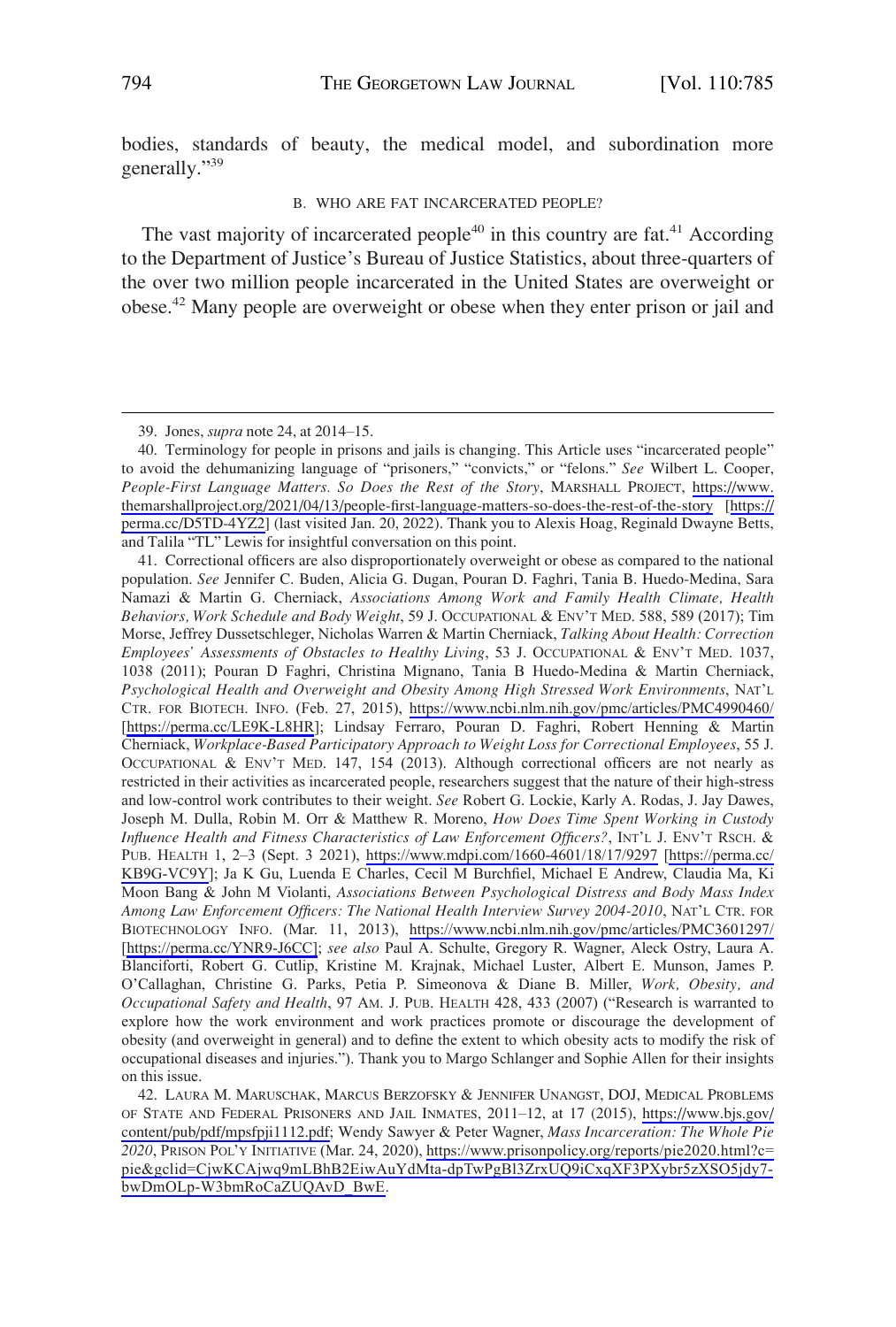also gain weight while incarcerated.<sup>43</sup> A meta-study concluded that a year of incarceration yielded an average weight gain of thirty-one pounds.<sup>44</sup>

Gender is a significant differential for fatness in prison. A greater percentage of women entering correctional facilities are obese than men, and then once inside, women gain more weight than men.45 There are several possible reasons for this difference. Prisons and jails were not built with female incarcerated people in mind and neither were their programming or resources. For instance, women are less likely to be able to participate in physically active programming such as recreational activities or work release.<sup>46</sup> Women are more likely to see mental health services and use psychotropic medication that contributes to weight gain.47

By contrast, incarcerated men have a much smaller average change in their BMI during incarceration than incarcerated women.<sup>48</sup> Hypermasculine carceral environments, where physical strength and size contribute to power and influence, may incentivize men to put on weight and muscle for survival.<sup>49</sup>

- 46. *See* Gates & Bradford, *supra* note 43, at 5.
- 47. Gates et al., *supra* note 45, at 237.
- 48. Gates & Bradford, *supra* note 43, at 4.

49. See John L. Oliffe, Debra Hanberg, Madeline N. Hannan-Leith, Cara Bergen & Ruth Elwood Martin, *"Do You Want to Go Forward or Do You Want to Go Under?" Men's Mental Health in and Out of Prison*, 12 AM. J. MEN'S HEALTH 1235, 1235 (2018) ("Male prisons are typically hypermasculine environments . . . ." (citations omitted)); *id.* at 1236 ("Within this milieu, idealized prison masculinities typically include stoicism, strength, physical dominance, pride, violence, and aggression." (citation omitted)). In the 1990s, over the objections of correctional officers and scholars, a series of states removed exercise equipment from their prisons due to the specter of muscled men released from custody. *See* Brian Palmer, *Do Prisoners Really Spend All Their Time Lifting Weights?*, SLATE (May 24, 2011, 6:02 PM), [https://slate.com/news-and-politics/2011/05/do-prison-inmates-spend-all-their-time-lifting](https://slate.com/news-and-politics/2011/05/do-prison-inmates-spend-all-their-time-lifting-weights.html)[weights.html](https://slate.com/news-and-politics/2011/05/do-prison-inmates-spend-all-their-time-lifting-weights.html) [\[https://perma.cc/54DT-5K26](https://perma.cc/54DT-5K26)]; Daniel Genis, *An Ex-Con's Guide to Prison Weightlifting*, DEADSPIN (May 6, 2014, 3:43 PM), [https://deadspin.com/an-ex-cons-guide-to-prison-weightlifting-](https://deadspin.com/an-ex-cons-guide-to-prison-weightlifting-1571930353)[1571930353](https://deadspin.com/an-ex-cons-guide-to-prison-weightlifting-1571930353) [\[https://perma.cc/R523-QW7J](https://perma.cc/R523-QW7J)]; Jon D. Hull, *Building a Better Thug?*, TIME (Apr. 11, 1994), <http://content.time.com/time/subscriber/article/0,33009,980476,00.html>[\[https://perma.cc/HJG8-](https://perma.cc/HJG8-Z8WL)  [Z8WL\]](https://perma.cc/HJG8-Z8WL); Jonathan Saltzman, *A Clash over Pumping Iron*, PROVIDENCE J., June 8, 1998, at A01; *see also*  Brown v. Plata, 563 U.S. 493, 554 (2011) (Scalia, J., dissenting) (disagreeing that the plaintiff class had suffered an Eighth Amendment violation because "[m]ost of them will not be prisoners with medical conditions . . . and many will undoubtedly be fine physical specimens who have developed intimidating muscles pumping iron in the prison gym"). Current research on exercise and weightlifting in prison is limited. *See* Mateja Vuk & Dalibor Doležal, *Idleness and Inmate Misconduct: A New Perspective on Time Use and Behavior in Local Jails*, 41 DEVIANT BEHAV. 1347, 1348 (2020); Mallory A. Ambrose & Jeffrey W. Rosky, *Prisoners' Round: Examining the Literature on Recreation and Exercise in Correctional Facilities*, 2 INT'L J. CRIMINOLOGY & SOCIO. 362, 362–63, 368 tbl. 3 (2013). Federal surveys asked incarcerated people about physical exercise in 2004 and 2016. *See* BUREAU OF JUST. STAT., THE SURVEY OF INMATES IN STATE CORRECTIONAL FACILITIES AND THE SURVEY OF INMATES IN FEDERAL

*See* Madison L. Gates & Robert K. Bradford, *The Impact of Incarceration on Obesity: Are*  43. *Prisoners with Chronic Diseases Becoming Overweight and Obese During Their Confinement?*, 2015 J. OBESITY 1, 3–4, <https://downloads.hindawi.com/journals/jobe/2015/532468.pdf>.

<sup>44.</sup> M. K. Gebremariam, R. A. Nianogo & O. A. Arah, *Weight Gain During Incarceration: Systematic Review and Meta-Analysis*, 19 OBESITY REVS. 98, 107 (2018). Further research is needed on the relationship between the length of sentence and the rate of weight gain.

<sup>45.</sup> *See* Madison L. Gates, Nancy C. Webb, Rebecca Stone, Darra Ballance & Wonsuk Yoo, *Gender Disparities in Weight Gain Among Offenders Who Are Obese upon Entering Correctional Facilities*, 5 J. GA. PUB. HEALTH ASS'N 233, 233 (2016).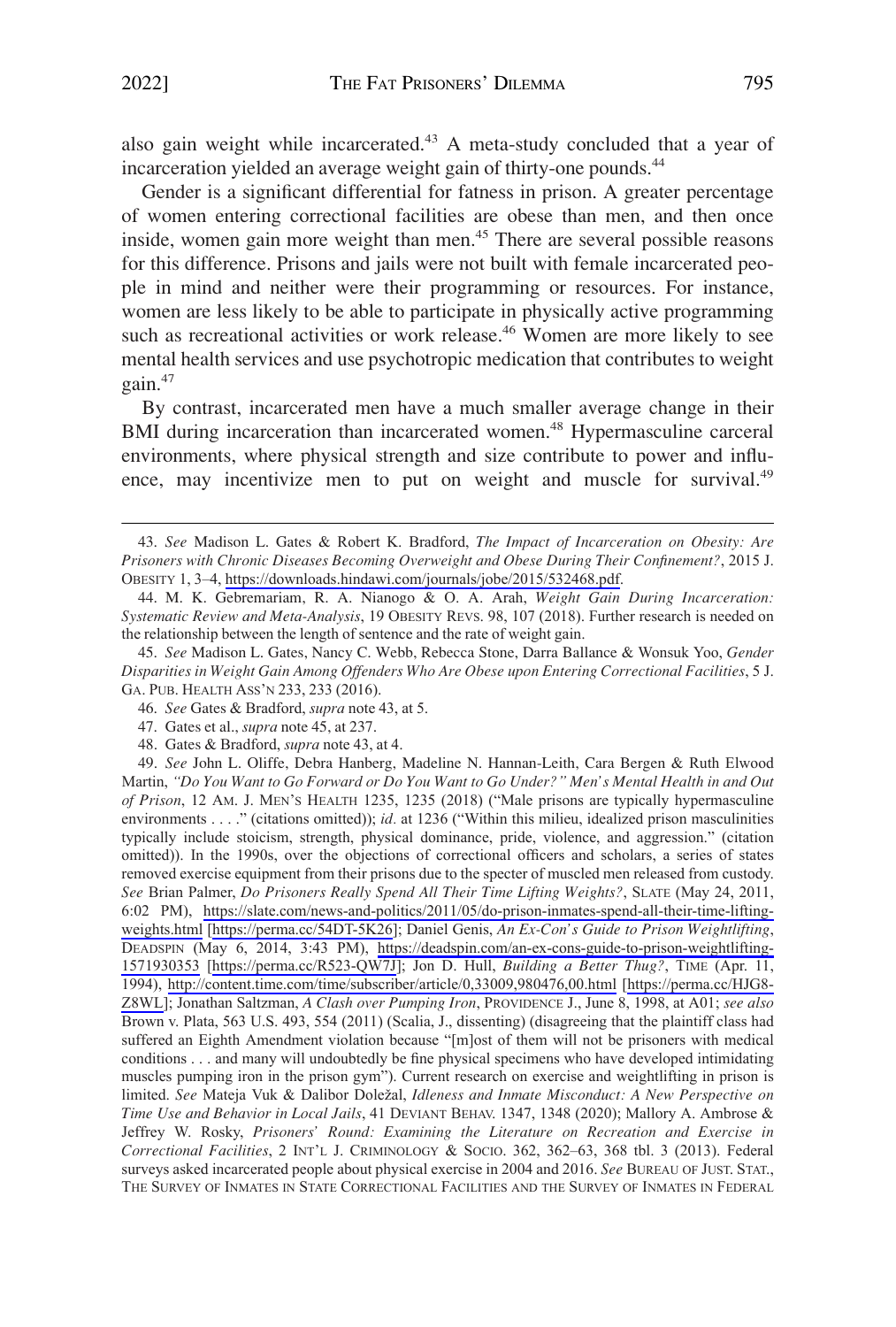Incarcerated men may bulk up to stave off sexual violence: underweight and morbidly obese incarcerated people "have nearly double the rate of inmate-on-inmate sexual victimization than inmates in other categories."<sup>50</sup>

Despite the vulnerability of this population and the abundant risk factors that they face, data and research on obesity and weight gain during incarceration have been insufficient. Much of the data studied so far is self-reported, and people often underreport their weight (and may overreport their height as well).<sup>51</sup> Additionally, most studies calculate incarcerated peoples' diets based on provided menus rather than actual food intake.<sup>52</sup> More research is needed on the actual amount of food incarcerated people eat, including food from commissary and family visits. Further research requires an investigation into whether incarcerated men may be "skinny-fat"; that is, whether they still experience many of the comorbidities associated with obesity because of their poor diet, but their weight is lower because of weight training.<sup>53</sup> In addition, more research is warranted on the effects of fat stigma and weight cycling in carceral spaces. Fat stigma increases cortisol and decreases the quality of medical care.<sup>54</sup> Weight cycling—that is, the phenomenon of cyclical weight gain and loss as people attempt to lose weight—also causes negative health outcomes.<sup>55</sup>

CORRECTIONAL FACILITIES QUESTIONNAIRE (2004), [https://www.bjs.gov/content/pub/pdf/sisfcf04\\_q.pdf](https://www.bjs.gov/content/pub/pdf/sisfcf04_q.pdf) [[https://perma.cc/4HF3-J8V5\];](https://perma.cc/4HF3-J8V5];) BUREAU OF JUST. STAT., 2016 SURVEY OF PRISON INMATES (SPI) QUESTIONNAIRE 134 (2016), [https://bjs.ojp.gov/sites/g/files/xyckuh236/files/media/survey/spi16q\\_2.pdf](https://bjs.ojp.gov/sites/g/files/xyckuh236/files/media/survey/spi16q_2.pdf) [<https://perma.cc/SRB4-JNBN>].

50. ALLEN J. BECK, MARCUS BERZOFSKY, RACHEL CASPAR & CHRISTOPHER KREBS, DOJ, SEXUAL VICTIMIZATION IN PRISONS AND JAILS REPORTED BY INMATES, 2011–12, at 18 (2013), [https://www.bjs.](https://www.bjs.gov/content/pub/pdf/svpjri1112.pdf)  [gov/content/pub/pdf/svpjri1112.pdf](https://www.bjs.gov/content/pub/pdf/svpjri1112.pdf) [\[https://perma.cc/JZ9B-KE5U](https://perma.cc/JZ9B-KE5U)].

*See* Ray M. Merrill & John S. Richardson, *Validity of Self-Reported Height, Weight, and Body*  51. *Mass Index: Findings from the National Health and Nutrition Examination Survey, 2001-2006*, 6 PREVENTING CHRONIC DISEASE 1, 1 (2009); James M. Hodge, Roma Shah, Marjorie L. McCullough, Susan M. Gapstur & Alpa V. Patel, *Validation of Self-Reported Height and Weight in a Large, Nationwide Cohort of U.S. Adults*, PLOS ONE (Apr. 13, 2020), [https://journals.plos.org/plosone/article?](https://journals.plos.org/plosone/article?id=10.1371/journal.pone.0231229) [id=10.1371/journal.pone.0231229](https://journals.plos.org/plosone/article?id=10.1371/journal.pone.0231229) [[https://perma.cc/D4AW-PPKQ\]](https://perma.cc/D4AW-PPKQ).

52. *See* ERIKA CAMPLIN, PRISON FOOD IN AMERICA 43 (2017) (explaining the discrepancy between meals listed on prisons' menus and the food they actually serve).

*See generally* Korin Miller, *What Does It Mean to Be Skinny Fat, and How Do I Tell If That's*  53. *Me?*, WOMEN'S HEALTH (Dec. 27, 2019), [https://www.womenshealthmag.com/health/a30212264/what](https://www.womenshealthmag.com/health/a30212264/what-is-skinny-fat/)[is-skinny-fat/](https://www.womenshealthmag.com/health/a30212264/what-is-skinny-fat/) ("People who might be described as 'skinny fat' are often at risk of developing the same health issues as if they were medically grouped in the overweight or obese categories—they just don't necessarily look it from the outside. . . . It's a colloquial phrase usually used to describe people who appear to be thin but are actually carrying more fat than is healthful for their body type."); Sharon Dolovich, *Strategic Segregation in the Modern Prison*, 48 AM. CRIM. L. REV. 1, 15 (2011) (discussing weightlifting as an activity of the archetypal incarcerated man in the context of "claims to masculinity" in prison); Russell K. Robinson, *Masculinity as Prison: Sexual Identity, Race, and Incarceration*, 99 CALIF. L. REV. 1309, 1405 (2011) (observing that a gay or bisexual man in prison might secure his safety by performing masculinity and becoming physically strong).

54. *See* Mary S. Himmelstein, Angela C. Incollingo Belsky & A. Janet Tomiyama, *The Weight of Stigma: Cortisol Reactivity to Manipulated Weight Stigma*, 23 OBESITY 368, 368 (2015); S. M. Phelan, D. J. Burgess, M. W. Yeazel, W. L. Hellerstedt, J. M. Griffin & M. van Ryn, *Impact of Weight Bias and Stigma on Quality of Care and Outcomes for Patients with Obesity*, 16 OBESITY REVS. 319, 323 (2015).

55. J.-P. Montani, Y. Schutz & A. G. Dulloo, *Dieting and Weight Cycling as Risk Factors for Cardiometabolic Diseases: Who Is Really at Risk?*, 16 OBESITY REVS. (SUPPL. 1) 7, 11–12 (2015); M Schulz, AD Liese, H Boeing, JE Cunningham, CG Moore & A Kroke, *Associations of Short-Term*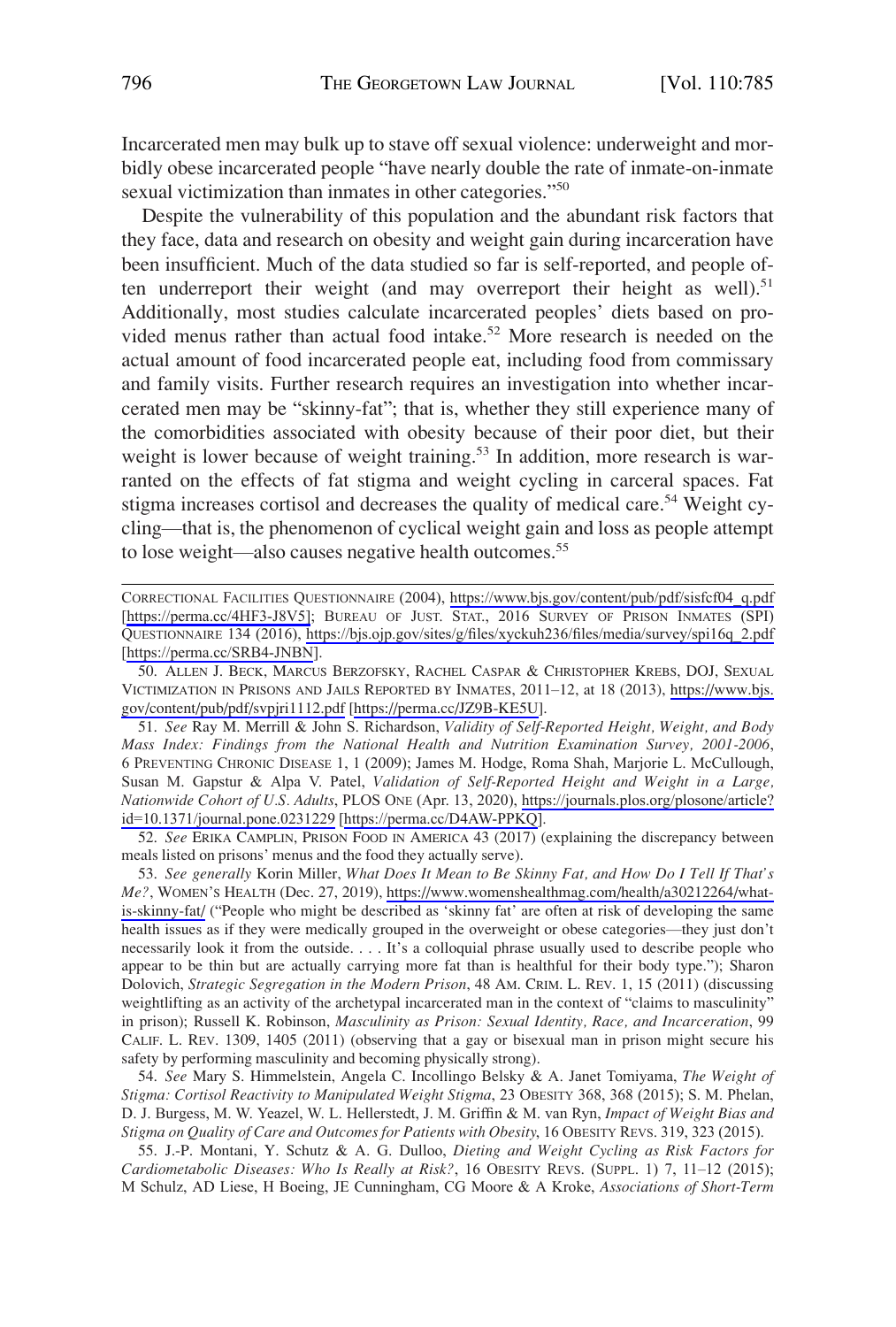While thin incarcerated people were the symbol of the past, fat incarcerated people signify the present and possibly the future. The present conditions of incarceration and those susceptible to incarceration make incarcerated people particularly vulnerable to the elements that cause and maintain fatness. They lack options for exercise and movement.56 Their food is of low quality and high in calories and carbohydrates.<sup>57</sup> They are under a lot of stress.<sup>58</sup> They often take medications where the side effects include weight gain.<sup>59</sup> They draw from U.S. populations—people of color, poor people, disabled people, trauma survivors that are already disproportionately fat.<sup>60</sup> So too, fatness can cause many difficulties in prison, including health problems, inadequate uniforms or cots, and increased risk of violence.<sup>61</sup>

Thin incarcerated people have a longer and more notorious cultural history than fat ones. Wars are punctuated with the images of malnourished and skeletal bodies emerging from prisoner-of-war camps. Early prison activism over food was about scarcity, not abundance.<sup>62</sup> The implementation of food stamps and caloric standards in the  $1960s$  shifted the conversation.<sup>63</sup> Incarcerated people pushed to receive a similar number of calories as an analogous food stamp household.<sup>64</sup> In 1971, incarcerated people at Attica Prison rioted in part for better food. $65$ 

Current carceral food problems stem from industrialization, budget-cutting, and ideological sentiments that deem nutritious food too decadent for incarcerated people.<sup>66</sup> Notorious examples include prisons that serve rulebreakers deliberately noxious food, such as the nutraloaf, a blended and baked lump of food that resembles an unappetizing meatloaf but worse, that is designed to send a message to incarcerated people (and the public) that food in carceral spaces is part of the

58. *See infra* notes 81–82 and accompanying text.

*Weight Changes and Weight Cycling with Incidence of Essential Hypertension in the EPIC-Potsdam Study*, 19 J. HUM. HYPERTENSION 61, 62 (2005).

<sup>56.</sup> *See infra* notes 77–80 and accompanying text.

<sup>57.</sup> *See infra* notes 66–71 and accompanying text.

<sup>59.</sup> *See infra* note 85 and accompanying text.

<sup>60.</sup> *See supra* notes 12–13 and accompanying text.

<sup>61.</sup> *See supra* notes 1–2, 4, 50 and accompanying text.

<sup>62.</sup> Kaleigh Rogers, When Prison Food Is a Punishment, VICE (Sept. 23, 2015, 2:20 PM), https:// [www.vice.com/en\\_us/article/539n3d/when-prison-food-is-a-punishment](https://www.vice.com/en_us/article/539n3d/when-prison-food-is-a-punishment) [[https://perma.cc/UT3Z-](https://perma.cc/UT3Z-RTHH)[RTHH\]](https://perma.cc/UT3Z-RTHH).

<sup>63.</sup> *Id.* 

<sup>64.</sup> *See id.* 

<sup>65.</sup> Baylen Linnekin, *Prison Food Is a National Tragedy*, REASON (Dec. 22, 2018, 8:30 AM), https:// [reason.com/2018/12/22/prison-food-is-a-national-tragedy/](https://reason.com/2018/12/22/prison-food-is-a-national-tragedy/) [\[https://perma.cc/2EPR-RRQJ\]](https://perma.cc/2EPR-RRQJ).

*See* Matt Rocheleau, *How Do People Gain Weight in Prison?*, BOS. GLOBE (Mar. 3, 2016, 5:38 66. PM), [https://www.bostonglobe.com/metro/2016/03/03/how-did-subway-spokesman-jared-fogle-gain](https://www.bostonglobe.com/metro/2016/03/03/how-did-subway-spokesman-jared-fogle-gain-pounds-prison/BEiiFJ2K6lvVnLbk0mgPVN/story.html)[pounds-prison/BEiiFJ2K6lvVnLbk0mgPVN/story.html](https://www.bostonglobe.com/metro/2016/03/03/how-did-subway-spokesman-jared-fogle-gain-pounds-prison/BEiiFJ2K6lvVnLbk0mgPVN/story.html); Wendy Sawyer, *Food for Thought: Prison Food Is a Public Health Problem*, PRISON POL'Y INITIATIVE (Mar. 3, 2017), [https://www.prisonpolicy.](https://www.prisonpolicy.org/blog/2017/03/03/prison-food/)  [org/blog/2017/03/03/prison-food/](https://www.prisonpolicy.org/blog/2017/03/03/prison-food/) [\[https://perma.cc/H2XR-Y34T](https://perma.cc/H2XR-Y34T)].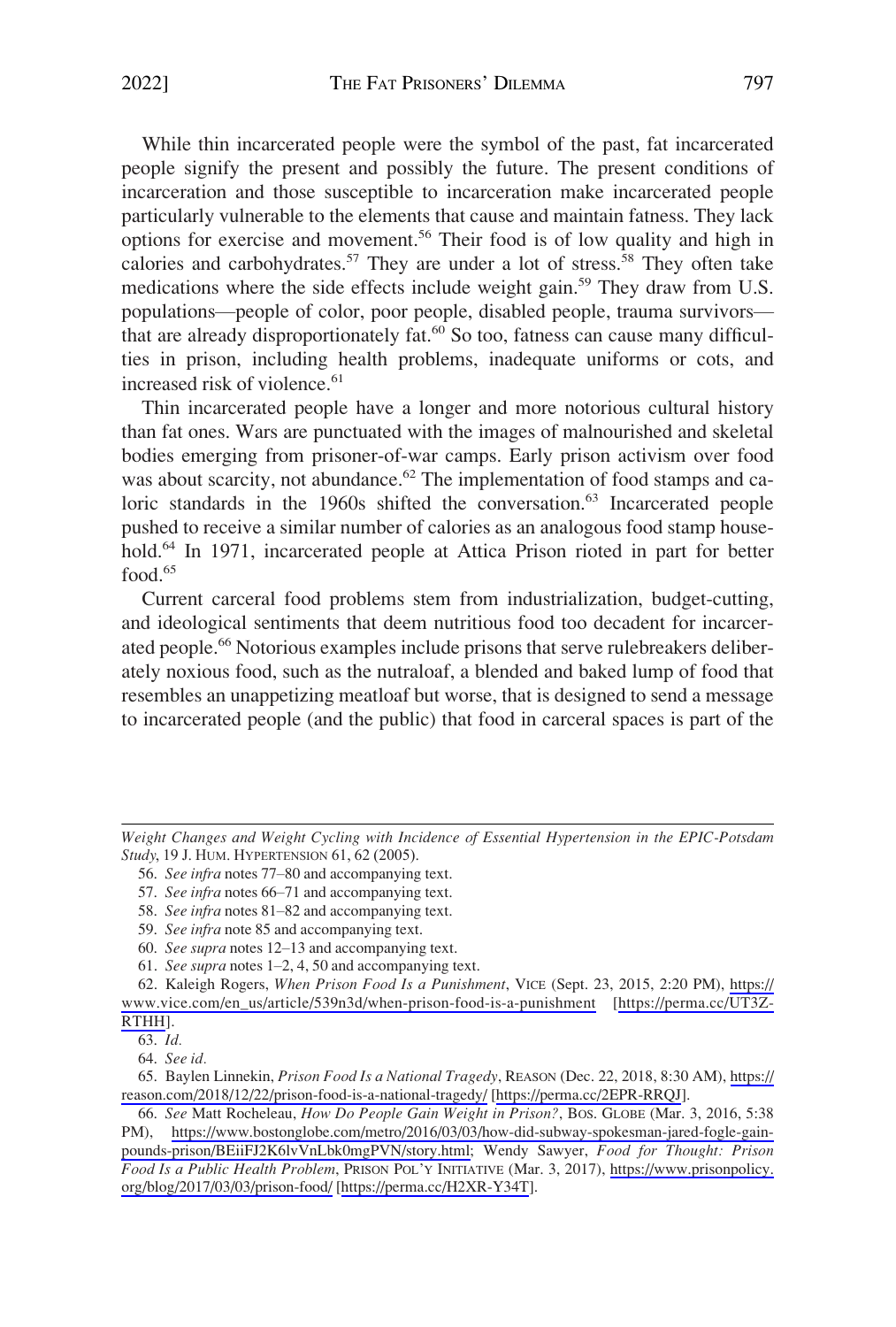punishment.<sup>67</sup> What is far more prevalent and troublesome is the standard daily diet for incarcerated people.

While the quality of prison food has never been enviable, it is on the decline: cheap processed food has become the norm.<sup>68</sup> Institutions may outsource their food preparation to private contractors to cut costs or serve inexpensive foods prepared in-house.<sup>69</sup> They may lean on processed foods laden with fat, sodium, and carbohydrates that only require reheating rather than fresh food prepared from scratch.70 Fresh fruits or vegetables may be scarce or nonexistent. As one newspaper account summarized: incarcerated people "are looking at a sea of beige: potatoes about six days a week, rice about five days a week, and two slices of untoasted wheat bread at nearly every lunch and dinner."<sup>71</sup>

While it may be hard for incarcerated people to obtain fresh and nourishing food, they have access to pricey consignment food that is calorically dense and nutritionally lacking.72 Commissary fills the gaps (and then some) in the poor quality of carceral meals and acts as a revenue source for prisons and jails. If meal access is cut due to punishment or safety, incarcerated people may use commissary food in compensation.73 Moreover, family members may bring them food.74

Incarcerated people may also use food as a substitute for absent therapeutic or rehabilitative services, as a coping mechanism, or as a way to alleviate boredom.75 They may also use it to cope with withdrawing from substances such as drugs, tobacco, and alcohol.<sup>76</sup>

68. *See* LESLIE SOBLE, KATHRYN STROUD & MARIKA WEINSTEIN, IMPACT JUST., EATING BEHIND BARS: ENDING THE HIDDEN PUNISHMENT OF FOOD IN PRISON 16 (2020) ("There is no bygone golden age of prison food, but with a skyrocketing number of people to feed . . . the quality of the food has sunk to new lows."); Sawyer, *supra* note 66 (discussing "[t]he downturn in prison food quality").

*See, e.g.*, Jennette Barnes & Michael Bonner, *Crime and Nourishment: An Inside Look at Jail*  69. *Food in Bristol County*, S. COAST TODAY (Dec. 21, 2018, 10:09 AM),<https://perma.cc/DL75-28TB>.

71. Barnes & Bonner, *supra* note 69.

72. *See* Amy B. Smoyer & Kim M. Blankenship, *Dealing Food: Female Drug Users' Narratives About Food in a Prison Place and Implications for Their Health*, 25 INT'L J. DRUG POL'Y 562, 565 (2014) (listing common commissary offerings: "candy, cakes, chips, crackers, pre-cooked rice and pastas, condiments (e.g. peanut butter, jelly, mayonnaise), and processed meats, cheese and fish").

73. *See id.* (describing a prison's regulations allowing commissary food, but not other items, in housing units).

74. *See* Johnna Christian, Jeff Mellow & Shenique Thomas, *Social and Economic Implications of Family Connections to Prisoners*, 34 J. CRIM. JUST. 443, 449 (2006).

75. Gebremariam et al., *supra* note 44.

76. *See id.* at 106–07. This may be why weight gain is front-loaded and then tapers off during incarceration. *See id.* at 107.

*See* Rogers, *supra* note 62. The prevalence of these practices is probably overblown and their use 67. is likely waning. *See* Christopher Zoukis, *Use of Nutraloaf on the Decline in U.S. Prisons*, PRISON LEGAL NEWS (Mar. 31, 2016), [https://www.prisonlegalnews.org/news/2016/mar/31/use-nutraloaf](https://www.prisonlegalnews.org/news/2016/mar/31/use-nutraloaf-decline-us-prisons/)[decline-us-prisons/.](https://www.prisonlegalnews.org/news/2016/mar/31/use-nutraloaf-decline-us-prisons/) Successful litigation has also limited use of noxious food. *See, e.g.*, *Vermont Supreme Court: "Nutraloaf" Diet Is Punishment That Requires Hearing*, PRISON LEGAL NEWS (Aug. 15, 2009), [https://www.prisonlegalnews.org/news/2009/aug/15/vermont-supreme-court-nutraloaf-diet](https://www.prisonlegalnews.org/news/2009/aug/15/vermont-supreme-court-nutraloaf-diet-is-punishment-that-requires-hearing/)[is-punishment-that-requires-hearing/;](https://www.prisonlegalnews.org/news/2009/aug/15/vermont-supreme-court-nutraloaf-diet-is-punishment-that-requires-hearing/) see also Hutto v. Finney, 437 U.S. 678, 686-87 (1978) (opining on the cruelty of providing a diet of "grue" for more than "a few days").

<sup>70.</sup> *See* Sawyer, *supra* note 66.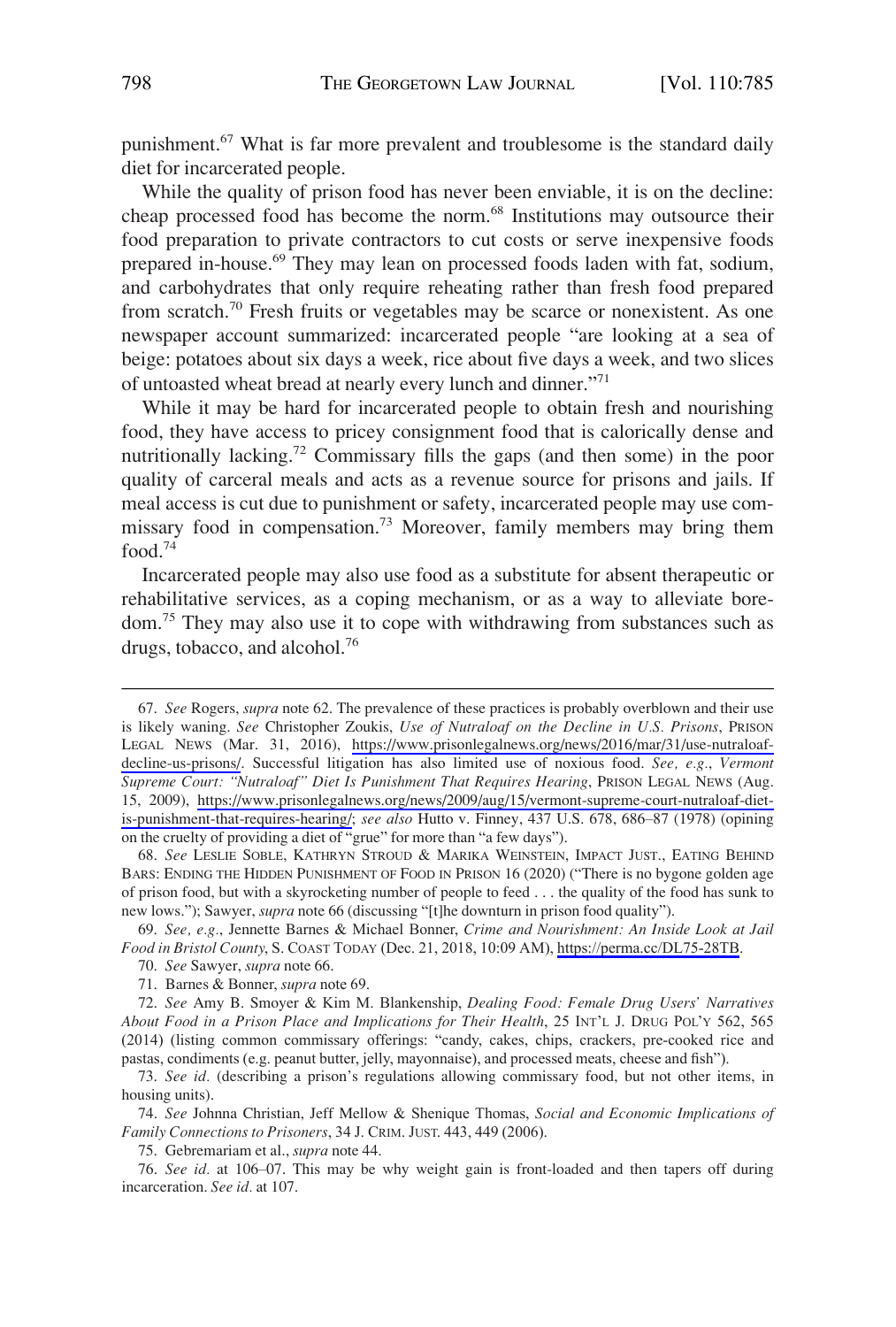Policymakers can make deliberate choices to impose sedentary lifestyles upon incarcerated people.77 In the 1990s, for example, some states curtailed access to weight rooms or even banned weightlifting altogether out of fear it was making incarcerated people too strong.78 Also, incarcerated people in solitary confinement or other restricted spaces face limitations on their ability to exercise. A significant minority of incarcerated people are in restricted housing or confinement at any given time.79 Carceral spaces choked to the brim with people due to overcrowding also make it tough to exercise.80

Stress, a known contributor to weight gain, can exacerbate preexisting psychological conditions or create new ones.<sup>81</sup> The carceral system itself can produce stress.<sup>82</sup> Lack of sleep may also contribute to weight gain.<sup>83</sup> Approximately

79. *See, e.g.*, Benjamin C. Hattem, Note, *Carceral Trauma and Disability Law*, 72 STAN. L. REV. 995, 997 (2020).

In 2015, at any given time, roughly one out of every fifteen U.S. prisoners was being held in some form of restrictive housing lasting fifteen days or longer. . . . The Bureau of Justice Statistics's National Inmate Survey for 2011-2012 found that "[n]early 20% of prison inmates and 18% of jail inmates had spent time in restrictive housing . . . in the past 12 months . . . ." And "a substantial body of work has established that solitary confinement can have damaging psychological effects, particularly when that confinement involves near complete isolation and sensory deprivation, or when the term of such confinement is extended."

*Id.* (second, third, and fourth alterations in original) (footnotes omitted) (first quoting ALLEN J. BECK, DOJ, USE OF RESTRICTIVE HOUSING IN U.S. PRISONS AND JAILS, 2011–12, at 1 (2015); and then quoting NATASHA A. FROST & CARLOS E. MONTEIRO, DOJ, ADMINISTRATIVE SEGREGATION IN U.S. PRISONS 17 (2016)).

80. *See* Lauren Salins & Shepard Simpson, Note, *Efforts to Fix a Broken System:* Brown v. Plata *and the Prison Overcrowding Epidemic*, 44 LOY. U. CHI. L.J. 1153, 1156 (2013) ("[O]vercrowding affects nearly all aspects of incarceration . . . .").

81. *See* A. Janet Tomiyama, *Stress and Obesity*, 70 ANN. REV. PSYCH. 703, 706 (2019).

82. *See* Hattem, *supra* note 79, at 999 ("[P]sychological harm inheres in the current experience of incarceration.").

83. *See, e.g.*, Sanjay R. Patel, Atul Malhotra, David P. White, Daniel J. Gottlieb & Frank B. Hu, *Association Between Reduced Sleep and Weight Gain in Women*, 164 AM. J. EPIDEMIOLOGY 947, 953 (2006); Sanjay R. Patel & Frank B. Hu, *Short Sleep Duration and Weight Gain: A Systematic Review*, 16

<sup>77.</sup> Systematic data on physical activity in prison is frustratingly lacking. Scholarship on incarcerated people's physical activity note the dearth of research. *See* Vuk & Doležal, *supra* note 49; Ambrose & Rosky, *supra* note 49.

*See* Paul Wright, *Prison Weight Lifting Is a Nonsense Issue*, PRISON LEGAL NEWS (Mar. 15, 78. 1995), <https://www.prisonlegalnews.org/news/1995/mar/15/prison-weight-lifting-is-a-nonsense-issue/> (documenting Mississippi and Wisconsin's weightlifting bans and California's efforts to prevent incarcerated people from bulking up); Peter Finn, *No-Frills Prisons and Jails: A Movement in Flux*, 60 FED. PROB. 35, 35 (1996) ("In recent years, a number of state legislatures, governors, commissioners of corrections, and sheriffs have eliminated or reduced the availability of . . . weightlifting equipment . . . ."); *see also* Robert Schermer, *How to Develop an Inmate Physical Fitness Program*, CORRECTIONS 1 (Feb. 1, 2019), [https://www.correctionsone.com/correctional-healthcare/articles/how-to-develop-an](https://www.correctionsone.com/correctional-healthcare/articles/how-to-develop-an-inmate-physical-fitness-program-zGufaJkZEdvqSZBw/)[inmate-physical-fitness-program-zGufaJkZEdvqSZBw/](https://www.correctionsone.com/correctional-healthcare/articles/how-to-develop-an-inmate-physical-fitness-program-zGufaJkZEdvqSZBw/) [\[https://perma.cc/C4QZ-ZX8J](https://perma.cc/C4QZ-ZX8J)] (discussing how to create a prison health program that does not involve weightlifting); Alexander Tepperman, *Prison Weights for No Man: Interpreting a Modern Moral Panic*, 7 CRITICAL ISSUES JUST. & POL. 1, 11 (2014) (studying mass media's contribution to the moral panic over prison weightlifting in the mid-1990s); Robert D. Lee, Jr., *Prisoners' Rights to Recreation: Quantity, Quality, and Other Aspects*, 24 J. CRIM. JUST. 167, 168, 170 (1996) (surveying court rulings on the right to recreation in prison, and noting the lack of a "coherent and comprehensive policy").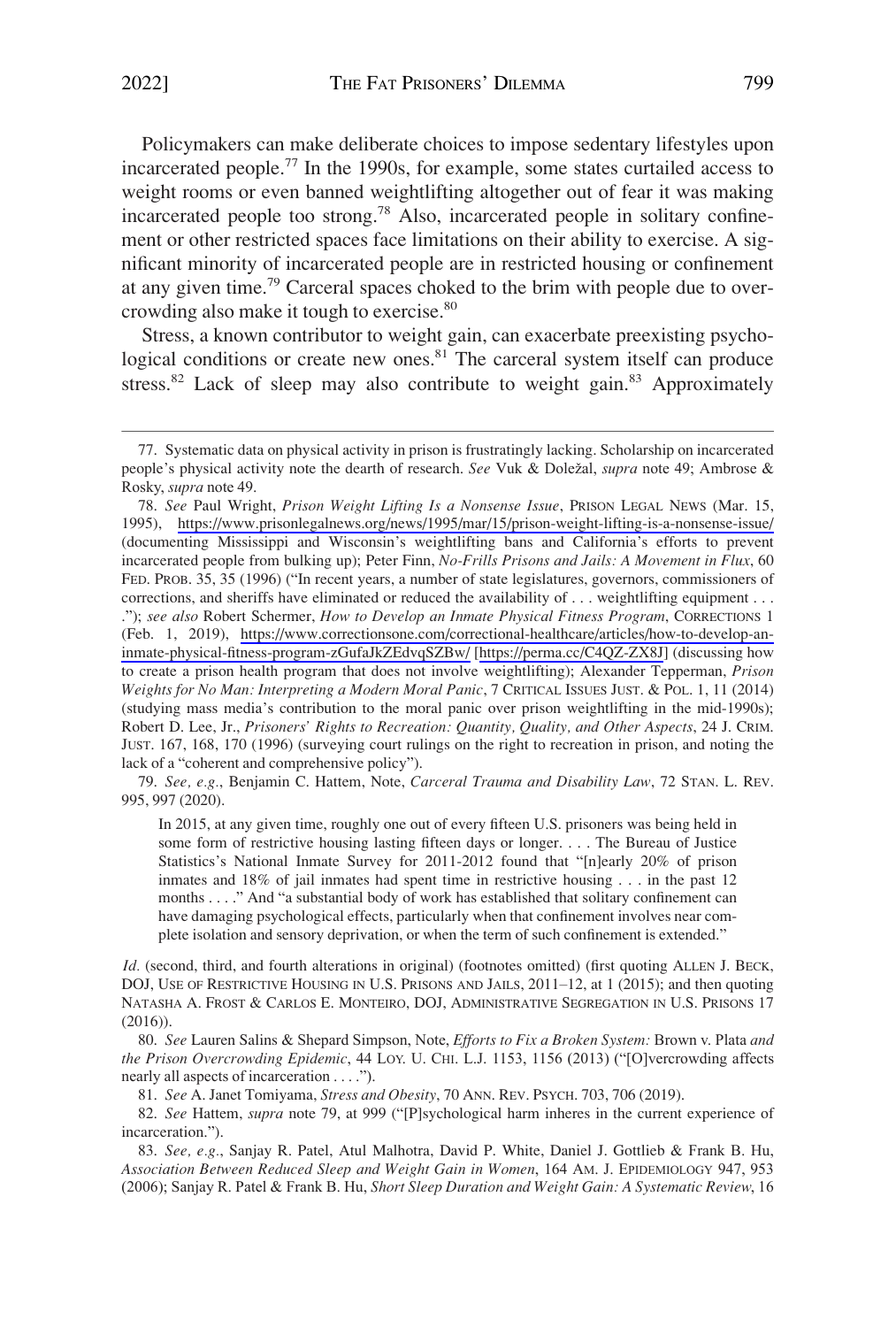fifteen percent of people incarcerated in state prisons have psychotic symptoms.<sup>84</sup> Many psychotropic medications have weight gain as a side effect.<sup>85</sup>

Moreover, incarcerated people have disproportionately endured trauma, both outside and inside incarceration. This trauma history is particularly the case with women: "Incarcerated women are disproportionately survivors of sexual abuse and assault—and the traumas they experience as a result of these acts of sexual violence produce disabilities, including post-traumatic stress disorder (PTSD), depression, and anxiety."86 The 2011–2012 National Inmate Survey reported that 4% of people in prisons and 3.2% of people in jails experienced sexual victimization in the previous twelve months.<sup>87</sup> According to multiple studies, "between 32% and 66% of inmates experience physical victimization"88 directly and in

84. Margo Schlanger, *Prisoners with Disabilities*, *in* 4 REFORMING CRIMINAL JUSTICE: PUNISHMENT, INCARCERATION, AND RELEASE 295, 296 tbl.1 (Erik Luna ed., 2017); *see also* KONRAD FRANCO, DAVID PANUSH & DAVID-MAXWELL-JOLLY, CAL. HEALTH POL'Y STRATEGIES, L.L.C., POLICY BRIEF: HOW MANY INCARCERATED INDIVIDUALS RECEIVED PSYCHOTROPIC MEDICATION IN CALIFORNIA JAILS: 2012- 2017, at 0 (2018) (using "receipt of psychotropic medications as an indicator of serious mental illness," and reporting that one-fifth of incarcerated people in California receive such medications and that the number is increasing); Anthony C. Tamburello, Archana Kathpal & Rusty Reeves, *Characteristics of Inmates Who Misuse Prescription Medication*, 23 J. CORR. HEALTH CARE 449, 449 (2017) ("The baseline prevalence of substance abuse disorders is well-known to be high in the prison population." (citation omitted)); JENNIFER BRONSON & MARCUS BERZOFSKY, DOJ, INDICATORS OF MENTAL HEALTH PROBLEMS REPORTED BY PRISONERS AND JAIL INMATES, 2011–12, at 1 (2017) (reporting that thirty-seven percent of people in prisons and forty-four percent of people in jails had been diagnosed with mental disorders at some point); Douglas Del Paggio, *Psychotropic Medication Abuse by Inmates in Correctional Facilities*, 1 MENTAL HEALTH CLINICIAN 187, 187 (2012) ("As state hospitals have all but disappeared, a greater proportion of the chronically mentally ill now reside in our correctional facilities. . . . [T]he available mental health services in these facilities have been slow to meet that need.").

85. Amresh Shrivastava & Megan E. Johnston, *Weight-Gain in Psychiatric Treatment: Risks, Implications, and Strategies for Prevention and Management*, 8 MENS SANA MONOGRAPHS 53, 57 (2010).

86. Jamelia N. Morgan, *Reflections on Representing Incarcerated People with Disabilities: Ableism in Prison Reform Litigation*, 96 DENV. L. REV. 973, 980 (2019).

87. Hattem, *supra* note 79, at 997–98.

88. *Id.* at 998 (quoting Jane C. Daquin, Leah E. Daigle & Shelley Johnson Listwan, *Vicarious Victimization in Prison: Examining the Effects of Witnessing Victimization While Incarcerated on Offender Reentry*, 43 CRIM. JUST. & BEHAV. 1018, 1018 (2016)).

OBESITY 643, 651 (2008); Lorrie Magee & Lauren Hale, *Longitudinal Associations Between Sleep Duration and Subsequent Weight Gain: A Systematic Review*, 16 SLEEP MED. REVS. 231, 239 (2012); M.-P. St-Onge, *Sleep*–*Obesity Relation: Underlying Mechanisms and Consequences for Treatment*, 18 OBESITY REVS. (SUPPL. 1) 34, 34 (2017). There are few sources providing robust data on how incarcerated people sleep. *See* Lindsay H. Dewa, Lamiece Hassan, Jenny J. Shaw & Jane Senior, *Trouble Sleeping Inside: A Cross-Sectional Study of the Prevalence and Associated Risk Factors of Insomnia in Adult Prison Populations in England*, 32 SLEEP MED. 129, 134 (2017) (finding that 61.6% of people imprisoned in a prison in England had insomnia disorder); Lindsay H. Dewa, Simon D. Kyle, Lamiece Hassan, Jenny Shaw & Jane Senior, *Prevalence, Associated Factors and Management of Insomnia in Prison Populations: An Integrative Review*, 24 SLEEP MED. REVS. 13, 25 (2015) (finding that incarcerated people tend to have sleep problems). *But see* Claire Johnson, Jean-Philippe Chaput, Maikol Diasparra, Catherine Richard & Lise Dubois, *Influence of Physical Activity, Screen Time and Sleep on Inmates' Body Weight During Incarceration in Canadian Federal Penitentiaries: A Retrospective Cohort Study*, 110 CANADIAN J. PUB. HEALTH 198, 204, 208 (2019) (finding that sleep was not associated with weight gain for people incarcerated in a Canadian prison but that physical inactivity was).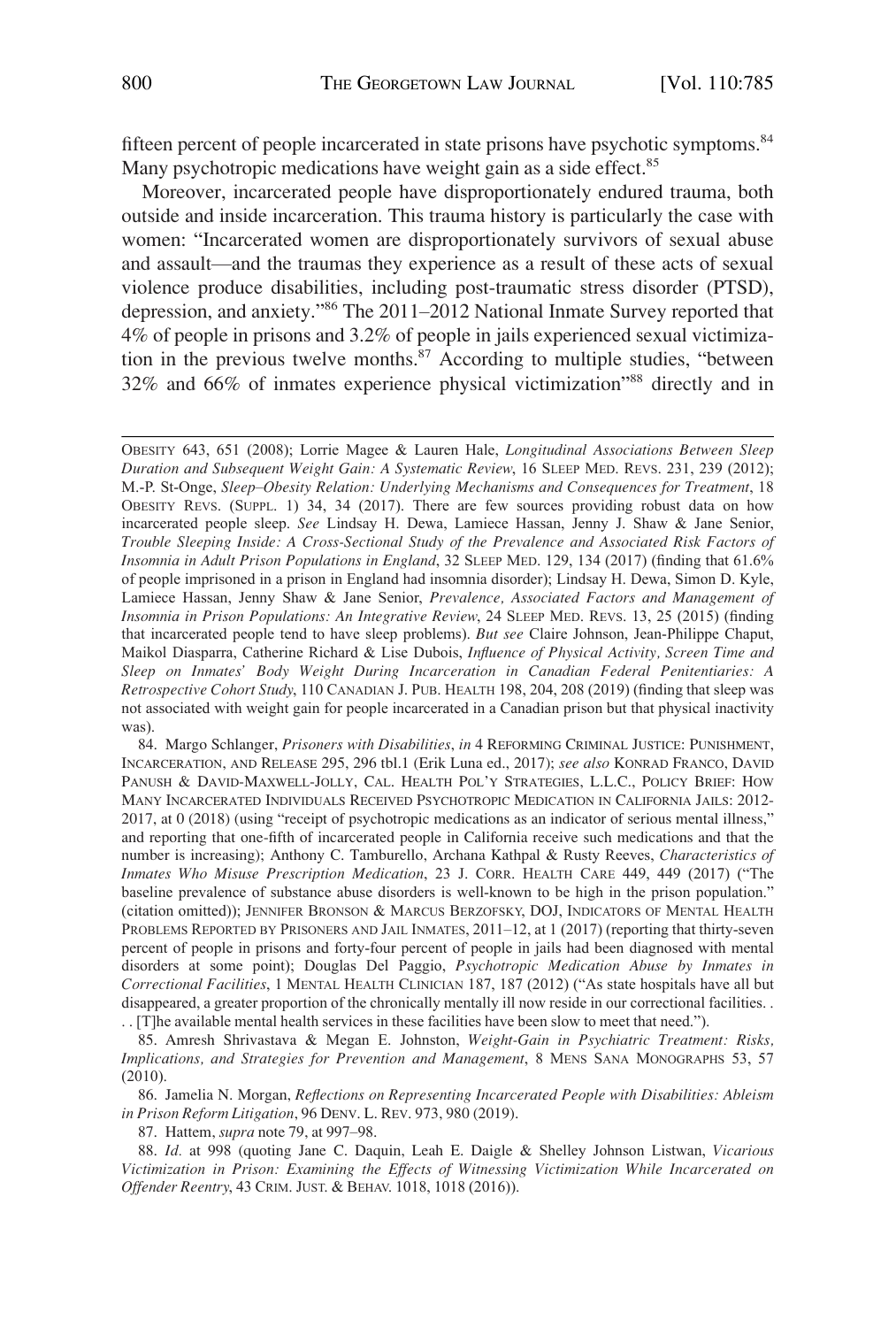some prisons nearly all report witnessing violence while they are incarcerated.<sup>89</sup> People with severe developmental disabilities and lesbian, gay, bisexual, and transgender people are especially vulnerable to victimization.<sup>90</sup> One factor compounding carceral trauma is that incarcerated people are vulnerable to repeated victimization once they are harmed for the first time. $91$ 

Incarcerated people draw from communities vulnerable to poor health due to social marginalization, insufficient healthcare, and stressors such as racism, unstable food supplies, and housing. Poverty and malnutrition have shifted from producing emaciated people to producing fat people.<sup>92</sup> Nearly thirty million people, a group that is disproportionately people of color, lack consistent access to healthy and affordable foods.<sup>93</sup> Instead, they rely on subsidized, highly processed foods that are cheap but unhealthy.<sup>94</sup> Communities of color and poor people often exist in either food deserts, food swamps, or both.<sup>95</sup> "[F]ood deserts" refer to places with diminished access to healthy food.96 "[F]ood swamps" are places populated by nonnutritious food purveyors, such as fast-food restaurants and corner stores that meet people's caloric needs in the absence of nutritious options.<sup>97</sup> Prisons and jails have elements of both phenomena—regular meals can be scanty and unhealthy while commissary food is fattening and unhealthy.

Incarcerated people are often multiply marginalized. Poor Black, Latino, and Native people are disproportionately incarcerated.<sup>98</sup> Over sixty percent of people in prison are people of color.<sup>99</sup> Black men are six times as likely to be imprisoned as white men, and Latino men are 2.5 times as likely as white men.100 Four in ten incarcerated people in the United States are Black, even though Black Americans are only thirteen percent of the U.S. population overall.<sup>101</sup> Latinos are nearly

94. *See* Foster, *supra* note 92, at 236.

100. *Id.* 

<sup>89.</sup> *See id.* 

<sup>90.</sup> *Id.* at 1004.

<sup>91.</sup> *Id.* at 1007–08.

<sup>92.</sup> Julie Foster, Comment, *Subsidizing Fat: How the 2012 Farm Bill Can Address America's Obesity Epidemic*, 160 U. PA. L. REV. 235, 237 (2011).

<sup>93.</sup> Deborah L. Rhode, *Obesity and Public Policy: A Roadmap for Reform*, 22 VA. J. SOC. POL'Y & L. 491, 497 (2015).

<sup>95.</sup> *See* Brandi Franklin, Ashley Jones, Dejuan Love, Stephane Puckett, Justin Macklin & Shelley White-Means, *Exploring Mediators of Food Insecurity and Obesity: A Review of Recent Literature*, 37 J. CMTY. HEALTH 253, 253–54 (2012).

<sup>96.</sup> Katherine D. Morris, *An Analysis of the Relationship Between Food Deserts and Obesity Rates in the United States*, 19 GEO. PUB. POL'Y REV. 65, 66 (2013). Research is mixed as to the impact on weight of living in a food desert. *See id.* at 82.

<sup>97.</sup> Paul A. Diller, *Combating Obesity with a Right to Nutrition*, 101 GEO. L.J. 969, 986 (2013).

<sup>98.</sup> *See* Allison C. Carey, Liat Ben-Moshe & Chris Chapman, *Preface: An Overview of* Disability Incarcerated, *in* DISABILITY INCARCERATED: IMPRISONMENT AND DISABILITY IN THE UNITED STATES AND CANADA, at ix, xi (Liat Ben-Moshe et al. eds., 2014).

<sup>99.</sup> SENT'G PROJECT, FACT SHEET: TRENDS IN U.S. CORRECTIONS 5 (2021), https://www. [sentencingproject.org/wp-content/uploads/2021/07/Trends-in-US-Corrections.pdf](https://www.sentencingproject.org/wp-content/uploads/2021/07/Trends-in-US-Corrections.pdf) [[https://perma.cc/](https://perma.cc/3M8Q-9WZC)  [3M8Q-9WZC](https://perma.cc/3M8Q-9WZC)].

<sup>101.</sup> Sawyer & Wagner, *supra* note 42.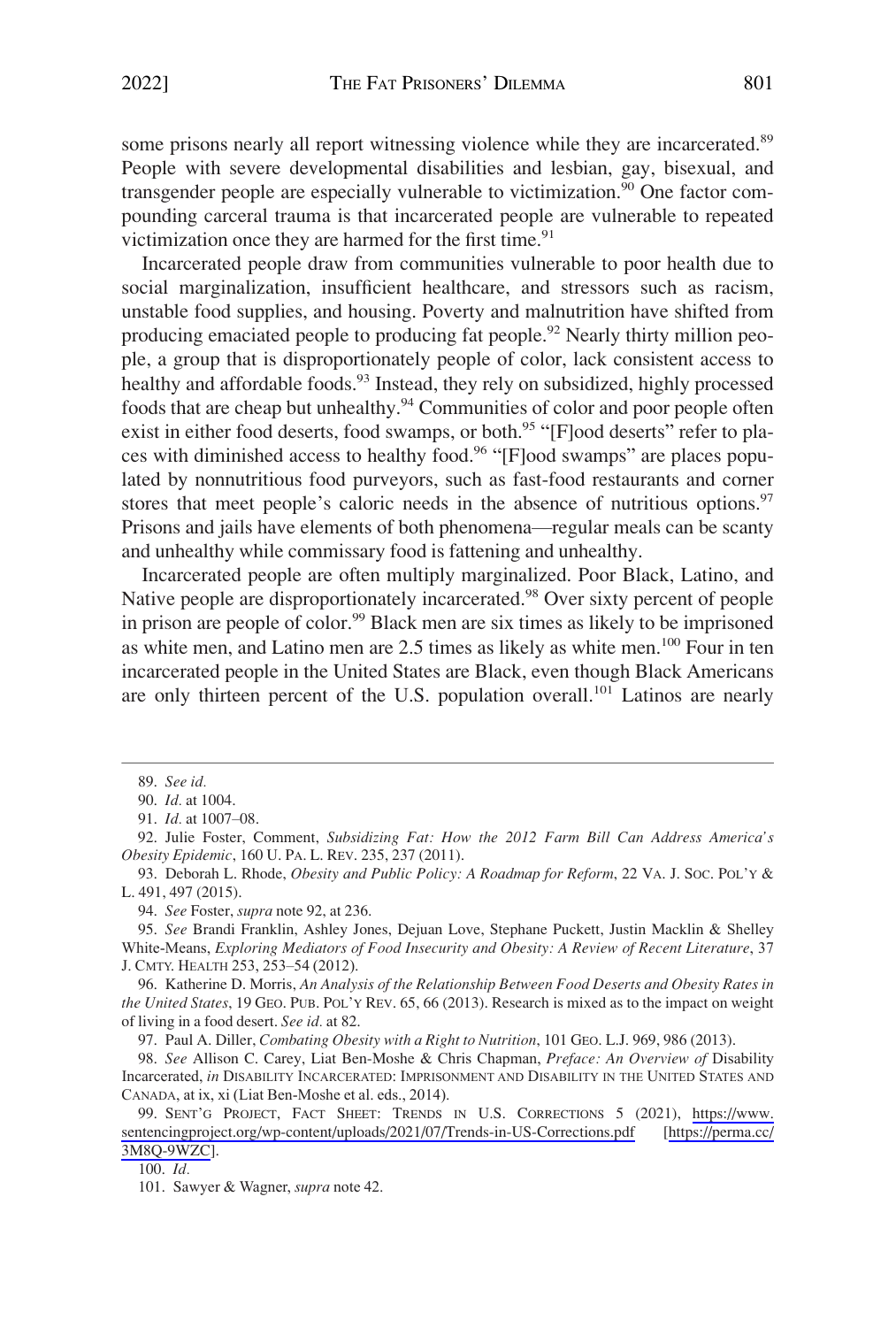twice as likely to be incarcerated as non-Hispanic white Americans.<sup>102</sup> Native people are also disproportionately incarcerated.103 Though the carceral population is overwhelmingly male, the rate of growth of women in prison has been double that of men since 1980.<sup>104</sup> Lengthy sentences have also led to an aging carceral population with the accompanying chronic conditions of old age.<sup>105</sup>

The absence of research and journalistic investigation makes it difficult to account for the problems that fat incarcerated people face systematically.106 Cases provide glimpses. Obie Lee Crisp, an obese man proceeding pro se, claimed that the California facility where he was incarcerated failed to provide him with adequate shower facilities.<sup>107</sup> He was forced to bathe himself using a water pitcher and the inadequate hygiene gave him painful and embarrassing skin infections.108 Despite weighing 330 pounds and having a knee injury and a continuous positive airway pressure machine, Timothy Hatfield was assigned a top bunk.109 Newspapers also report of notorious sites and notorious incarcerated people gaining weight. A spokesman for Guantanamo detention facilities reported that a detainee doubled in weight to 410 pounds.<sup>110</sup> Human rights groups blamed weight gain on restricted exercise, small cells, and unhealthy food.<sup>111</sup> Former Subway restaurant spokesman Jared Fogle gained thirty pounds in his first three months of incarceration.<sup>112</sup> Singer Chris Brown gained about thirty-five

*See Old Behind Bars: The Aging Prison Population in the United States*, HUM. RTS. WATCH 105. (Jan. 27, 2012), [https://www.hrw.org/report/2012/01/27/old-behind-bars/aging-prison-population](https://www.hrw.org/report/2012/01/27/old-behind-bars/aging-prison-population-united-states)[united-states](https://www.hrw.org/report/2012/01/27/old-behind-bars/aging-prison-population-united-states) [\[https://perma.cc/R4GH-RB4T](https://perma.cc/R4GH-RB4T)] (noting that one in ten people in state prisons is serving a life sentence, and observing that the "number of sentenced federal and state prisoners who are age 65 or older grew . . . 94 times faster than the total sentenced prisoner population between 2007 and 2010").

106. And fat incarcerated people may be particularly vulnerable to issues that all incarcerated people experience, such as overheating in non-air-conditioned facilities. *See* Anna Terwiel, *What Is the Problem with High Prison Temperatures? From the Threat to Health to the Right to Comfort*, 40 NEW POL. SCI. 70, 75 (2018).

107. *See* Complaint by a Prisoner Under the Civil Rights Act, 42 U.S.C. § 1983, at 5–6, 9, Crisp v. Cal. Health Care Facility, No. 5:14-cv-01762 (N.D. Cal. Apr. 16, 2014). The United States District Court for the Northern District of California transferred Crisp's case to the Eastern District as the proper venue. Order of Transfer, Crisp v. Cal. Health Care Facility, No. 5:14-cv-01762 (N.D. Cal. June 2, 2014). Crisp's repeated handwritten complaints, "contain[ing] lengthy narratives," were dismissed because, in the court's view, it was too difficult to discern what causes of action Crisp's allegations implicated: "Figuring out . . . what claims plaintiff is making . . . would be excessively time-consuming . . . ." *Crisp*, No. 2:14-cv-01345, 2018 WL 2441590, at \*2 (E.D. Cal. May 31, 2018).

108. *See* Complaint by a Prisoner Under the Civil Rights Act, 42 U.S.C. § 1983, *supra* note 107.

109. Prisoner Civil Rights Complaint at 4, Hatfield v. Or. Dep't of Corr., No. 3:12-cv-00883 (D. Or. May 17, 2012); Notice of "Tort Claim" at 1, Hatfield v. Or. Dep't of Corr., No. 3:12-cv-00883 (D. Or. May 17, 2012).

110. Michael Melia, *High-Calorie Diet Fattens Gitmo Inmates*, WASH. POST (Oct. 3, 2006, 11:08 PM),<https://www.washingtonpost.com/wp-dyn/content/article/2006/10/03/AR2006100300665.html>.

111. *See id.* 

112. Rocheleau, *supra* note 66.

Leah Sakala, *Breaking Down Mass Incarceration in the 2010 Census: State-by-State*  102. *Incarceration Rates by Race/Ethnicity*, PRISON POL'Y INITIATIVE (May 28, 2014), [https://www.](https://www.prisonpolicy.org/reports/rates.html) [prisonpolicy.org/reports/rates.html](https://www.prisonpolicy.org/reports/rates.html) [\[https://perma.cc/3G5R-RQJB](https://perma.cc/3G5R-RQJB)].

<sup>103.</sup> Jacobs et al., *supra* note 12, at 44.

<sup>104.</sup> SENT'G PROJECT, FACT SHEET: INCARCERATED WOMEN AND GIRLS 1 (2020), https://www. [sentencingproject.org/publications/incarcerated-women-and-girls/](https://www.sentencingproject.org/publications/incarcerated-women-and-girls/) [[https://perma.cc/M4X3-4RCU\]](https://perma.cc/M4X3-4RCU).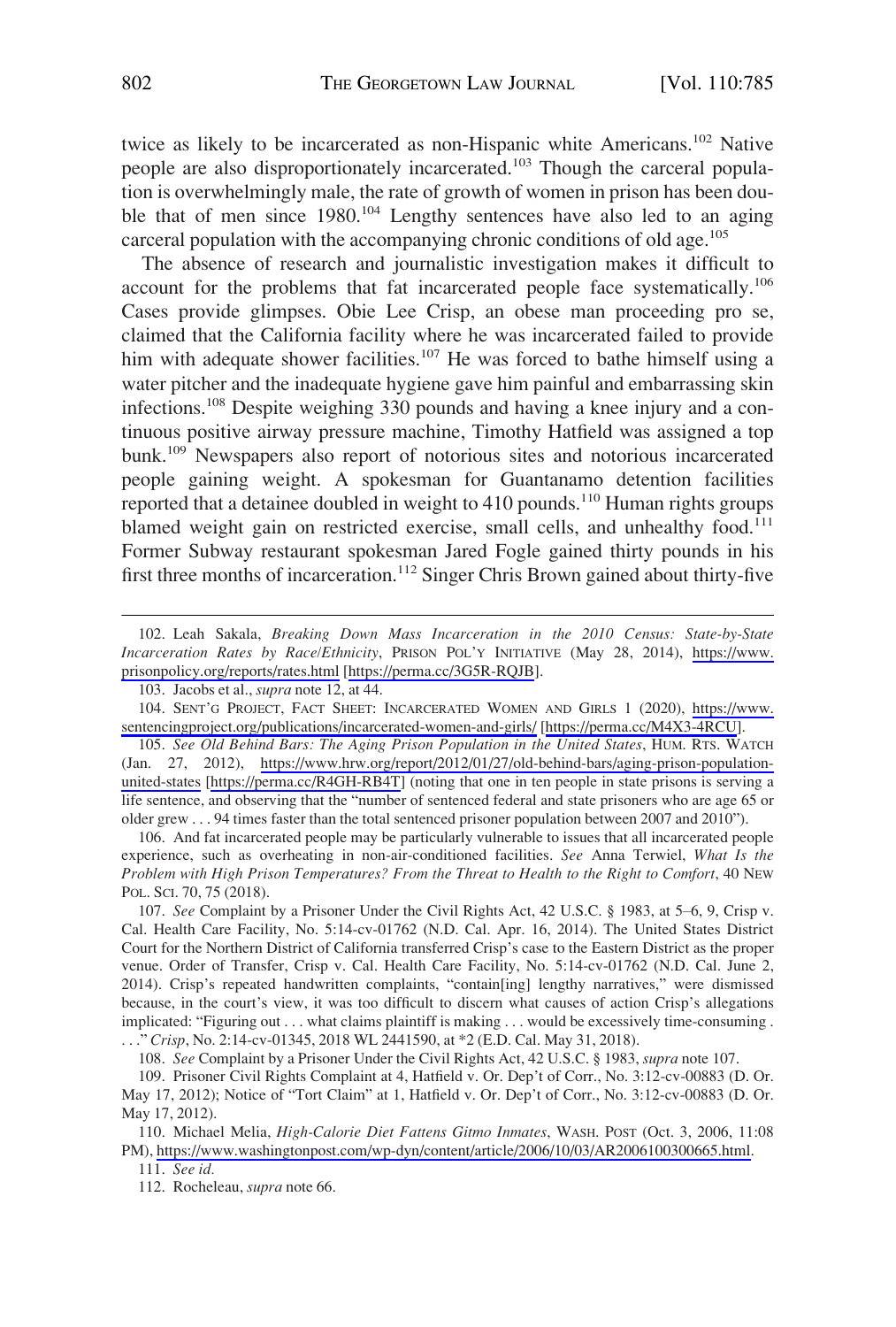pounds during a similar period of incarceration.<sup>113</sup> Serial killer Gary Lee Sampson gained 150 pounds in over eleven years in prison.<sup>114</sup>

Incarceration is bad for people's health: "the overall mortality rate in local jails increased from 128 per 100,000 jail inmates in 2012 to 135 per 100,000 in 2013."<sup>115</sup> "On average, each year in prison takes two years off of a person's life expectancy,"<sup>116</sup> especially for Black men.<sup>117</sup> Unless carceral medical professionals treat incarcerated people for a disorder that warrants comprehensive and regular physical examinations, they may not notice or treat comorbid conditions such as high blood pressure. $118$ 

Compounding these general issues, medical problems that fat incarcerated people have could be dismissed and attributed to obesity because of fatphobia.<sup>119</sup> Evie Litwok, a woman who recounted her experience in prison, observed that

[o]ne Physician's Assistant (PA) [at a Florida prison] was notorious for telling every woman he examined that aches and pains were due to fat. He told me the same thing he told the others, "You are fat. You need to walk on the track and drink water." Once, one Latina woman went to him complaining of severe stomach pains. He gave her the fat speech and several weeks later she died when her gallbladder burst.<sup>120</sup>

Reginald Bedford attempted multiple times to obtain treatment for knee pain in his Texas facility. Each time he was told to lose weight instead.<sup>121</sup> Derwin

*See, e.g.*, Evie Litwok, *I Went to Prison at Age 60. Here's What I Learned.*, TALK POVERTY 119. (Oct. 16, 2015), <https://talkpoverty.org/2015/10/16/went-prison-60-years-old-heres-learned/> [\[https://](https://perma.cc/T65S-AJ3C)  [perma.cc/T65S-AJ3C\]](https://perma.cc/T65S-AJ3C); *see also* Tony Thompson, *Poor Food and Stress 'Responsible for Rising Number of Deaths in UK Prisons*,*'* GUARDIAN (Aug. 7, 2010, 7:05 PM), [https://www.theguardian.com/](https://www.theguardian.com/society/2010/aug/08/prison-natural-deaths-inquiry-call)  [society/2010/aug/08/prison-natural-deaths-inquiry-call](https://www.theguardian.com/society/2010/aug/08/prison-natural-deaths-inquiry-call) [\[https://perma.cc/T477-FMLY\]](https://perma.cc/T477-FMLY) (reporting heart attack death of incarcerated man after prison staff gave antacids for chest pain and postmortem that found he had been suffering from heart disease and high blood pressure).

120. Litwok, *supra* note 119.

<sup>113.</sup> *Id.* 

<sup>114.</sup> *Id.* 

<sup>115.</sup> MARGARET NOONAN, HARLEY ROHLOFF & SCOTT GINDER, DOJ, MORTALITY IN LOCAL JAILS AND STATE PRISONS, 2000–2013 - STATISTICAL TABLES, at 1 (2015).

<sup>116.</sup> Jacobs et al., *supra* note 12, at 63.

<sup>117.</sup> Sawyer, *supra* note 66.

*See* Christopher Beam, *Jailhouse Doc: What's the Health Care System Like in Prison?*, SLATE 118. (Mar. 25, 2009, 5:28 PM), [https://slate.com/news-and-politics/2009/03/what-s-the-health-care-system](https://slate.com/news-and-politics/2009/03/what-s-the-health-care-system-like-in-prison.html)[like-in-prison.html](https://slate.com/news-and-politics/2009/03/what-s-the-health-care-system-like-in-prison.html) [[https://perma.cc/Q4US-DWKF\]](https://perma.cc/Q4US-DWKF) (noting that incarcerated people see doctors for checkups less often than the nonincarcerated); Nancy Wolff, Jing Shi, Nicole Fabrikant & Brooke E. Schumann, *Obesity and Weight-Related Medical Problems of Incarcerated Persons with and Without Mental Disorders*, 18 J. CORR. HEALTH CARE 219, 224 (2012) (reporting that among obese incarcerated men, those requiring treatment for a serious mental disorder were more likely to also obtain treatment for pain and cardiovascular issues); Montina Befus, Franklin D. Lowy, Benjamin A. Miko, Dhritiman V. Mukherjee, Carolyn T. A. Herzig & Elaine L. Larson, *Obesity as a Determinant of Staphylococcus Aureus Colonization Among Inmates in Maximum-Security Prisons in New York State*, 182 AM. J. EPIDEMIOLOGY 494, 499 (2015) (finding higher rates of Staphylococcus aureus colonization, which can lead to fatal staph infections, in incarcerated women with high BMIs, and also finding higher rates in incarcerated men who were obese but not overweight or severely obese).

<sup>121.</sup> *See* Bedford v. Nagel, No. 4:06-cv-01478, 2006 WL 3813769, at \*4 (S.D. Tex. Dec. 26, 2006).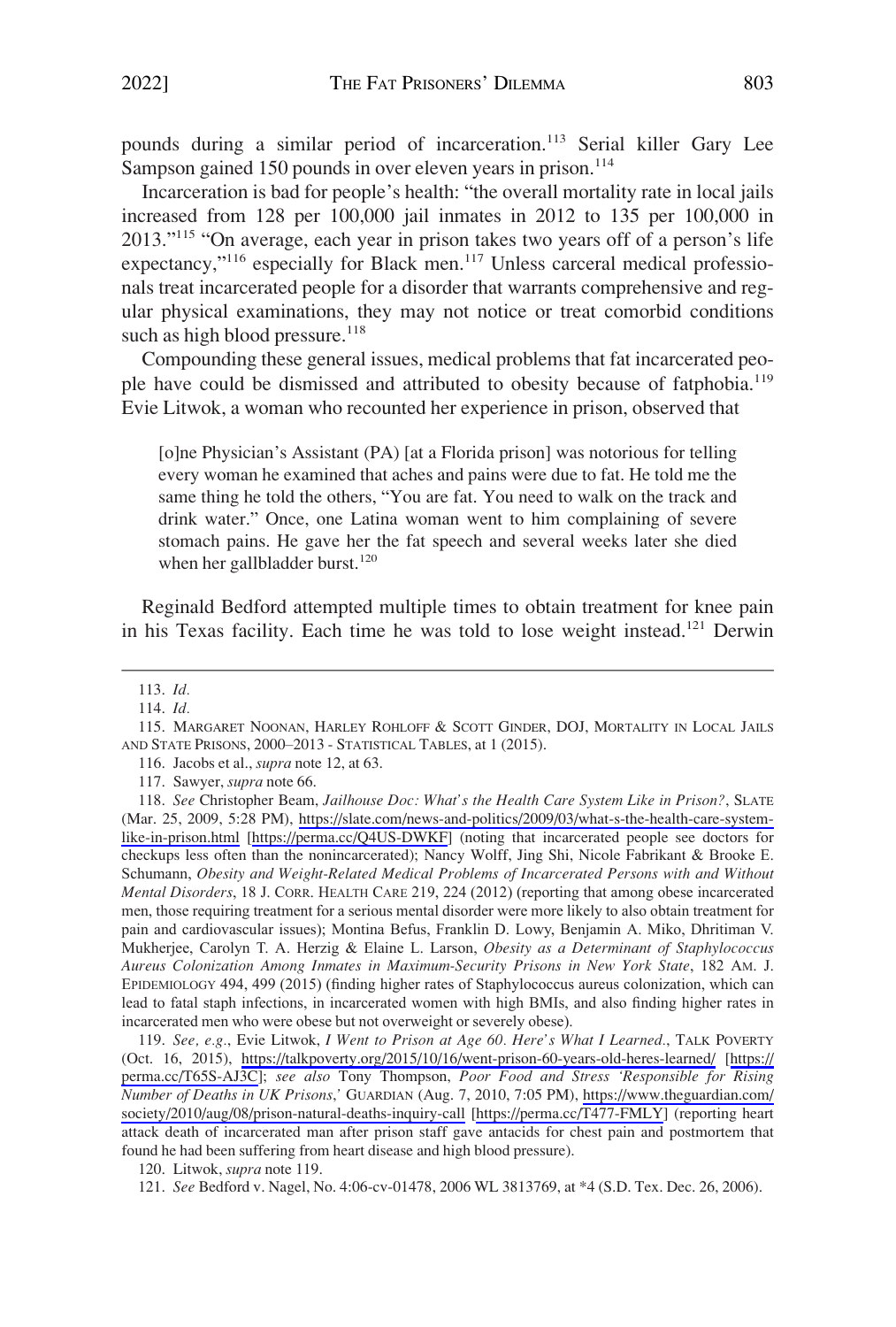<span id="page-19-0"></span>Wynn reported pain in his lower back from a fall.<sup>122</sup> He claimed that his Texas prison doctor concluded instead that his injuries were due to obesity and refused to grant Wynn a temporary work unassignment, stating, "You'll just lay around[.] [Y]ou're obsese [sic] enough."<sup>123</sup>

Some problems of fat incarcerated people may continue once people are released. Certain disempowered communities churn people in and out of incarceration, so health conditions created or exacerbated by incarceration travel outside the prison walls as well.<sup>124</sup> The Supplemental Security Income and Social Security Disability Insurance, both of which provide income and benefits to disabled people, have tightened eligibility for fat people to qualify.<sup>125</sup> This in turn has restricted Medicaid eligibility because the Social Security Administration's definition is used for disability benefits under Medicaid.126 Fat people who rely on the Affordable Care Act may face barriers to accessing medical weight-loss treatment.127 Scholars such as Jennifer Shinall analyze the "obesity penalty," the lower wages that obese people, especially obese women, receive as compared to nonobese workers.128 Prospective fat jurors can be struck by peremptory challenges due to fatness.<sup>129</sup> Fat defendants may also face fat bias in other parts of the criminal justice system such as with police, attorneys, or fact finders.130 Thus, the fat bias in society at large may spur the disproportionate incarceration of fat people.

# II. CURRENT AVENUES FOR LEGAL REDRESS

The law provides multiple legal avenues for incarcerated people to challenge the conditions of their confinement. Most of them, however, structure the odds against incarcerated people—not just fat incarcerated people—winning their claims. Incarcerated people face procedural obstacles to litigation and limitations on damages. Moreover, it is difficult to receive redress for prison conditions that are merely terrible rather than intentionally discriminatory or cruel and

128. Shinall, *supra* note 15, at 102–03.

<sup>122.</sup> Wynn v. Pittman, No. H-11-0991, 2012 WL 4468494, at \*1 (S.D. Tex. Sept. 25, 2012).

<sup>123.</sup> *Id.* at \*4 (alterations in original).

*See* Peter Wagner & Emily Widra, *No Need to Wait for Pandemics: The Public Health Case for* 124. *Criminal Justice Reform*, PRISON POL'Y INITIATIVE (Mar. 6, 2020), [https://www.prisonpolicy.org/blog/](https://www.prisonpolicy.org/blog/2020/03/06/pandemic/)  [2020/03/06/pandemic/](https://www.prisonpolicy.org/blog/2020/03/06/pandemic/) [\[https://perma.cc/N2EC-6YGH\]](https://perma.cc/N2EC-6YGH) (framing mass incarceration as a public-health issue, and describing the phenomenon of "jail churn").

<sup>125.</sup> *See* Jasmine N. Little, Comment, *The Weighting Game: Do Government Agencies Consider Obesity a Disability?*, 6 WAKE FOREST J.L. & POL'Y 567, 573–74 (2016).

<sup>126.</sup> *See id.* at 577.

<sup>127.</sup> *See* Jennifer Bennett Shinall, *Unfulfilled Promises: Discrimination and the Denial of Essential Health Benefits Under the Affordable Care Act*, 65 DEPAUL L. REV. 1235, 1237–38 (2016).

<sup>129.</sup> *See* Dargan Ware, Note, *Against the Weight of Authority: Can Courts Solve the Problem of Size Discrimination?*, 64 ALA. L. REV. 1175, 1198 (2013); Maggie Elise O'Grady, *A Jury of Your Skinny Peers: Weight-Based Peremptory Challenges and the Culture of Fat Bias*, 7 STAN. J.C.R. & C.L. 47, 49 (2011).

<sup>130.</sup> *See* Ware, *supra* note 129, at 1199; Mollow, *supra* note 32.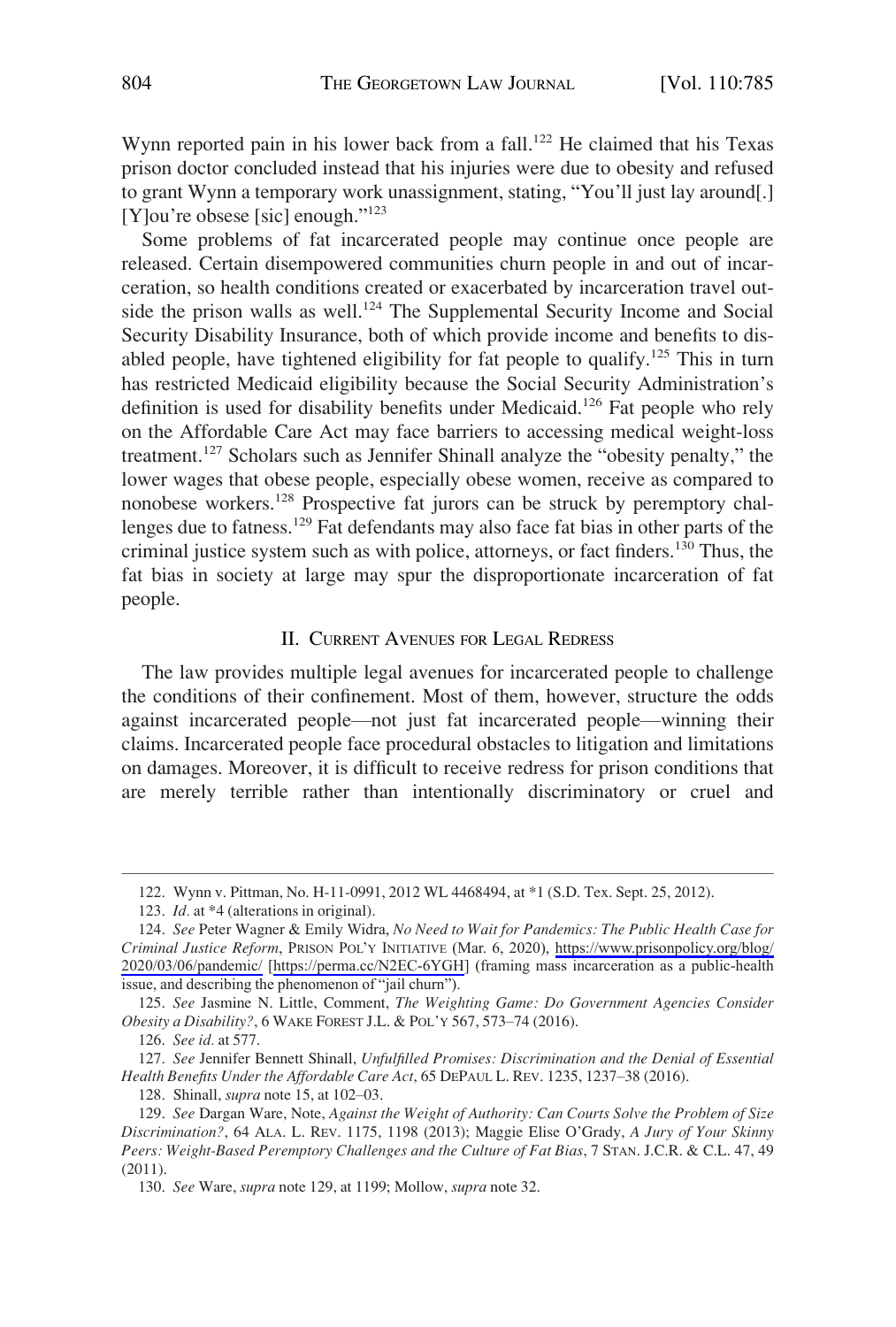<span id="page-20-0"></span>unusual.131 Finally, the treatment of obesity as an Americans with Disabilities Act (ADA) claim is still unsettled and currently skewed against obese claimants.<sup>132</sup>

#### A. PROCEDURAL BARRIERS

As a threshold matter, most incarcerated people cannot afford a lawyer and thus file pro se; this makes it much harder for them to navigate procedural obstacles in litigation.133 It is also difficult for incarcerated people to cluster their grievances in a class action. *Lewis v. Casey*134 eviscerated standing for prison class actions.135 It would be difficult for a potential class to create the requisite statistical evidence due to the lack of research on fatness in prison. The more recent decision in *Wal-Mart Stores, Inc. v. Dukes* also created a considerable hurdle for prospective class-action plaintiffs.136 Given the multiple factors that may cause and maintain incarcerated people's fatness, a potential class action would be vulnerable to a charge of undue variability of the potential class.<sup>137</sup>

<sup>131.</sup> *See* Judith Resnik, *(Un)Constitutional Punishments: Eighth Amendment Silos, Penological Purposes, and People's "Ruin*,*"* 129 YALE L.J.F. 365, 397 (2020).

<sup>132.</sup> Pub. L. No. 101-336, 104 Stat. 327 (1990) (codified as amended at 42 U.S.C. §§ 12101–12213). During the current COVID-19 pandemic many incarcerated people and organizations representing them have filed habeas corpus petitions attempting to gain release due to increased risk of infection. Obesity is one of the risk factors for COVID-19 complications and death listed in several petitions. *See, e.g.*, Petition for Writ of Habeas Corpus Under 28 U.S.C. § 2241 & Class Action Complaint for Injunctive & Declaratory Relief at 13, Hallinan v. Scarantino, 466 F. Supp. 3d 587 (E.D.N.C. 2020) (No. 5:20-hc-02088); Complaint—Class Action for Declaratory & Injunctive Relief & Petition for Writ of Habeas Corpus at 12, Wilson v. Ponce, 465 F. Supp. 3d 1037 (C.D. Cal. 2020) (No. 2:20-cv-04451); Declaration of Susan E. Hassig, Exhibit 1 to Motion for Leave to File in Excess of 25 Pages at 4, Belton v. Gautreaux, No. 3:20-cv-00278 (M.D. La. Aug. 18, 2020); Petition for Writ of Habeas Corpus & Complaint for Injunctive & Declaratory Relief at 18, Russell v. Wayne County, No. 2:20-cv-11094 (E.D. Mich. May 4, 2020); Complaint—Class Action for Declaratory & Injunctive Relief & Petition for Writ of Habeas Corpus at 11, 49–50, Wragg v. Ortiz, 462 F. Supp. 3d 476 (D.N.J. 2020) (No. 1:20-cv-05496). Filing for release based on increased risk of infection has been unsuccessful in part because courts construe the complaint as a conditions-of-confinement issue which is not cognizable as a habeas petition. *See, e.g.*, *Hallinan*, 466 F. Supp. 3d at 601–02 (citing Preiser v. Rodriguez, 411 U.S. 475, 484 (1973)); *Wragg*, 462 F. Supp. 3d at 504–05. Additionally, class-based petitions seeking injunctions requiring that prisons and jails implement adequate COVID-19 testing, prevention, and care include obese people in the class of incarcerated people at increased risk of infection. *See, e.g.*, Complaint at 19, Smith v. DeWine, 476 F. Supp. 3d 635 (S.D. Ohio 2020) (No. 2:20-cv-02471); Class Action Complaint for Declaratory & Injunctive Relief & Petition for Writ of Habeas Corpus at 13, 40–44, J.H. v. Edwards, No. 3:20-cv-00293 (M.D. La. May 14, 2020) (complaining on behalf of children in juvenile detention). Injunctions seeking COVID-19 prevention policies have been slightly more successful. *See* Maeve Allsup, *Fifth Circuit Stays Injunction of Texas Prisons in Covid-19 Suit*, BLOOMBERG L. NEWS (Apr. 22, 2020, 8:16 PM).

<sup>133.</sup> *See* Ira P. Robbins, *Ghostwriting: Filling in the Gaps of Pro Se Prisoners' Access to the Courts*, 23 GEO. J. LEGAL ETHICS 271, 273 (2010); Michael W. Martin, *Foreword: Root Causes of the Pro Se Prisoner Litigation Crisis*, 80 FORDHAM L. REV. 1219, 1226–27 (2011).

<sup>134. 518</sup> U.S. 343 (1996).

<sup>135.</sup> *See id.* at 355.

<sup>136.</sup> *See* 564 U.S. 338, 356–57 (2011).

<sup>137.</sup> *See id.* at 359.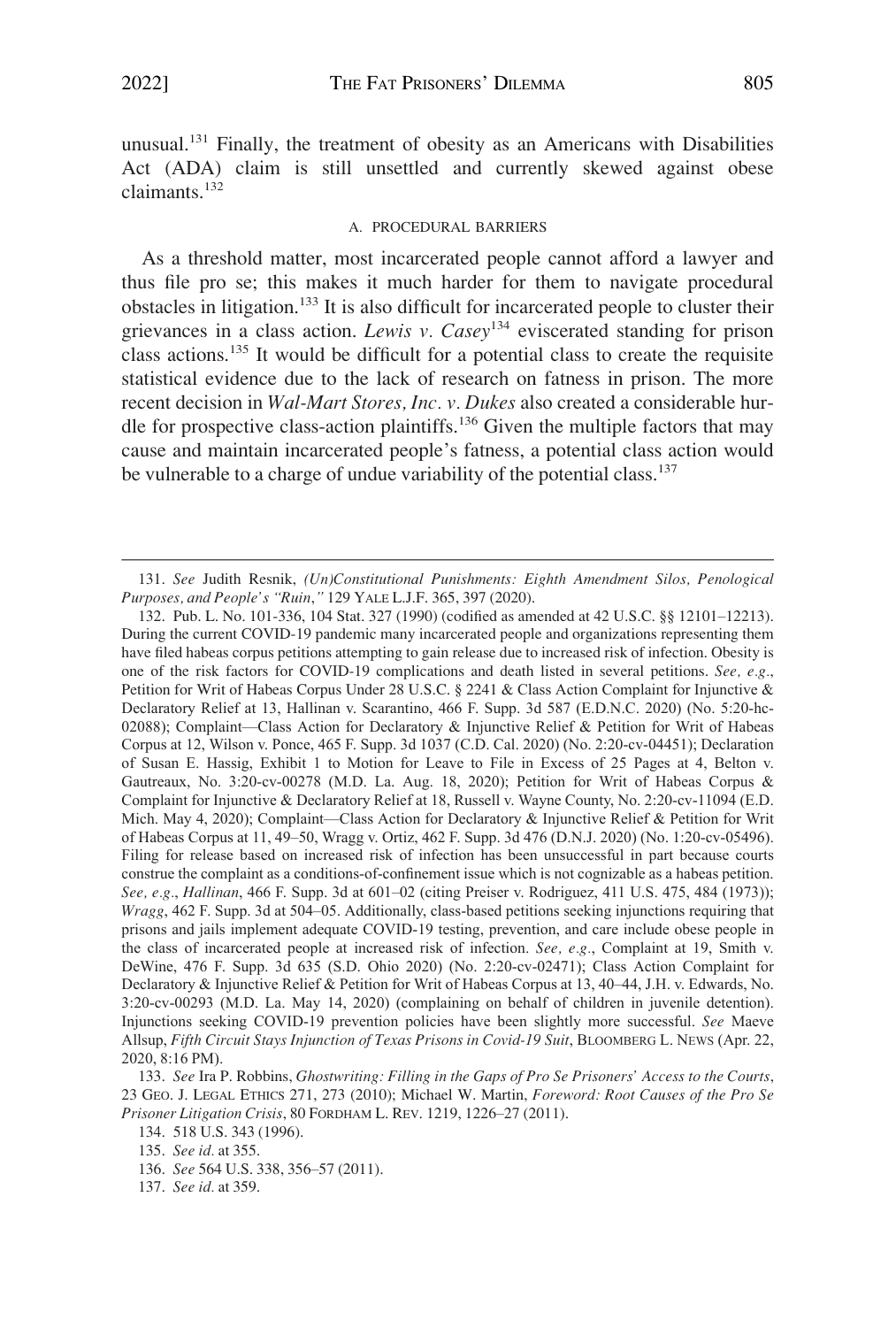#### <span id="page-21-0"></span>1. Too Fat to Jail, Too Fat to Execute

Accounts of fat incarcerated people released to house arrest or parole due to their weight are anecdotal and mostly from outside the United States.<sup>138</sup> Within the United States, too-fat-to-jail cases have foundered on procedural grounds that did not reach the merits of the weight-related claim.139 In *Miller v. Parker*, for example, David Earl Miller challenged the methods of his execution.<sup>140</sup> The Sixth Circuit denied his constitutional challenges.<sup>141</sup> Neither the Sixth Circuit nor the district court reached the merits of Miller's obesity-related claim.<sup>142</sup> In federal court, Stephen Michael West argued his obesity rendered Tennessee's death by lethal injection cruel and unusual as applied to him.<sup>143</sup> The federal court denied his motion because his claim was barred by res judicata based on his state court case; neither the federal nor state court decisions mention obesity.<sup>144</sup> In another case, Richard Cooey argued that his weight created a vein-access issue. In 2003, when he first faced execution, medical staff determined that he had one good vein in his right hand.145 Cooey stated that by 2007 he had gained weight and that the single good vein might be obscured.<sup>146</sup> The court found that his weight gain did not restart the clock for the statute of limitations and thus, his § 1983 claim was time-barred.<sup>147</sup> It did not reach the merits of the weight-based challenge.<sup>148</sup> In another example, after the district court rejected Ronald Post's challenge to the death penalty as a second and successive petition, Governor John Kasich granted

*See, e.g.*, *Too Fat to Lock Up: Bedridden Man Weighing 43-Stone Avoids Jail for Food Scam*, 138. DAILY MAIL (Apr. 2, 2010, 12:29 PM), [https://www.dailymail.co.uk/news/article-1262992/George-](https://www.dailymail.co.uk/news/article-1262992/George-Jolicur-The-43-stone-man-fat-lock-up.html)[Jolicur-The-43-stone-man-fat-lock-up.html](https://www.dailymail.co.uk/news/article-1262992/George-Jolicur-The-43-stone-man-fat-lock-up.html) [\[https://perma.cc/SZ6X-K4PJ\];](https://perma.cc/SZ6X-K4PJ];) *Trickster Too Fat for Prison*, SUN, Nov. 6, 1997, at 29; *Man Too Fat for Prison Is Released Early*, VANCOUVER SUN, Nov. 13, 2008, at B4; Sam Sherwood, *Rapist Too Fat for Prison Costs \$1250 Each Day in Hospital*, STUFF (July 31, 2018, 5:08 PM), [https://www.stuff.co.nz/national/crime/105881776/rapist-too-fat-for-prison-costs-](https://www.stuff.co.nz/national/crime/105881776/rapist-too-fat-for-prison-costs-1250-each-day-in-hospital)[1250-each-day-in-hospital](https://www.stuff.co.nz/national/crime/105881776/rapist-too-fat-for-prison-costs-1250-each-day-in-hospital) [[https://perma.cc/5P3W-TK46\]](https://perma.cc/5P3W-TK46); Ingrid Peritz & Siri Agrell, *Too Fat for Prison, Criminal Is Free to Go*, GLOBE & MAIL (Nov. 13, 2008), [https://www.theglobeandmail.com/](https://www.theglobeandmail.com/news/national/too-fat-for-prison-criminal-is-free-to-go/article17974332/)  [news/national/too-fat-for-prison-criminal-is-free-to-go/article17974332/.](https://www.theglobeandmail.com/news/national/too-fat-for-prison-criminal-is-free-to-go/article17974332/)

139. *See, e.g.*, Miller v. Parker, 909 F.3d 827, 830 (6th Cir. 2018).

140. Complaint for Injunctive Relief at 1, Miller v. Parker, No. 3:18-cv-00781 (M.D. Tenn. Aug. 21, 2018).

143. West v. Parker, No. 3:19-CV-00006, 2019 WL 2341406, at \*17 (M.D. Tenn. June 3, 2019).

144. *See id.* at \*14; Abdur'Rahman v. Parker, 558 S.W.3d 606, 625 (Tenn. 2018).

145. *See* Cooey v. Strickland, 544 F.3d 588, 589 (6th Cir. 2008).

146. *See* Cooey v. Strickland, No. 2:08-cv-747, 2008 WL 4449536, at \*2 (S.D. Ohio Sept. 30, 2008), *aff'd*, 544 F.3d 588 (6th Cir. 2008).

<sup>141.</sup> *Miller*, 909 F.3d at 830.

<sup>142.</sup> *See id.*; Miller v. Parker, No. 3:18-cv-01234, 2018 WL 6003123, at \*4–5 (M.D. Tenn. Nov. 15, 2018); Complaint for Injunctive Relief, *supra* note 140, at 55 (arguing BMI above thirty-five put plaintiff at risk of complications in administering death penalty).

<sup>147.</sup> *Id.* 

*See id.*; Karl Turner, *Richard Cooey's Not Too Fat to Be Executed, Federal Judge Says*, 148. CLEVELAND.COM (Mar. 28, 2019, 4:27 AM), [https://www.cleveland.com/metro/2008/10/judge\\_](https://www.cleveland.com/metro/2008/10/judge_rejects_killer_cooeys_ob.html)  [rejects\\_killer\\_cooeys\\_ob.html](https://www.cleveland.com/metro/2008/10/judge_rejects_killer_cooeys_ob.html) [[https://perma.cc/LD2F-TFJ4](https://www.cleveland.com/metro/2008/10/judge_rejects_killer_cooeys_ob.html)]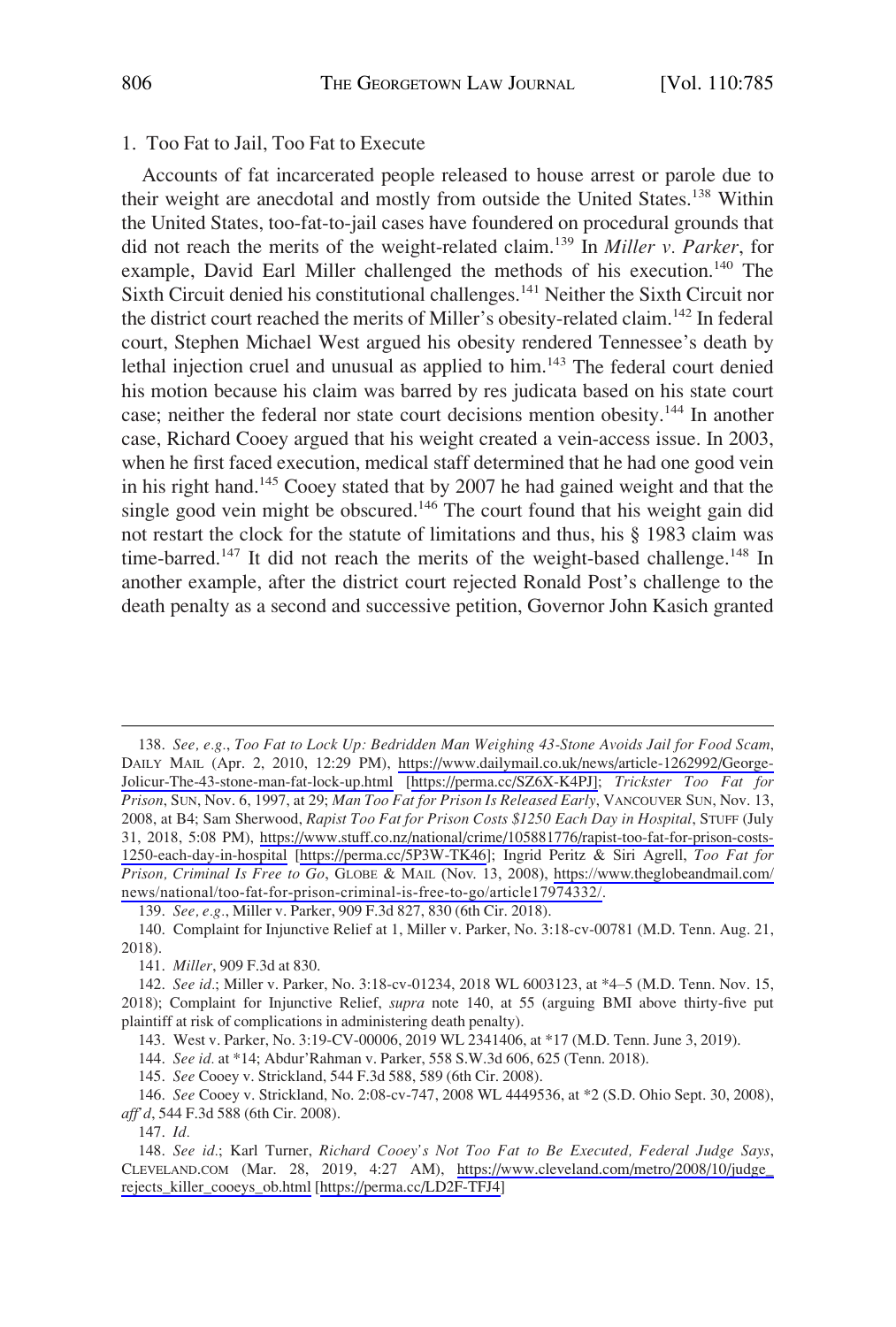<span id="page-22-0"></span>Mr. Post clemency based on issues with his defense counsel and did not discuss his weight-related claim.<sup>149</sup>

Mitchell Rupe evaded death by hanging because of his weight. At the time of Rupe's initial sentence, hanging was the default method of execution in Washington state.<sup>150</sup> Rupe refused to select the way he would die and so had to be executed through hanging.<sup>151</sup> He contended that he was at risk of decapitation if he was hanged because he weighed 400 pounds.<sup>152</sup> The district court upheld his death sentence but agreed that he was too fat to hang.153 Rupe received weightloss surgery in prison, which reduced his weight to 275 pounds.<sup>154</sup> The Ninth Circuit had vacated as moot the hanging issue because Washington law changed the presumption in favor of hanging to a presumption in favor of lethal injection.155 Prosecutors did not obtain the unanimous verdict necessary for capital punishment, and as a result, Rupe received a life sentence by default.156 He died of a long illness in prison after a jury deadlocked during his third trial in 2000.<sup>157</sup>

Marcel Williams gained 200 pounds while in solitary confinement on death row.<sup>158</sup> He sought a preliminary injunction to stay his execution.<sup>159</sup> The court denied his motion in part because it found that "Mr. Williams failed to establish that there is a significant possibility that he could show that there is an alternative method of execution that is 'feasible, readily implemented, and in fact significantly reduce[s] a substantial risk of severe pain.'"160 The court also did not believe medical testimony that Arkansas's execution method demonstrated an unacceptable risk of pain for Mr. Williams.<sup>161</sup>

2. Prison Litigation Reform Act

The Prison Litigation Reform Act (PLRA), passed in 1996, enacted significant procedural hurdles to litigation brought by incarcerated people.<sup>162</sup> It substantially

151. *Id.* 

153. *See id.* 

156. *See id.* at 1443.

157. *Inmate Takes Too-Fat-to-Execute Argument to Supreme Court*, *supra* note 154.

158. Phil McCausland, Arkansas Executions: What's Next for the State's Push to Execute a Record *Number of Inmates*, NBC NEWS (Apr. 18, 2017, 4:17 PM), [https://www.nbcnews.com/storyline/lethal](https://www.nbcnews.com/storyline/lethal-injection/arkansas-executions-what-s-next-state-s-push-execute-record-n747936)[injection/arkansas-executions-what-s-next-state-s-push-execute-record-n747936](https://www.nbcnews.com/storyline/lethal-injection/arkansas-executions-what-s-next-state-s-push-execute-record-n747936) [[https://perma.cc/](https://perma.cc/2ZJF-8RJS) [2ZJF-8RJS\]](https://perma.cc/2ZJF-8RJS). Williams suffered from diabetes, hypertension, and sleep apnea. Lindsey Millar, *The Jack Jones, Marcel Williams Execution Thread*, ARK. TIMES (Apr. 24, 2017, 11:53 PM), [https://](https://arktimes.com/arkansas-blog/2017/04/24/the-jack-jones-marcel-williams-execution-thread) [arktimes.com/arkansas-blog/2017/04/24/the-jack-jones-marcel-williams-execution-thread.](https://arktimes.com/arkansas-blog/2017/04/24/the-jack-jones-marcel-williams-execution-thread)

161. *See id.* 

*See* Post v. Bradshaw, No. 1:97-cv-01640, 2012 WL 5906802, at \*5–6 (N.D. Ohio Nov. 26, 149. 2012); *Ronald Post, Condemned Obese Ohio Killer, Granted Clemency*, CBS NEWS (Dec. 17, 2012, 5:21 PM), <https://www.cbsnews.com/news/ronald-post-condemned-obese-ohio-killer-granted-clemency/> [[https://perma.cc/QKN3-DUCB\]](https://perma.cc/QKN3-DUCB).

<sup>150.</sup> Rupe v. Wood, 93 F.3d 1434, 1438 (9th Cir. 1996).

<sup>152.</sup> *See id.* at 1437.

<sup>154.</sup> Inmate Takes Too-Fat-to-Execute Argument to Supreme Court, CNN (Oct. 8, 2008), https:// [www.cnn.com/2008/CRIME/10/10/toofat.execute.appeal/index.html](https://www.cnn.com/2008/CRIME/10/10/toofat.execute.appeal/index.html) [[https://perma.cc/2KFT-EG8A\]](https://perma.cc/2KFT-EG8A). 155. *Rupe*, 93 F.3d at 1438–39.

<sup>159.</sup> Williams v. Kelley, No. 5:17-cv-00103, 2017 WL 1437964, at \*1 (E.D. Ark. Apr. 21, 2017).

<sup>160.</sup> *Id.* at \*4 (alteration in original) (quoting Glossip v. Gross, 576 U.S. 863, 877 (2015)).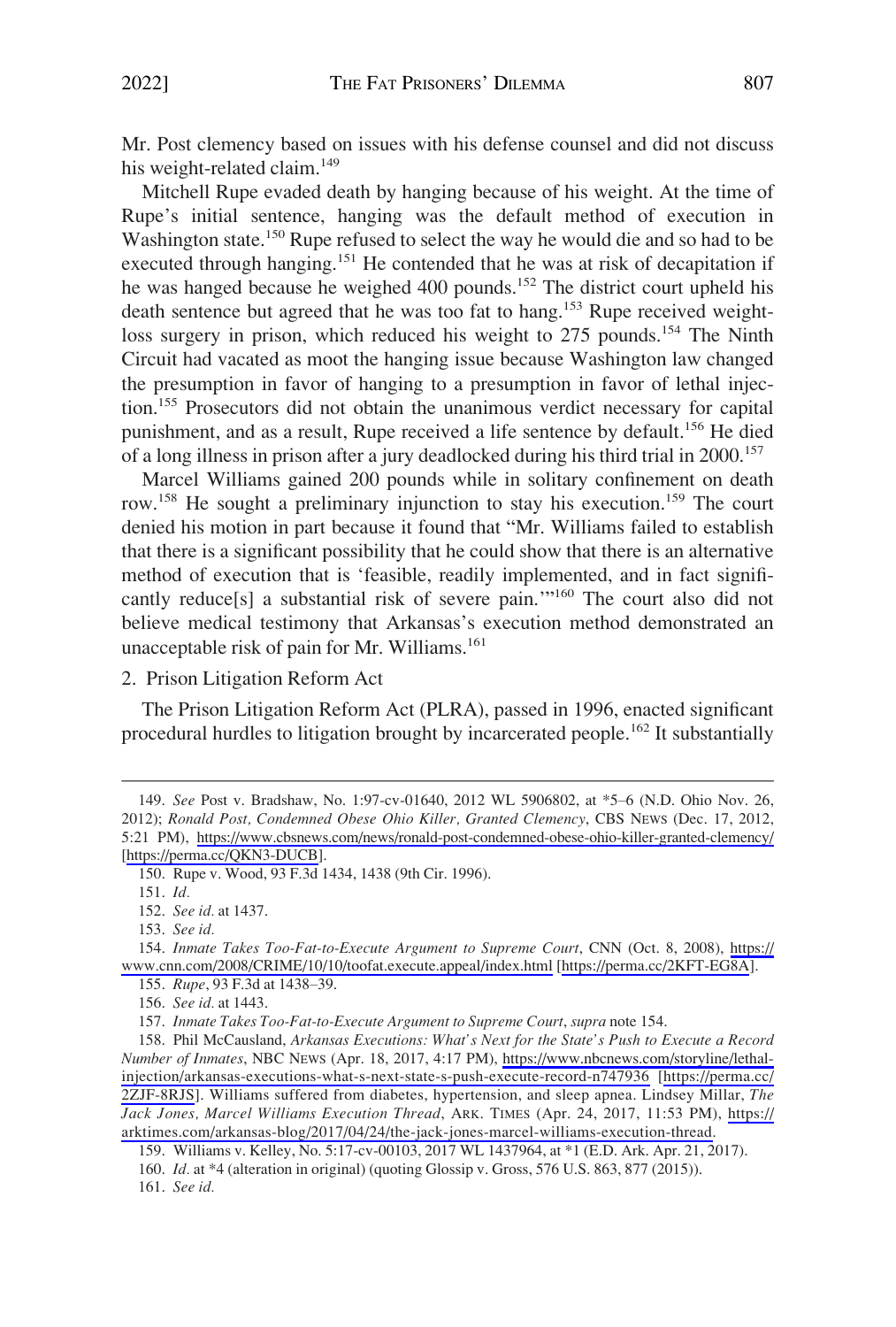limited access to the courts by incarcerated people and the remedies they can receive.163 It acts as a one-way ratchet that forces incarcerated people through arduous prison exhaustion requirements before they can pursue their cases.<sup>164</sup> Indigent incarcerated people are unable to waive filing fees.165 Additionally, it reduces the remedies and attorneys' fees available to incarcerated people.<sup>166</sup> As Margo Schlanger has shown, the PLRA also makes it more difficult for incarcerated people to win their cases because they are often dismissed for failure to complete the onerous grievance procedures or for failure to allege physical injury.<sup>167</sup> Courts typically defer to carceral institution claims of "legitimate penological interests" for their actions,<sup>168</sup> and officers are usually shielded from liability from civil damages due to qualified immunity.169 The PLRA generally applies to all federal lawsuits brought by incarcerated people.170 This includes both the ADA and the Rehabilitation Act of 1973.<sup>171</sup> Thus, incarcerated people who seek possible redress under the principal federal disability laws must also contend with the PLRA.

164. *See* 42 U.S.C. § 1997e(a) ("No action shall be brought with respect to prison conditions under section 1983 of this title, or any other Federal law, by a prisoner confined in any jail, prison, or other correctional facility until such administrative remedies as are available are exhausted."); *see also* Woodford v. Ngo, 548 U.S. 81, 93 (2006) (holding that the PLRA requires "proper exhaustion" as the term is used in administrative law).

165. *See* 28 U.S.C. § 1915(a)(1), (b)(1).

166. 42 U.S.C. § 1997e(d)(3), (e).

167. *See* Schlanger, *supra* note 163, at 162–64; *see also* Margo Schlanger, *Inmate Litigation*, 116 HARV. L. REV. 1555, 1644–64 (2003) (documenting the "[d]eclining [s]uccess" of incarcerated plaintiffs).

168. *See, e.g.*, Turner v. Safley, 482 U.S. 78, 89 (1987) (holding that "when a prison regulation impinges on inmates' constitutional rights, the regulation is valid if it is reasonably related to legitimate penological interests").

169. *See* Harlow v. Fitzgerald, 457 U.S. 800, 818 (1982) (first citing Procunier v. Navarette, 434 U.S. 555, 565 (1978); and then citing Wood v. Strickland, 420 U.S. 308, 322 (1975)) (holding that government officials are protected from liability for constitutional violations if qualified immunity requirements are fulfilled).

170. Betsy Ginsberg, *Out with the New, in with the Old: The Importance of Section 504 of the Rehabilitation Act to Prisoners with Disabilities*, 36 FORDHAM URB. L.J. 713, 725 (2009).

171. *See* Rehabilitation Act of 1973, Pub. L. No. 93-112, 87 Stat. 355 (codified as amended at 29 U. S.C. § 701–796(*l*)); Ginsberg, *supra* note 170. The exception is that attorneys' fees may not be restricted cases under for Title II of the ADA or Section 504 of the Rehabilitation Act. Ginsberg, *supra* note 170, at 726.

<sup>162.</sup> *See* 42 U.S.C. § 1997e.

<sup>163.</sup> *See id.* For an empirical analysis of the impact of the PLRA, see generally Margo Schlanger, *Trends in Prisoner Litigation, as the PLRA Enters Adulthood*, 5 U.C. IRVINE L. REV. 153 (2015). *Brown v. Plata* is an illustrative case where a plaintiff class was able to clear the PLRA's limits on injunctive relief. 563 U.S. 493 (2011). There, the majority opinion indicated that the Eighth Amendment right to adequate health care should be interpreted with respect to systemic risk—not just to individual showings of imminent harm. *See id.* at 531–32. However, it will be challenging for a class of fat incarcerated people to follow in the footsteps of the *Plata* class. The *Plata* majority is no longer on the Supreme Court. Additionally, that case featured an extensive record of actual harm, including regular death from inadequate health care, that may be difficult to muster in a fatness case. *See id.* at 505.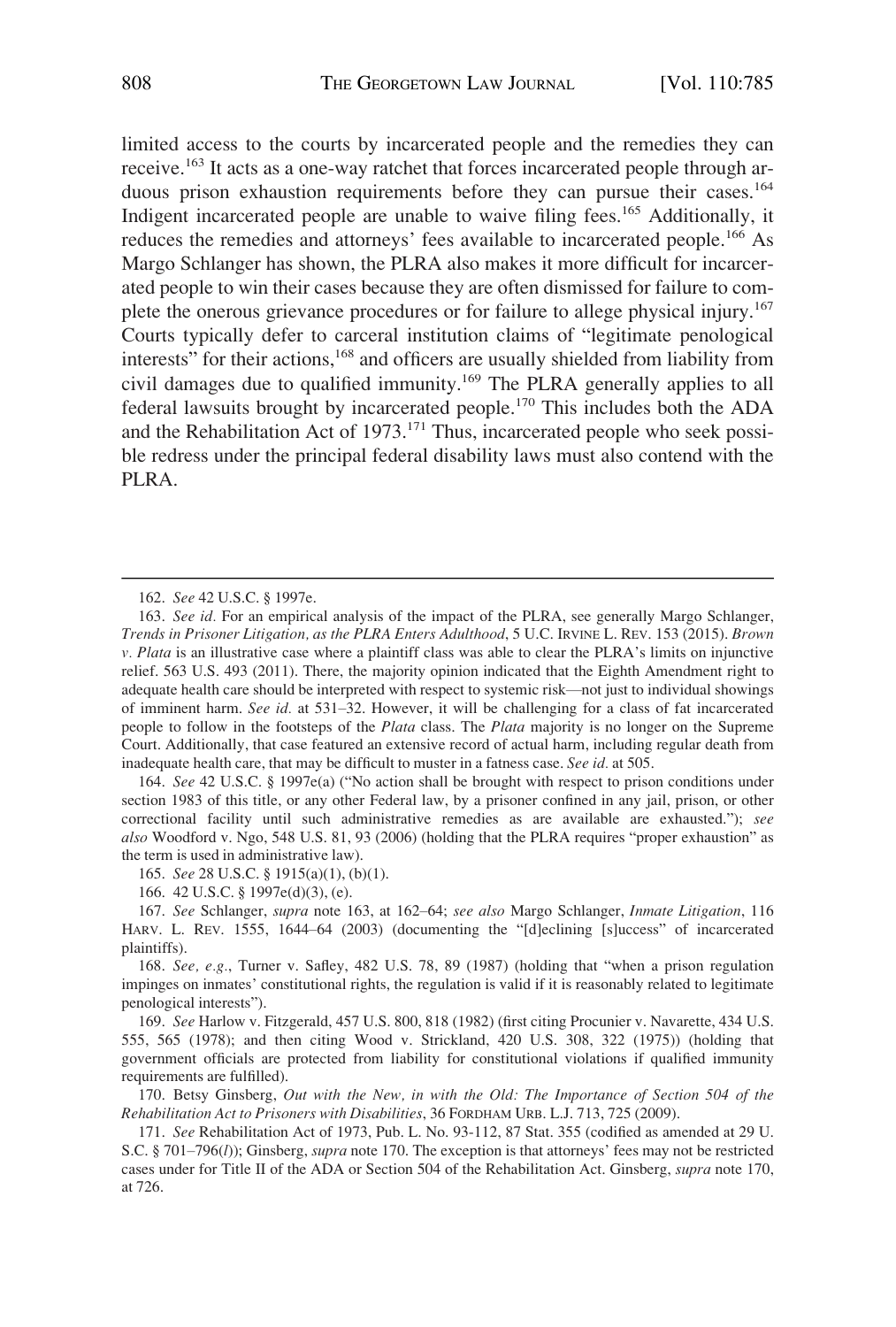# <span id="page-24-0"></span>3. Qualified Immunity

Qualified immunity typically acts as a barrier in civil rights cases against government officials.<sup>172</sup> It shields these officers performing discretionary functions from liability for damages if their conduct is objectively reasonable in light of clearly established federal law.173

#### B. DISABILITY-BASED FEDERAL CLAIMS

The Rehabilitation Act and the ADA serve to cover all federal, state, and local carceral spaces in the United States. Claimants may seek reasonable modifications or access to programs or services against public entities.<sup>174</sup> The Rehabilitation Act encompasses all prisons and jails that receive federal financial assistance.175 The federal government is not included as a public entity under Title II of the ADA.176 Nor has the United States waived sovereign immunity for ADA claims.<sup>177</sup> Thus, people incarcerated in federal facilities who experience disability discrimination must proceed under Section 504 of the Rehabilitation Act, the Federal Tort Claims Act (FTCA), or a *Bivens* claim against the individual officers.178

Title II prohibits disability discrimination by any "public entity."179 Public entities encompass "any department, agency, special purpose district, or other instrumentality of a State or States or local government."180 In *Pennsylvania Department of Corrections v. Yeskey*, a unanimous Supreme Court held that "Title II of the ADA unambiguously extends to state prison inmates."<sup>181</sup> State

<sup>172.</sup> Incarcerated people and others bring § 1983 claims for violation of constitutional and other rights. 42 U.S.C. § 1983.

<sup>173.</sup> *See, e.g.*, *Harlow*, 457 U.S. at 818.

<sup>174.</sup> *See* 42 U.S.C. § 12112(b)(5)(A); 29 U.S.C. § 701(a)(4).

<sup>175.</sup> *See, e.g.*, Onishea v. Hopper, 171 F.3d 1289, 1296 n.11 (11th Cir. 1999); Bonner v. Lewis, 857 F.2d 559, 562 (9th Cir. 1988).

<sup>176.</sup> *See* 42 U.S.C. § 12131(1); *see also* Cellular Phone Taskforce v. FCC, 217 F.3d 72, 73 (2d Cir. 2000) (per curiam) ("Title II of the ADA is not applicable to the federal government.").

<sup>177.</sup> See Agee v. United States, 72 Fed. Cl. 284, 289 (2006) ("Congress has not waived the Federal Government's sovereign immunity with regard to ADA claims."); Gray v. United States, 69 Fed. Cl. 95, 102 (2005) (concluding that the court had "no alternative but to dismiss plaintiff's ADA claim" because of the federal government's failure to waive sovereign immunity); *see also* Florence M. Johnson, *When the Government Is a Party in Litigation: Anticipating Roadblocks*, AM. BAR ASS'N (Feb. 28, 2017), [https://www.americanbar.org/groups/litigation/committees/minority-trial-lawyer/practice/2017/when](https://www.americanbar.org/groups/litigation/committees/minority-trial-lawyer/practice/2017/when-the-government-is-a-party-in-litigation-anticipating-roadblocks/)[the-government-is-a-party-in-litigation-anticipating-roadblocks/](https://www.americanbar.org/groups/litigation/committees/minority-trial-lawyer/practice/2017/when-the-government-is-a-party-in-litigation-anticipating-roadblocks/) [\[https://perma.cc/HY43-DLCE\]](https://perma.cc/HY43-DLCE) (noting that in the ADA context, the federal government has "exempted itself from suit entirely").

<sup>178.</sup> *See, e.g.*, Whooten v. Bussanich, No. 4:CV-04-223, 2005 U.S. Dist. LEXIS 37995, at \*16, \*21– 22 (M.D. Pa. Sept. 2, 2005) (dismissing constitutional, Section 504, and ADA claims, but allowing a FTCA claim regarding medical care to proceed).

<sup>179. 42</sup> U.S.C. § 12132.

<sup>180.</sup> *Id.* § 12131(1)(B).

<sup>181. 524</sup> U.S. 206, 213 (1998).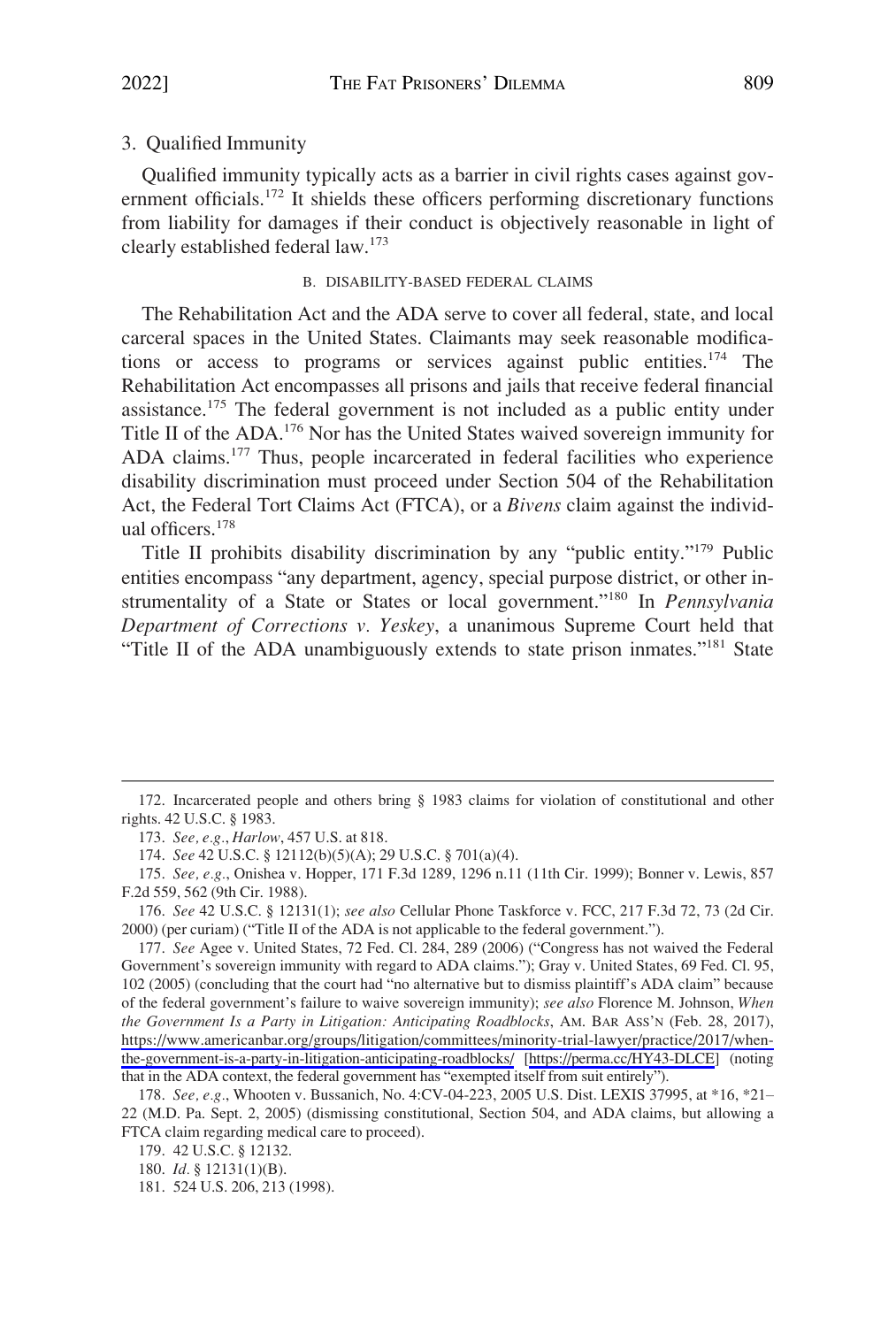incarcerated people can also bring Section 504 claims.<sup>182</sup> To avoid dismissal based on sovereign immunity, plaintiffs bringing Title II claims against state jails and prisons must allege either that their claim involves a "fundamental right[]"<sup>183</sup> or a constitutional violation.184 In most cases, an incarcerated person's relevant constitutional violation is likely to be based on the Eighth Amendment's prohibition on cruel and unusual punishment.<sup>185</sup>

In order for an incarcerated person to bring a successful ADA claim, they would have to prove that they: (1) have a disability as defined by the ADA; (2) are an otherwise "qualified individual"; (3) were excluded from or denied the benefits of their institution's services, programs, or activities, or were otherwise discriminated against; and (4) were excluded, denied, or discriminated against on the basis of a disability.<sup>186</sup>

An otherwise qualified individual is someone who fulfills the "essential eligibility requirements" of the service, program, or activity.<sup>187</sup> Incarcerated people are not excluded from meeting this requirement. Justice Scalia broadly interpreted the meaning of services, programs, and activities in *Yeskey* to include most of carceral life: "Modern prisons provide inmates with many recreational 'activities,' medical 'services,' and educational and vocational 'programs,' all of which at least theoretically 'benefit' the prisoners (and any of which disabled prisoners could be 'excluded from participation in')."<sup>188</sup>

Title II of the ADA requires reasonable modifications by public entities in order to avoid disability discrimination.<sup>189</sup> While it is true that in *United States v*. *Georgia*, the Court recognized that denial of medical care accommodations could be a Title II violation,<sup>190</sup> subsequent cases have found that only discriminatory treatment of disabled incarcerated people, rather than negligent treatment, is

<sup>182.</sup> *See* Ginsberg, *supra* note 170, at 734 (citing Atascadero State Hosp. v. Scanlon, 473 U.S. 234, 245–46 (1985)) (arguing that given sovereign immunity roadblocks to ADA suits, there are some circumstances where plaintiffs should sue only under Section 504).

<sup>183.</sup> *See* Tennessee v. Lane, 541 U.S. 509, 524 (2004).

<sup>184.</sup> *See* United States v. Georgia, 546 U.S. 151, 159 (2006) ("[I]nsofar as Title II creates a private cause of action for damages against the States for conduct that *actually* violates the Fourteenth Amendment, Title II validly abrogates state sovereign immunity.").

<sup>185.</sup> U.S. CONST. amend. VIII.

<sup>186.</sup> Mark C. Weber, *Disability Discrimination by State and Local Government: The Relationship Between Section 504 of the Rehabilitation Act and Title II of the Americans with Disabilities Act*, 36 WM. & MARY L. REV. 1089, 1099 (1995). An incarcerated person bringing a Section 504 claim would have to jump through similar hurdles with a few differences. A Section 504 claimant would also have to prove that the institution received federal funding. *See id.* at 1110. There may also be a difference in how the court interprets causation: Section 504 prohibits discrimination "*solely* by reason of" disability, while Title II prohibits discrimination "by reason of such disability." 29 U.S.C. § 794(a) (emphasis added); 42 U.S.C. § 12132. As a result, some courts have applied a more stringent causation standards for Section 504 cases. *See* Weber, *supra*, at 1110–11; *see also* Ginsberg, *supra* note 170, at 737 ("Although there is evidence that Congress did not intend for these phrases to result in a difference in the causation standards . . . some courts have held that they must." (footnote omitted)).

<sup>187. 42</sup> U.S.C. § 12131(2).

<sup>188.</sup> Pa. Dep't of Corr. v. Yeskey, 524 U.S. 206, 210 (1998).

<sup>189.</sup> *See* Schlanger, *supra* note 84, at 304.

<sup>190.</sup> *See* 546 U.S. 151, 157 (2006).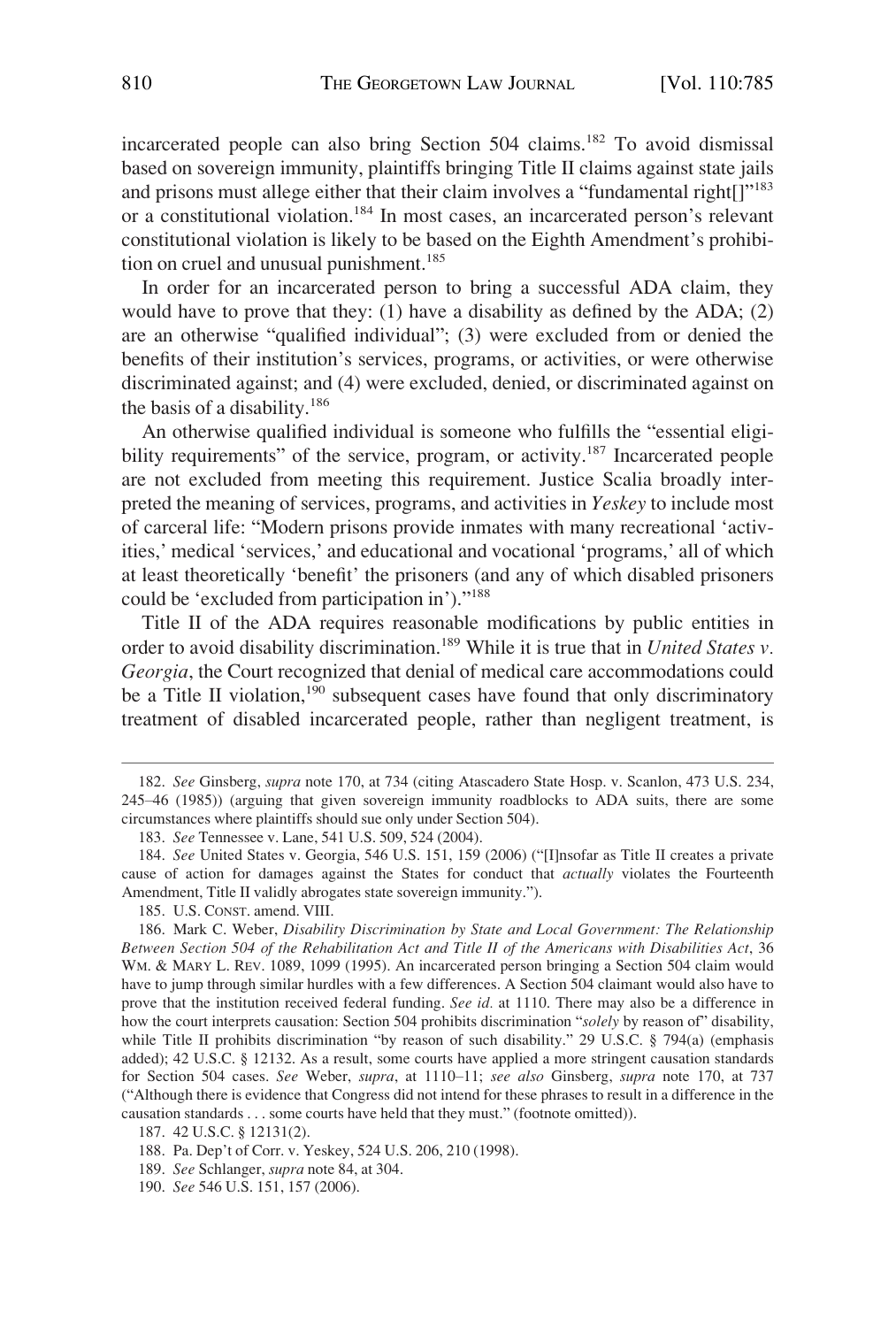covered by the ADA.<sup>191</sup> Proving discrimination would be a high bar for incarcerated people wishing to remedy fat-based claims.<sup>192</sup> Moreover, despite the mandate of the ADA that requires particularization, carceral spaces are notoriously inflexible.<sup>193</sup> This would make it difficult for fat plaintiffs to prove that the modifications they need are reasonable. Additionally, even if plaintiffs manage to win their case that they are entitled to a specific modification, the prison or jail may be unlikely to faithfully implement the modification.<sup>194</sup>

Another significant roadblock to vindicating claims would come early whether obesity is a disability under the definition of the ADA or Section 504. Under the ADA, disability is defined as a "physical or mental impairment that substantially limits one or more major life activities."<sup>195</sup> Impairments are broadly defined as including "[a]ny physiological disorder or condition, cosmetic disfigurement, or anatomical loss affecting one or more of the following body systems: neurological; musculoskeletal; special sense organs; respiratory, including speech organs; cardiovascular; reproductive; digestive; genitourinary; hemic and lymphatic; skin; and endocrine."<sup>196</sup> Before the passage of the Americans with Disabilities Act Amendments Act of 2008 (ADAAA),<sup>197</sup> Equal Employment Opportunity Commission (EEOC) regulations stated that covered impairments did not "include physical characteristics such as . . . *weight* . . . that are within 'normal' range and are not the result of a physiological disorder."198 And, "except in rare circumstances, obesity is not considered a disabling impairment."199 Thus, being overweight "in and of itself, generally is not an impairment"<sup>200</sup> whereas "severe obesity," defined as "body weight more than 100% over the norm," is "clearly an impairment."201 The EEOC has indicated that the guidance quoted above—implying that all but the most extreme cases of obesity are outside the scope of impairment—may no longer be relevant; $^{202}$  but the disputed definition

193. *See* Schlanger, *supra* note 84, at 304.

195. 42 U.S.C. § 12102(1)(A).

196. Clarke, *supra* note 26, at 55 (quoting regulations currently codified at 29 C.F.R. § 1630.2(h)(1) (2022)).

197. Pub. L. No. 110-325, 122 Stat. 3553.

198. 29 C.F.R. pt. 1630 app. § 1630.2(h) (2022) (emphasis added).

199. Clarke, *supra* note 26, at 56 n.298 (quoting 29 C.F.R. pt. 1630 app. § 1630.2(j) (2015)).

200. EEOC, EEOC COMPLIANCE MANUAL § 902.2(c)(5)(ii) (1995).

201. *Id.* § 902.2(c)(5) (quoting THE MERCK MANUAL OF DIAGNOSIS AND THERAPY 981 (Robert Berkow ed., 16th ed. 1992)).

*See Section 902 Definition of the Term Disability*, U.S. EQUAL EMP. OPPORTUNITY COMM'N, 202. <https://www.eeoc.gov/section-902-definition-term-disability> [[https://perma.cc/5LUH-WT6D\]](https://perma.cc/5LUH-WT6D) (last

*See generally* Jamelia Morgan, *Prisoners with Physical Disabilities Are Forgotten and*  191. *Neglected in America*, ACLU (Jan. 12, 2017, 9:30 AM), [https://www.aclu.org/blog/prisoners-rights/](https://www.aclu.org/blog/prisoners-rights/solitary-confinement/prisoners-physical-disabilities-are-forgotten-and)  [solitary-confinement/prisoners-physical-disabilities-are-forgotten-and](https://www.aclu.org/blog/prisoners-rights/solitary-confinement/prisoners-physical-disabilities-are-forgotten-and) [<https://perma.cc/4EXH-H5WT>] (characterizing the ADA as a prohibition of "discrimination").

<sup>192.</sup> *See* Schlanger, *supra* note 167, at 1621 ("In recent years, inmates have won only fifteen percent or fewer of their federal civil rights trials, a very low rate even by comparison to the other underdogs of the federal litigation docket, employment discrimination plaintiffs . . . .").

<sup>194.</sup> *See, e.g.*, *id.* at 298 (mentioning a settlement agreement in Kentucky governing the treatment of deaf and hard-of-hearing incarcerated people that required outside monitors to ensure the prisons complied).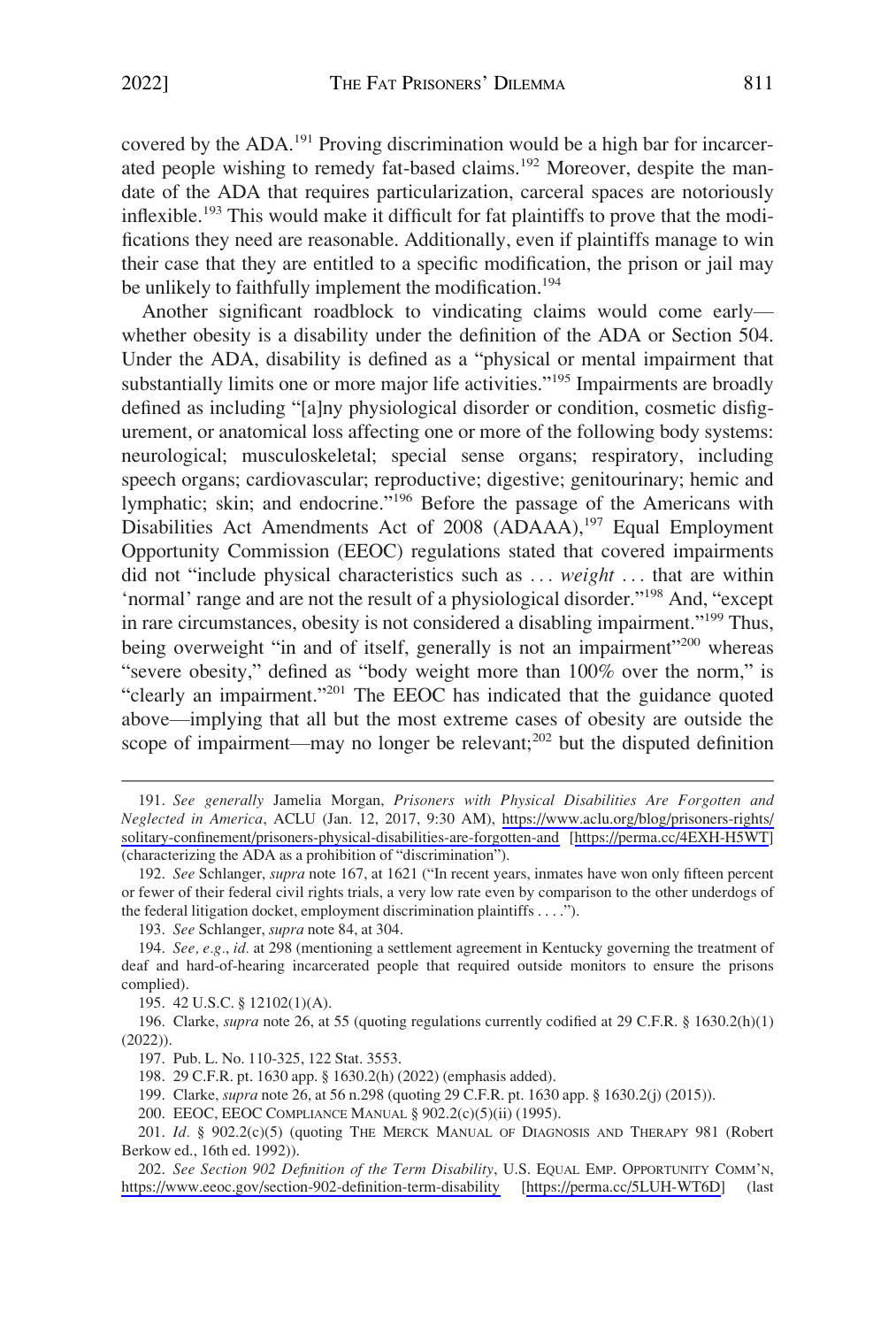still appears in the official regulations.<sup>203</sup> "In litigation, the EEOC has taken the position that obesity is an impairment when either (1) the plaintiff's weight falls outside the 'normal range' or (2) the plaintiff has proof that her weight has a physiological basis."<sup>204</sup>

What counts as obesity that is covered by the ADAAA is still in dispute. Like the EEOC, the Second, Sixth, Seventh, and Eighth Circuits understand obesity as an actual or perceived ADA impairment only if it falls outside the "normal" range and is caused by an underlying physiological disorder or condition.<sup>205</sup> For example, in 2019, the Seventh Circuit reiterated this understanding of obesity when it affirmed a lower court's summary judgment in favor of an employer for a disability employment discrimination case, because the employee had failed to provide evidence that his "extreme obesity" was caused by such an underlying disorder or condition, and instead posited that obesity alone was insufficient to be a disability.206

In a "regarded as" ADA claim, the claimant does not have an impairment that is recognized by the ADA but is treated by an entity as having an impairment. In a regarded as case, the First Circuit did not require an underlying physiological condition.207 Instead, it considered whether the employer regarded the plaintiff's obesity as "substantially limiting one or more of her major life activities."<sup>208</sup> Extrapolating from the regarded as context, it is possible that obesity *itself* could be a disability in the First Circuit because the court did not erect additional analytical barriers (the existence of an underlying physiological condition) to covering obesity under the ADA.209

The scope of ADA obesity coverage is still not clear in the Third, Fifth, and Ninth Circuits. In 2018, the Ninth Circuit certified the following question to the Washington State Supreme Court: "Under what circumstances, if any, does obesity qualify as an 'impairment' under the Washington Law against Discrimination (WLAD), Wash. Rev. Code § 49.60.040?"<sup>210</sup> The Washington Supreme Court held that "obesity always qualifies as an impairment under the plain language of RCW 49.60.040(7)(c)(i) because it is a 'physiological disorder, or condition' that affects many of the listed body systems."211 Although the

206. *Richardson*, 926 F.3d at 887.

207. *See* Cook v. R.I. Dep't of Mental Health, Retardation, & Hosps., 10 F.3d 17 (1st Cir. 1993).

210. Taylor v. Burlington N. R.R. Holdings Inc., 904 F.3d 846, 853 (9th Cir. 2018).

211. Taylor v. Burlington N. R.R. Holdings, Inc., 444 P.3d 606, 617 (Wash. 2019).

visited Feb. 2, 2022) (explaining that the "analysis" from the EEOC's compliance manual defining " disability" had "been superseded by the ADA Amendments Act of 2008").

<sup>203.</sup> *See* 29 C.F.R. pt. 1630 app. § 1630.2(h) (2022).

<sup>204.</sup> Clarke, *supra* note 26, at 56 (citing EEOC v. Res. for Hum. Dev., Inc., 827 F. Supp. 2d 688, 693–94 (E.D. La. 2011)).

<sup>205.</sup> *See* Francis v. City of Meriden, 129 F.3d 281, 286 (2d Cir. 1997); EEOC v. Watkins Motor Lines, Inc., 463 F.3d 436, 443 (6th Cir. 2006); Richardson v. Chi. Transit Auth., 926 F.3d 881, 887–88 (7th Cir. 2019); Morriss v. BNSF Ry. Co., 817 F.3d 1104, 1108 (8th Cir. 2016).

<sup>208.</sup> *Id.* at 25.

<sup>209.</sup> *See id.* at 23 ("[T]he jury could have found that plaintiff, although not handicapped, was treated by [the state] as if she had a physical impairment.").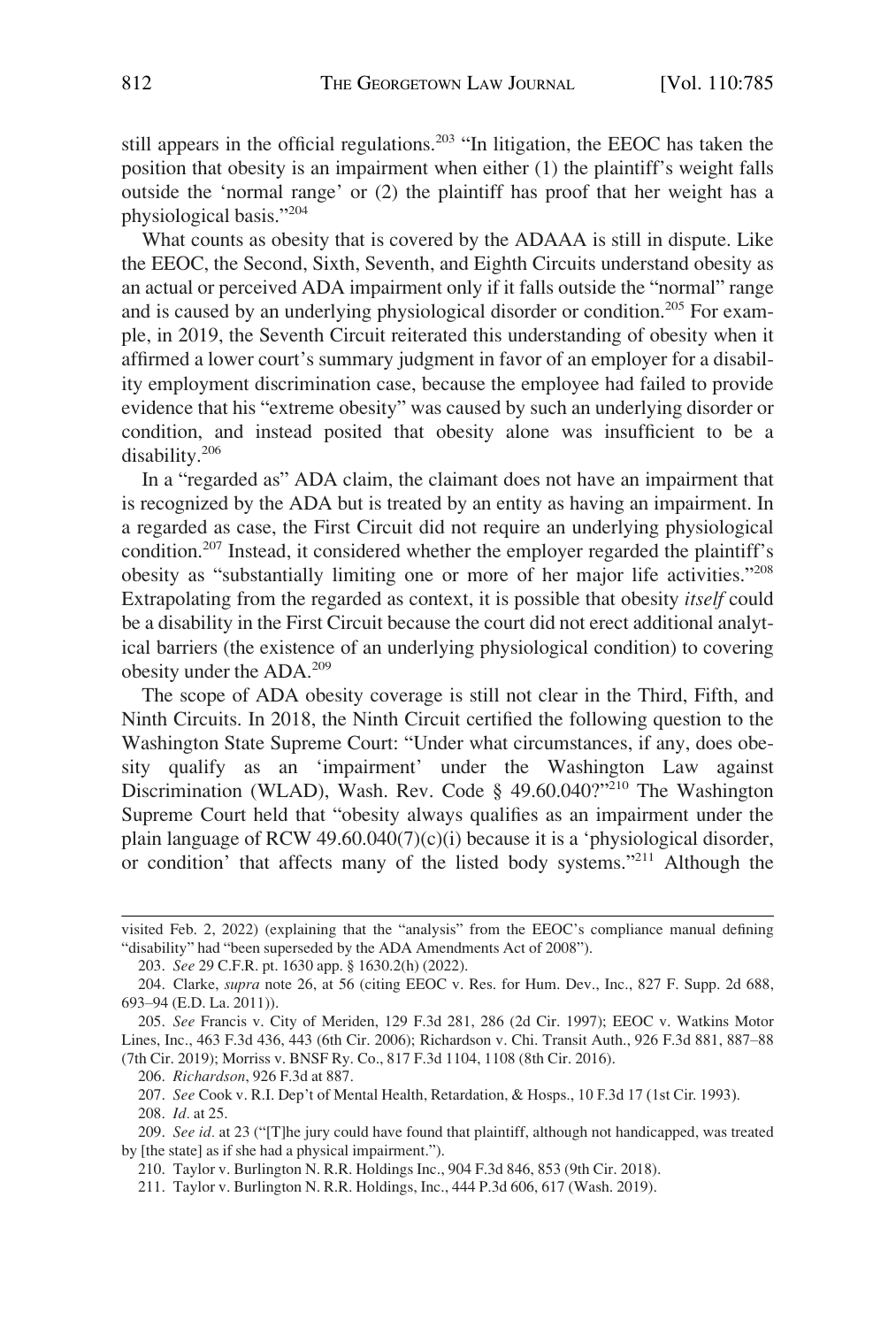statute in question was WLAD rather than the ADA, this insight could extend to cases brought under the ADA. Notably, on a separate question in the case, as to whether the employer's withdrawal of its employment offer on account of the prospective employee's failure to pay for additional medical testing constituted actionable discrimination under the WLAD, the Ninth Circuit used its jurisprudence under Title I of the ADA to frame the question.<sup>212</sup> It cited a recent holding that an employer engages in prohibited discrimination under the ADA when it "withdraws a conditional offer of employment based on a prospective employee's failure to pay for medical testing that the employer has required solely because of the prospective employee's perceived disability or impairment."213 Thus, the Ninth Circuit recognized that obesity could be a perceived disability under the WLAD, a statute it analogized to the ADA.<sup>214</sup> In 2012, the Third Circuit, in an appeal from a summary judgment order, declined to reach "a position regarding whether obesity is a disability under the ADA that limits a major life activity"; however, the Third Circuit did not find that the individual plaintiff's obesity counted as a disability.<sup>215</sup>

There is medical consensus that obesity is a disorder, and obesity may affect multiple body systems covered under the ADA.<sup>216</sup> Nonetheless, the majority of federal courts hold that obesity does not qualify for ADA coverage unless it is caused by an underlying physiological condition. This causation requirement may be difficult for individual plaintiffs to meet in terms of directly linking their weight to their physical condition.<sup>217</sup>

Scholars have speculated that there are unstated assumptions that drive the reluctance to cover obesity under the ADA. These include beliefs that obesity is mutable; thus, obese individuals should not be incentivized to stay obese and that entities such as employers should not bear the costs and potential liability exposure of obesity.<sup>218</sup> Similarly, others contend that discrimination against fat people is rational, or least does not rise to the level of egregiousness of other types of discrimination such as racism or sexism.<sup>219</sup> Still others argue that weight gain can be attributed to people's activities, so it should be seen as similar to aesthetic practices such as tattoos or personal activities such as drinking, and therefore should

<sup>212.</sup> *See Taylor*, 904 F.3d at 848 ("Washington courts still look to federal case law interpreting [the ADA] to guide [their] interpretation of the WLAD." (quoting Kumar v. Gate Gourmet, Inc., 325 P.3d 193, 197 (Wash. 2014) (en banc))).

<sup>213.</sup> *Id.* (citing EEOC v. BNSF Ry. Co., 902 F.3d 916, 925–27 (9th Cir. 2018)).

<sup>214.</sup> After the Washington Supreme Court declared that obesity was an impairment under WLAD, the Ninth Circuit held that the district court had erred by granting an employer summary judgment as to a plaintiff's "claim of disability discrimination on account of [his] perceived obesity." Taylor v. Burlington N. R.R. Holdings Inc., 801 F. App'x 477, 479 (9th Cir. 2020).

<sup>215.</sup> Lescoe v. Pa. Dep't of Corr.-SCI Frackville, 464 F. App'x 50, 53 (3d Cir. 2012).

<sup>216.</sup> *See supra* notes 6, 15 and accompanying text.

<sup>217.</sup> *See* Clarke, *supra* note 26, at 57 & n.303.

<sup>218.</sup> *See id.* at 10.

<sup>219.</sup> *See, e.g.*, RICHARD THOMPSON FORD, THE RACE CARD: HOW BLUFFING ABOUT BIAS MAKES RACE RELATIONS WORSE 128–34 (2008).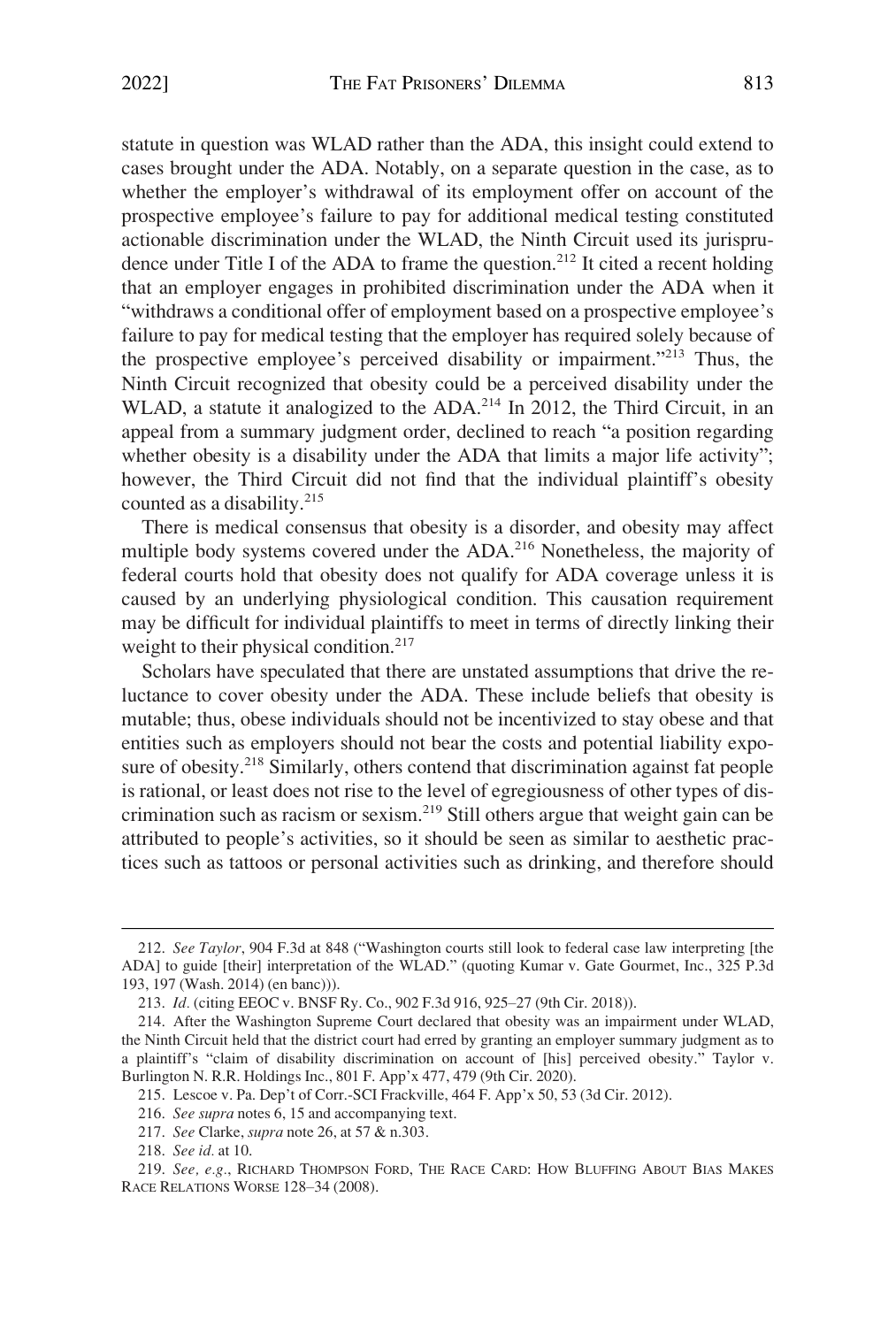<span id="page-29-0"></span>not be covered by antidiscrimination law.220 Finally, some advocates and scholars both within and outside the fat advocacy community contend that weight is not a fundamental part of one's identity, and thus obesity does not qualify for antidiscrimination coverage because it is not foundational enough.221

Courts may also hesitate to cover obesity due to a long-standing preoccupation with a "floodgate" of disability litigation. This concern has restricted disability coverage in the past.<sup>222</sup> The most notorious incidents include judicial backlash against Section 504 of the Rehabilitation Act,<sup>223</sup> the *Sutton* trilogy of 1999,<sup>224</sup> and three years later, Justice O'Connor's statement in *Toyota Motor Manufacturing, Kentucky, Inc. v. Williams* that the ADA's definition of disability should "be interpreted strictly to create a demanding standard for qualifying as disabled." $^{225}$ Though Congress' invocation of "43 million Americans with disabilities" in the original ADA language suggested an intent to provide a floor of disability coverage, the Court has interpreted this statement as a ceiling to restrict litigation.<sup>226</sup> The Seventh Circuit explicitly voiced this concern in its treatment of obesity:

[I]f we agreed that obesity is itself a physiological disorder, then *all* obesity would be an ADA impairment. While Richardson does not ask us to hold that all obese individuals—found to be as high as 39.8% of the American adult population—automatically have an ADA impairment, adopting amici's position leads to this unavoidable, nonrealistic result.<sup>227</sup>

Thus, though neither impairment prevalence nor blameworthiness are part of the formal law, assumptions about both may block adoption of disability coverage.

#### C. NON-DISABILITY-BASED FEDERAL CLAIMS

#### 1. Eighth Amendment

The Eighth Amendment to the U.S. Constitution mandates that prisons provide incarcerated people with "adequate food, clothing, shelter, and medical care, and must 'take reasonable measures to guarantee the safety of [incarcerated

<sup>220.</sup> *See* Clarke, *supra* note 26, at 60.

<sup>221.</sup> *See id.* at 59–60; Anna Kirkland, *Think of the Hippopotamus: Rights Consciousness in the Fat Acceptance Movement*, 42 LAW & SOC'Y REV. 397, 403 (2008).

<sup>222.</sup> *See* Rabia Belt & Doron Dorfman, *Reweighing Medical Civil Rights*, 72 STAN. L. REV. ONLINE 176, 179 (2020) ("[T]here is . . . concern that 'too many' people claim medical rights. Thus, increased medical claiming causes gatekeeping, surveillance, and parsimoniousness.").

<sup>223.</sup> *See id.* (citing LENNARD J. DAVIS, ENABLING ACTS: THE HIDDEN STORY OF HOW THE AMERICANS WITH DISABILITIES ACT GAVE THE LARGEST US MINORITY ITS RIGHTS 52 (2016)).

<sup>224.</sup> *See id.* (first citing Sutton v. United Air Lines, Inc., 527 U.S. 471, 475 (1999); then citing Murphy v. United Parcel Serv., Inc., 527 U.S. 516, 518–19 (1999); and then citing Albertson's, Inc. v. Kirkingburg, 527 U.S. 555, 565–66 (1999)).

<sup>225. 534</sup> U.S. 184, 197 (2002).

<sup>226.</sup> Ruth Colker, *The Mythic 43 Million Americans with Disabilities*, 49 WM. & MARY L. REV. 1, 18, 33 (2007).

<sup>227.</sup> Richardson v. Chi. Transit Auth., 926 F.3d 881, 891 (7th Cir. 2019) (footnote omitted).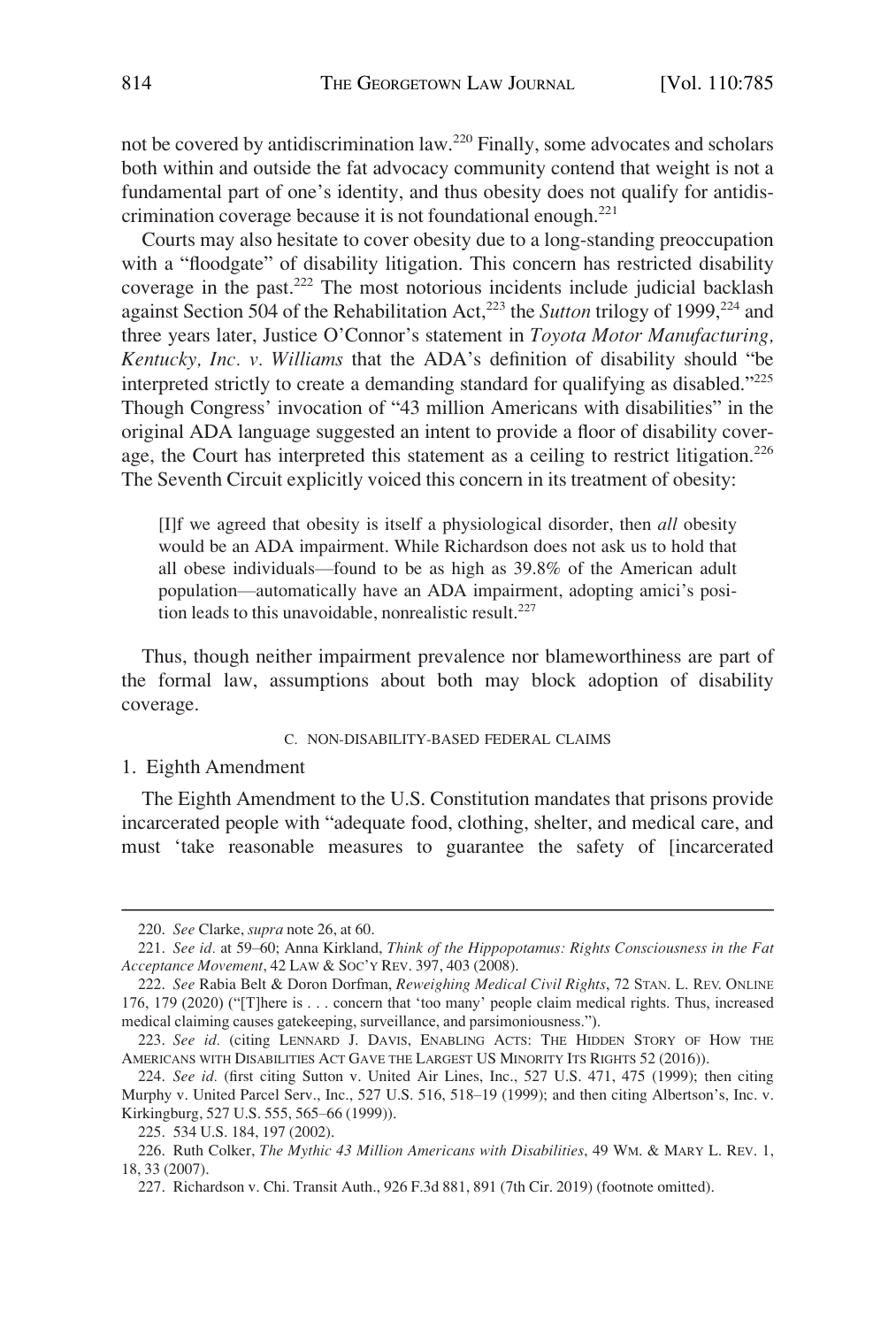people].'"228 The legal requirements to qualify for redress under this Amendment, though, set a bar that most prison-condition claims cannot reach. Incarcerated people raise multiple challenges related to fatness: challenges to food quality or quantity, challenges to lack of exercise space, and challenges to the adequacy of medical care for obesity-related illness.

Incarcerated people bringing Eighth Amendment claims must prove "an objective component requiring that the pain or deprivation be sufficiently serious; and a subjective component requiring that the offending officials act with a sufficiently culpable state of mind."229 The objective component requires an "extreme deprivation" denying a "minimal civilized measure of life's necessities."230 As to the subjective component, in order to be held liable, the defendant official must act with deliberate indifference to the incarcerated person's health or safety.<sup>231</sup> Thus, many complaints are funneled through the categories of health or safety.

Carceral institutions completely control food access, which can cause or exacerbate fatness. Yet food-related challenges often fail because of the objective prong requirement. Prisons and jails are charged with providing adequate food meeting "sufficient nutritional value"; that is, the food must have enough calories for a person to survive.232 Prisons and jails are not typically required to provide food that is "wholesome" or healthy.233 Some incarcerated people have attempted to challenge prison menus, though courts have mostly rejected these claims where prison officials have shown that the incarcerated person "could achieve a proper diet through selectively choosing proper foods from the menu choices with dietary teaching."234 Despite this, incarcerated people do not seem to be entitled to

232. Hamm v. DeKalb County, 774 F.2d 1567, 1575 (11th Cir. 1985) (quoting Smith v. Sullivan, 553 F.2d 373, 380 (5th Cir. 1977)); *see* Green v. Ferrell, 801 F.2d 765, 770–71 (5th Cir. 1986).

<sup>228.</sup> Farmer v. Brennan, 511 U.S. 825, 832 (1994) (quoting Hudson v. Palmer, 468 U.S. 517, 526–27 (1984)).

<sup>229.</sup> Mitchell v. Maynard, 80 F.3d 1433, 1444 (10th Cir. 1996) (quoting Miller v. Glanz, 948 F.2d 1562, 1569 (10th Cir. 1991)).

<sup>230.</sup> Hudson v. McMillian, 503 U.S. 1, 9 (1992) (quoting Wilson v. Seiter, 501 U.S. 294, 298 (1991)).

<sup>231.</sup> *See Farmer*, 511 U.S. at 837.

<sup>233.</sup> United States *ex rel.* Wolfish v. Levi, 439 F. Supp. 114, 154–55 (S.D.N.Y. 1977) (dismissing a claim when incarcerated people asked for "more wholesome and attractive" meals), *aff'd in part, rev'd in part on other grounds sub nom.* Wolfish v. Levi, 573 F.2d 118 (2d Cir. 1978), *rev'd on other grounds sub nom.* Bell v. Wolfish, 441 U.S. 520 (1979); *see* Bennett v. Misner, No. 3:02-cv-01662-HA, 2004 WL 2091473, at \*20 (D. Or. Sept. 17, 2004) (rejecting plaintiffs' claim even while acknowledging food served was "less than ideal").

<sup>234.</sup> Nave v. Fuhrman, No. 4:12-cv-00225, 2014 WL 5822672, at \*13 (N.D. Fla. Nov. 10, 2014); *see, e.g.*, Smith v. Masenburge, No. 6:11cv415, 2012 WL 527570, at \*6 (E.D. Tex. Jan. 18, 2012); Mejia v. Goord, No. Civ.A.903CV124, 2005 WL 2179422, at \*7 (N.D.N.Y. Aug. 16, 2005) (upholding the prison's decision to "educate inmates with [weight-related] diseases on making healthy menu choices [rather] than . . . afford[ing] them particularized, limited diets"); Rivera v. Dyett, Nos. 88 Civ. 4707, 90 Civ. 3783, 1994 WL 116025, at \*8 (S.D.N.Y. Mar. 28, 1994) ("The plaintiff has failed to demonstrate, however, that dietary teaching was not merely a less desirable alternative, but was in fact objectively inadequate as a form of treatment.").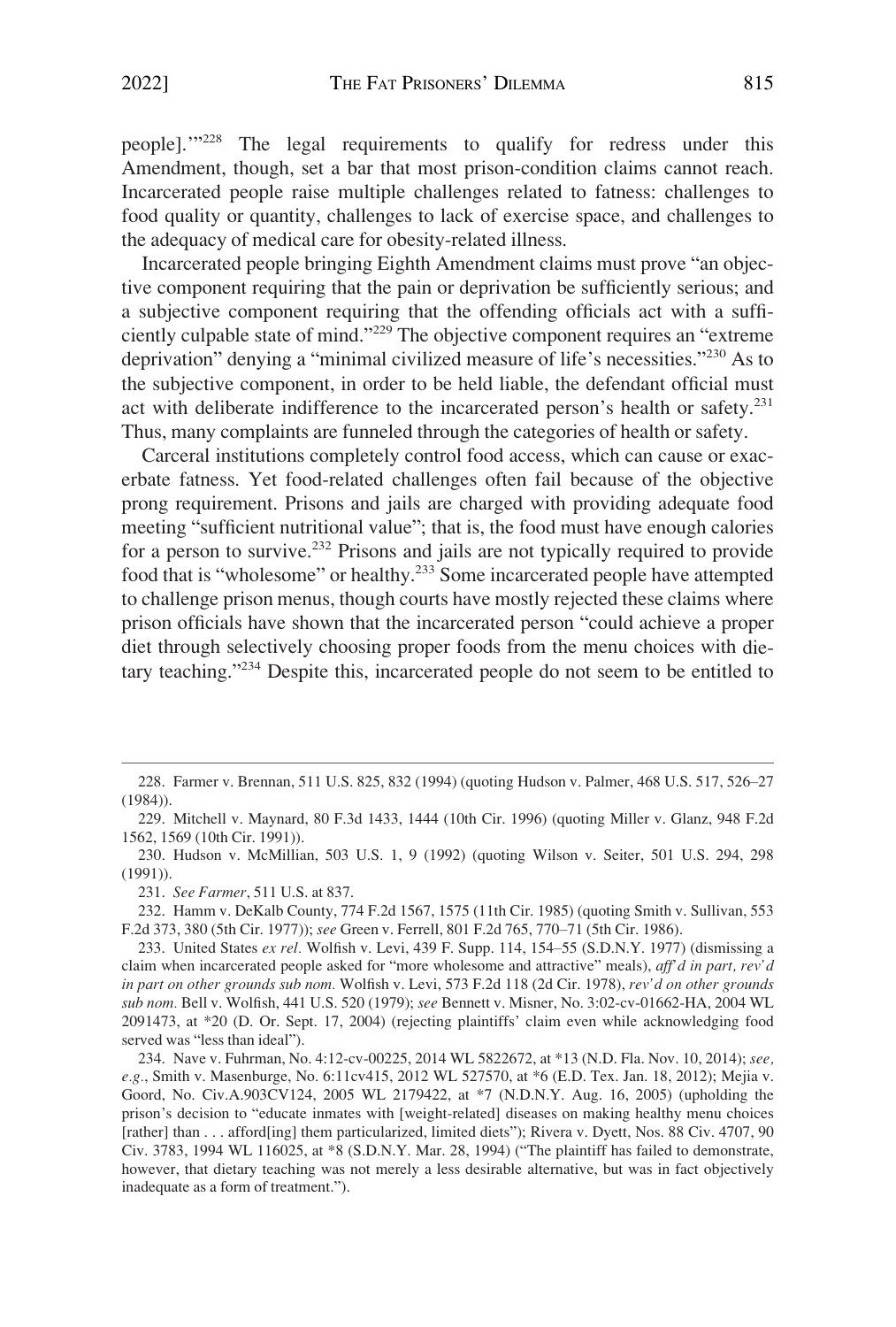access nutritional information about food served to them.235 The condition that incarcerated people supply evidence that they suffered harm limits these claims because incarcerated people have a hard time establishing both that the food quality falls below the constitutional minimum and also that incarcerated people suffered a harm due to the low food quality. Compounding this difficulty, incarcerated people may not rely on evidence of weight gain for a malnutrition claim.236 Courts have stated that weight gain is actually evidence that food is nutritionally adequate because it satisfies daily caloric needs.<sup>237</sup>

Furthermore, incarcerated people who claim that they received poor medical care for obesity-related concerns have difficulty fulfilling the subjective requirement because they have to prove that the prison officials were not just negligent but deliberately indifferent.<sup>238</sup> Though prisons are required to provide medical care to incarcerated people under the Eighth Amendment, medical malpractice constituting mere negligence ordinarily does not rise to the level of a constitutional violation.<sup>239</sup>

Fat plaintiffs seeking redress for lack of access to exercise have firmer constitutional grounding for their claims. Exercise-related claims have been more successful than food or medical-related claims. Courts have accepted that depriving incarcerated people of exercise can violate the Eighth Amendment because exercise is considered "one of the basic human necessities protected by the Eighth Amendment."<sup>240</sup> Because courts have recognized that incarcerated people must

239. *See* Estelle v. Gamble, 429 U.S. 97, 105–06 (1976) ("[I]n the medical context, an inadvertent failure to provide adequate medical care cannot be said to constitute 'an unnecessary and wanton infliction of pain' or to be 'repugnant to the conscience of mankind [as required by the Eighth Amendment].'" (first quoting Gregg v. Georgia, 428 U.S. 153, 173 (1976); and then quoting Louisiana *ex rel.* Francis v. Resweber, 329 U.S. 459, 471 (1947))).

<sup>235.</sup> *See* Taylor v. Cochran, 1:15-cv-00448, 2015 WL 9825073, at \*3 (S.D. Ala. Dec. 16, 2015) ("[T]he failure to receive the nutritional information does not pose an unreasonable risk of serious damage to Taylor's health.").

<sup>236.</sup> *See* LeMaire v. Maass, 12 F.3d 1444, 1456 (9th Cir. 1993) ("[Plaintiff] LeMaire . . . has actually gained some sixty pounds in confinement. [He] is not being starved. He is being fed, and he is being fed adequately.").

<sup>237.</sup> *See id.*; *see, e.g.*, Williams v. Shah, 927 F.3d 476, 478 (7th Cir. 2019) (upholding a brunch program that consolidated breakfast and lunch because the daily brunch and dinner service provided 2200–2400 calories per day).

<sup>238.</sup> *See, e.g.*, Lyons v. Peters, No. 3:17-cv-00730, 2019 WL 3291529, at \*8 (D. Or. July 22, 2019) ("Other than alleging that Whitney and Bowser are responsible for managing the food service program, Plaintiff fails to articulate any evidence that Whitney and Bowser would have had knowledge of the specific issues that Plaintiffs complain of . . . ."); Ferris v. Jefferson County, No. 07-cv-02215, 2008 WL 5101240, at \*6 (D. Colo. Nov. 26, 2008) ("At most, plaintiffs' claims of food poisoning are based on negligence . . . ."). *But see* Varrichio v. County of Nassau, 702 F. Supp. 2d 40, 56 (E.D.N.Y. 2010) (denying defendants' motion to dismiss in part because the sheriffs involved took bets on when the plaintiff would end his hunger strike, plausibly displaying deliberate indifference).

<sup>240.</sup> Turner v. Ahern, No. 12-cv-6174, 2013 WL 2950835, at \*2 (N.D. Cal. June 14, 2013); *see* Allen v. Sakai, 40 F.3d 1001, 1004 (9th Cir. 1994) ("[I]t should have been apparent to defendants that they were required to provide regular outdoor exercise . . . ."); Davenport v. DeRobertis, 844 F.2d 1310, 1314 (7th Cir. 1988) (affirming the district court's decision that only one hour of exercise per week and two other hours outside of a cell creates a constitutional deprivation); Ruiz v. Estelle, 679 F.2d 1115, 1151– 52 (5th Cir.), *vacated in part as moot*, 688 F.2d 266 (5th Cir. 1982) (per curiam); Haggy v. Solem, 547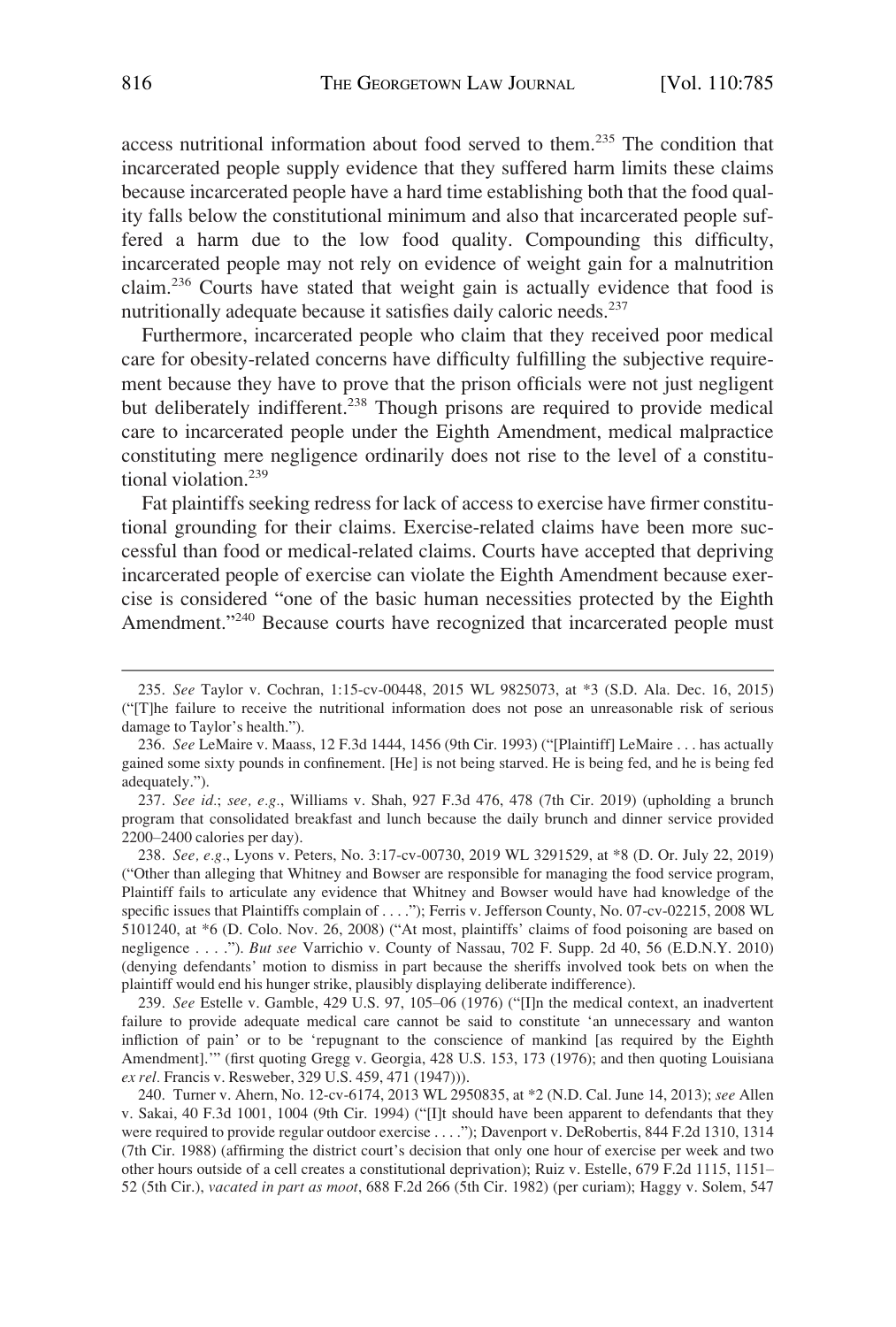<span id="page-32-0"></span>have at least some time to exercise outside of their cell, it is easier for plaintiffs to succeed on Eighth Amendment claims because they do not need to gather as much evidence to show that they have been objectively harmed (like they do when challenging prison food). For example, a plaintiff could succeed in their challenge by showing that a more generous exercise policy had previously been struck down.<sup>241</sup> Regardless, lawsuits ordinarily protect only against egregious violations and thus do not offer much in terms of significantly improving conditions.242

Incarcerated people who claim that conditions give rise to an overall substantial risk of an Eighth Amendment violation<sup>243</sup> also often fail.<sup>244</sup> Incarcerated people must provide substantial evidence that conditions such as a lack of exercise space or food quality are so poor as to create objectively extreme deprivation, and such evidentiary requirements are typically beyond the reach of incarcerated plaintiffs.245

# 2. Federal Tort Claims Act

Incarcerated people may bring tort claims against federal prisons under the  $FTCA<sub>1</sub><sup>246</sup>$  against state prisons under state analogues to the  $FTCA<sub>1</sub><sup>247</sup>$  or against private prisons (state or federal) under state common law.<sup>248</sup> Federal prisons must

243. *See* Brown v. Plata, 563 U.S. 493, 502–03 (2011) (affirming a court order to remedy violations where California prisons created a "substantial risk" of constitutional deprivation).

244. *See* Brittany Glidden, *Necessary Suffering?: Weighing Government and Prisoner Interests in Determining What Is Cruel and Unusual*, 49 AM. CRIM. L. REV. 1815, 1826, 1857–58 (2012).

245. *See, e.g.*, *id.* at 1849–50.

246. 28 U.S.C. § 1346(b). Prior to 1963, courts barred suits brought by incarcerated people under the FTCA against prisons. *See, e.g.*, Jones v. United States, 249 F.2d 864, 866 (7th Cir. 1957) ("We decline to extend the provisions of the [Federal Tort Claims] Act to federal prisoners absent express Congressional command."); Van Zuch v. United States, 118 F. Supp. 468, 472 (E.D.N.Y. 1954) ("[T]here is no right of action against the United States [by a prisoner] under the Federal Tort Claims Act."); Shew v. United States, 116 F. Supp. 1, 2–3 (M.D.N.C. 1953); Sigmon v. United States, 110 F. Supp. 906, 911 (W.D. Va. 1953) ("To permit federal prisoners to avail themselves of the provisions of the Federal Tort Claims Act, would establish a new and novel procedure, and to paraphrase, I cannot impute to Congress such a radical departure from established law in the absence of express congressional command."). The Supreme Court reversed course in *United States v. Muniz*, holding that incarcerated people may sue under the FTCA. 374 U.S. 150, 159 (1963) ("[T]he Government's liability is no longer restricted to circumstances in which government bodies have traditionally been responsible for misconduct of their employees. The [FTCA] extends to novel and unprecedented forms of liability as well.").

247. *E.g.*, CONN. GEN. STAT. § 4-165b(a) (2021) ("Any inmate . . . who suffers an injury may file a claim against the state.").

248. *See* Minneci v. Pollard, 565 U.S. 118, 131 (2012) ("[W]here, as here, a federal prisoner seeks damages from privately employed personnel working at a privately operated federal prison, where the conduct allegedly amounts to a violation of the Eighth Amendment, and where that conduct is of a kind

F.2d 1363, 1364 (8th Cir. 1977) (per curiam); Rhem v. Malcolm, 507 F.2d 333, 337 (2d Cir. 1974); Conklin v. Hancock, 334 F. Supp. 1119, 1121–22 (D.N.H. 1971).

<sup>241.</sup> *See, e.g.*, Lopez v. Smith, 203 F.3d 1122, 1132–33 (9th Cir. 2000).

<sup>242.</sup> *See, e.g.*, *id.* (holding that denying the plaintiff all access to outdoor exercise for six and a half weeks violated the plaintiff's Eighth Amendment rights); Thomas v. Leslie, Nos. 97-3346, 97-3361, 1999 WL 281416, at \*2 (10th Cir. Apr. 21, 1999) (citing circuit precedent that required prisons to provide at least five hours of out-of-cell exercise per week); *Allen*, 40 F.3d at 1004 (denying summary judgment because plaintiff was indefinitely deprived of opportunity to exercise).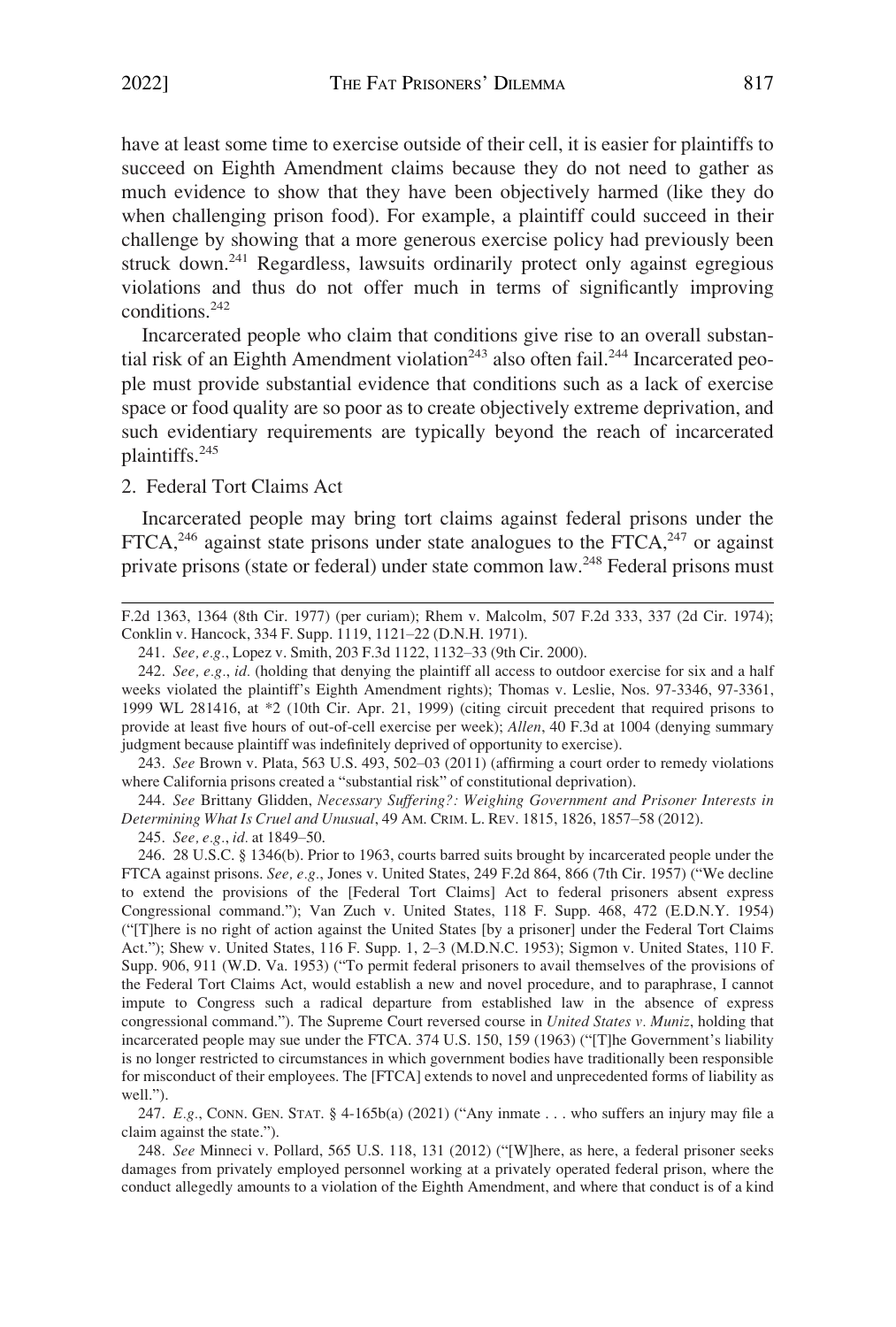"provide suitable quarters and provide for the safekeeping, care, and subsistence of all persons" in prison.<sup>249</sup> In practice, this is a negligible expectation.<sup>250</sup> Moreover, the scope of FTCA liability is governed by "the law of the state where the event giving rise to liability occurred."251 Because there is not a uniform standard for imposing liability under the FTCA, plaintiffs may have difficulty complying with different legal requirements. For example, in *Estate of Rodriguez v. United States*, the Sixth Circuit affirmed the district court's decision to sustain a motion for summary judgment against the plaintiffs because the plaintiff had not produced an expert medical report as required by Ohio tort law.252

Incarcerated people face multiple barriers to bringing tort claims against prisons: the PLRA, $^{253}$  exceptions to liability within the FTCA and state analogues, $^{254}$ and general bias against incarcerated people.<sup>255</sup> Thus, although incarcerated people may sue prisons for committing torts, these claims are rarely successful.<sup>256</sup>

249. 18 U.S.C. § 4042(a)(2).

251. Milligan v. United States, 670 F.3d 686, 692 (6th Cir. 2012) (quoting Young v. United States, 71 F.3d 1238, 1242 (6th Cir. 1995)).

252. 722 F. App'x 409, 414 (6th Cir. 2018).

*See* DAVID FATHI, HUM. RTS. WATCH, NO EQUAL JUSTICE: THE PRISON LITIGATION REFORM 253. ACT IN THE UNITED STATES 3 (2009), <https://www.hrw.org/sites/default/files/reports/us0609web.pdf> [<https://perma.cc/87T5-P8ZV>] ("By 2006 the number of prisoner lawsuits filed per thousand prisoners had fallen 60 percent since 1995."). Barriers imposed by the PLRA include exhaustion requirements, the physical injury requirement, restrictions on equitable relief, and limited availability of attorney fees. *Id.*  at 2.

254. *See* Danielle C. Jefferis, *Delegating Care, Evading Review: The Federal Tort Claims Act and Access to Medical Care in Federal Private Prisons*, 80 LA. L. REV. 37, 42–43 (2019). *But see* Harvey v. United States, No. 14 Civ. 1787, 2017 WL 2954399, at \*6 (S.D.N.Y. July 10, 2017) ("Defendant is quite incorrect in asserting that the [independent contractor] exception alone bars all claims against it."); Rodriguez v. United States, No. 1:13 CV 01559, 2015 WL 3645716, at \*3–4 (N.D. Ohio June 10, 2015) (upholding plaintiff's FTCA claim on a motion to dismiss even though the claim was brought against a private prison).

255. See, e.g., Williams v. Berge, 102 F. App'x 506, 507 (7th Cir. 2004) ("[R]outine discomfort is part of the penalty prisoners pay for their offenses, and prisoners cannot expect the 'amenities, conveniences, and services of a good hotel.'" (quoting Harris v. Fleming, 839 F.2d 1232, 1235 (7th Cir. 1988))); Carey v. Settle, 351 F.2d 483, 484 (8th Cir. 1965) ("[*In forma pauperis*] actions are too frequently mere outlets for general discontent in having to undergo penal restraint or of personal satisfaction in attempting to harass prison officials."); Ruffin v. Commonwealth, 62 Va. (21 Gratt.) 790, 796 (1871) ("[An incarcerated person] has, as a consequence of his crime, not only forfeited his liberty, but all his personal rights except those which the law in its humanity accords to him. He is for the time being the slave of the State."). One example of this bias in Congress was the failed "No Frills Prison Act," which would have withheld federal money from state correctional systems that "coddle[d] criminals by giving them 'luxurious' digs" and "let[ting] them work less than 40 hours [per] week." Al Kamen, *Cunningham's Hard Cell*, WASH. POST (Nov. 30, 2005), [https://www.washingtonpost.com/wp](https://www.washingtonpost.com/wp-dyn/content/article/2005/11/29/AR2005112901284.html)[dyn/content/article/2005/11/29/AR2005112901284.html](https://www.washingtonpost.com/wp-dyn/content/article/2005/11/29/AR2005112901284.html).

256. *See* Jefferis, *supra* note 254, at 40–41 ("As current precedent stands, however, the availability of [FTCA] claims [by incarcerated people] is exceedingly narrow.").

that typically falls within the scope of traditional state tort law . . . the prisoner must seek a remedy under state tort law.").

<sup>250.</sup> *See* David M. Shapiro, *How Terror Transformed Federal Prison: Communication Management Units*, 44 COLUM. HUM. RTS. L. REV. 47, 72 (2012) (noting that the vague requirement to provide for incarcerated people's care "does not require [the Bureau of Prisons] to establish any particular type of unit").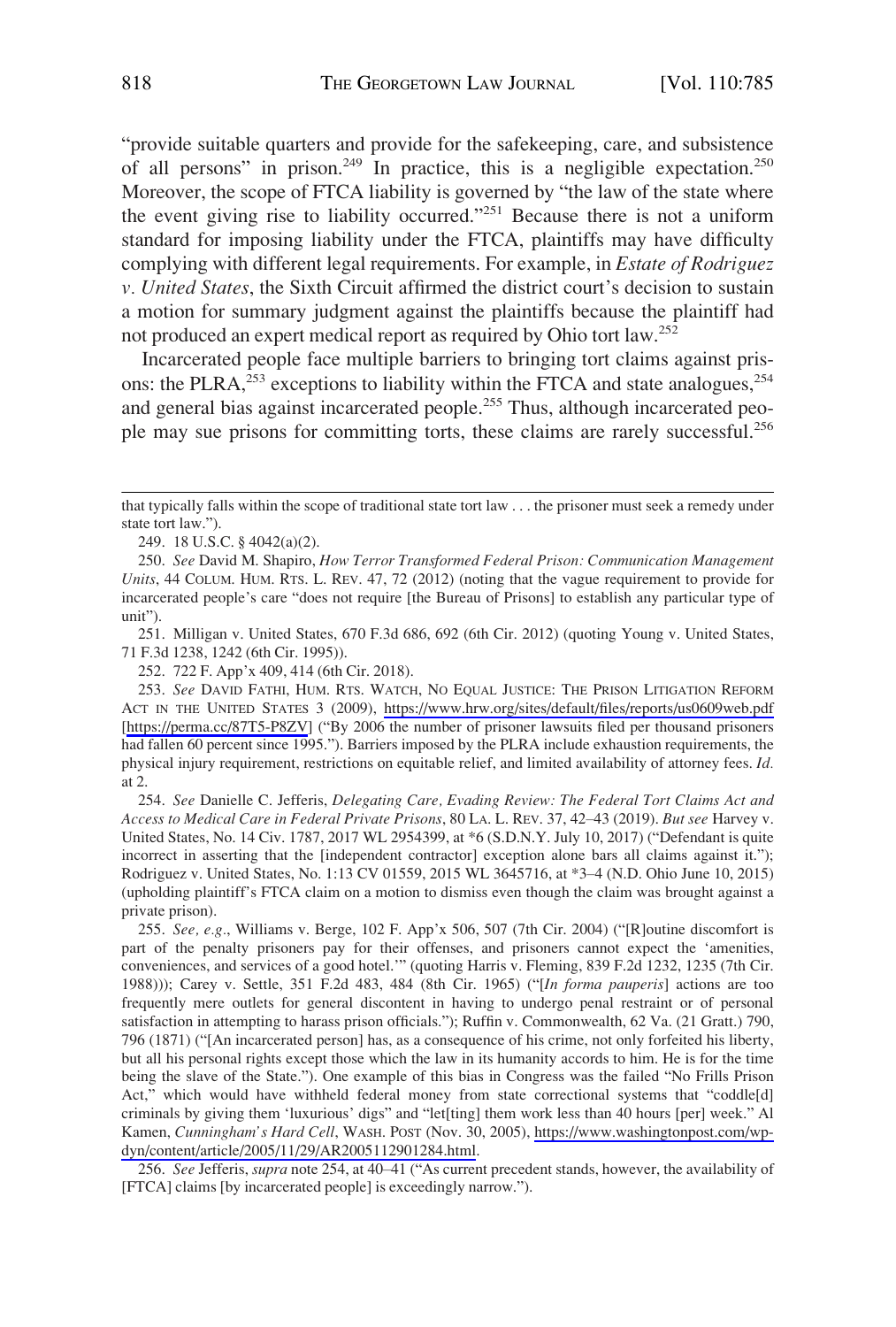<span id="page-34-0"></span>Moreover, incarcerated people seldom bring tort claims specifically targeting problems related to obesity.

D. STATE AND LOCAL CLAIMS

1. Torts

While incarcerated people can bring state tort claims to directly challenge obesity-related issues in prison, these lawsuits appear to be rare or nonexistent.<sup>257</sup> Most states allow incarcerated people to bring lawsuits against prison officials or sheriffs for negligence.<sup>258</sup> But because prison officials' duty of care extends mainly to protecting the health and safety of incarcerated people, these lawsuits were mostly related to wrongful death connected to medical negligence or injuries from assaults.259 Part of the difficulty here may be the inconsistent nature of state tort law, $260$  as well as the various limits that states place on tort suits against prisons, either through outright bars on liability or sovereign immunity limitations.<sup>261</sup>

<sup>257.</sup> Research did not uncover any claims. Further investigation is needed.

<sup>258.</sup> *See, e.g.*, IND. CODE  $\S$  11-12-4-1(a) (2021) (requiring the government to create binding minimum standards for county jails); Matthews v. District of Columbia, 387 A.2d 731, 734 (D.C. 1978) (adopting an "ordinary negligence standard" to govern prison officials); Thomas v. Williams, 124 S.E.2d 409, 412–13 (Ga. Ct. App. 1962) (recognizing that sheriffs in Georgia may be sued for negligence when violating their duty "to keep the prisoner safely and free from harm, to render him medical aid when necessary, and to treat him humanely and refrain from oppressing him"); Smith v. Miller, 40 N.W.2d 597, 598 (Iowa 1950) (recognizing a common law duty of care that sheriffs owe to incarcerated people); Farmer v. State *ex rel.* Russell, 79 So. 2d 528, 531 (Miss. 1955) (same); Doe v. City of Albuquerque, 631 P.2d 728, 733 (N.M. Ct. App. 1981) ("[I]t is the law in New Mexico that when a governmental entity through its agents, by virtue of its law enforcement powers, has arrested and imprisoned a human being, it is bound to exercise ordinary and reasonable care, under the circumstances, for the preservation of his life and health."); Multiple Claimants v. N.C. Dep't of Health & Hum. Servs., 626 S.E.2d 666, 668 (N.C. Ct. App. 2006) ("For 100 years, North Carolina's courts have recognized that governments owe a private duty to inmates to maintain their health and safety."); Clemets v. Heston, 485 N.E.2d 287, 291 (Ohio Ct. App. 1985) (holding that a "law enforcement officer having custody of an arrestee or prisoner" owes that person "a duty of reasonable care and protection"). *But see* MISS. CODE ANN. § 11-46-9(1)(m) (2021) (barring liability for claims brought by "an inmate of any detention center, jail, workhouse, penal farm, penitentiary or other such institution"); N.Y. CORRECT. LAW § 24(1) (McKinney 2021) (barring any claim against any officer or employee of the New York Department of Corrections), *invalidated in part by* Haywood v. Drown, 556 U.S. 729, 740–42 (2009) (holding that New York may not discriminate against § 1983 claims by stripping state courts of jurisdiction).

*See, e.g.*, Strothers v. Ohio Dep't of Rehab. & Corr., No. 2000-08354, 2002 WL 31948020, at 259. \*1, \*6 (Ohio Ct. Cl. Oct. 17, 2002) (recommending judgment in favor of defendant despite allegation of assault by a corrections officer and of negligence for placing plaintiff in a cell with ants which bit her); *California County Jail Subjected to Another Medical Malpractice/Wrongful Death Lawsuit*, MEDICALMALPRACTICELAWYERS.COM (Jan. 3, 2015), [https://medicalmalpracticelawyers.com/california](https://medicalmalpracticelawyers.com/california-jail-subject-another-medical-malpractice-lawsuit/)[jail-subject-another-medical-malpractice-lawsuit/](https://medicalmalpracticelawyers.com/california-jail-subject-another-medical-malpractice-lawsuit/) [\[https://perma.cc/4EFT-YG8T\]](https://perma.cc/4EFT-YG8T) (describing a wrongful death lawsuit filed on behalf of a man who allegedly was refused medical treatment while incarcerated and died of acute pneumonia at age thirty-three).

<sup>260.</sup> *See, e.g.*, Holt v. Nw. Pa. Training P'ship Consortium, Inc., 694 A.2d 1134, 1139–40 (Pa. Commw. Ct. 1997) (holding that Pennsylvania state employees are immune from liability for intentional infliction of emotional distress).

<sup>261.</sup> *See, e.g.*, Pearce v. Tucker, 787 S.E.2d 749, 750 (Ga. 2016) (declining to reach the merits of plaintiff's negligence claim against a police officer because of qualified immunity); Bush v. Babb, 162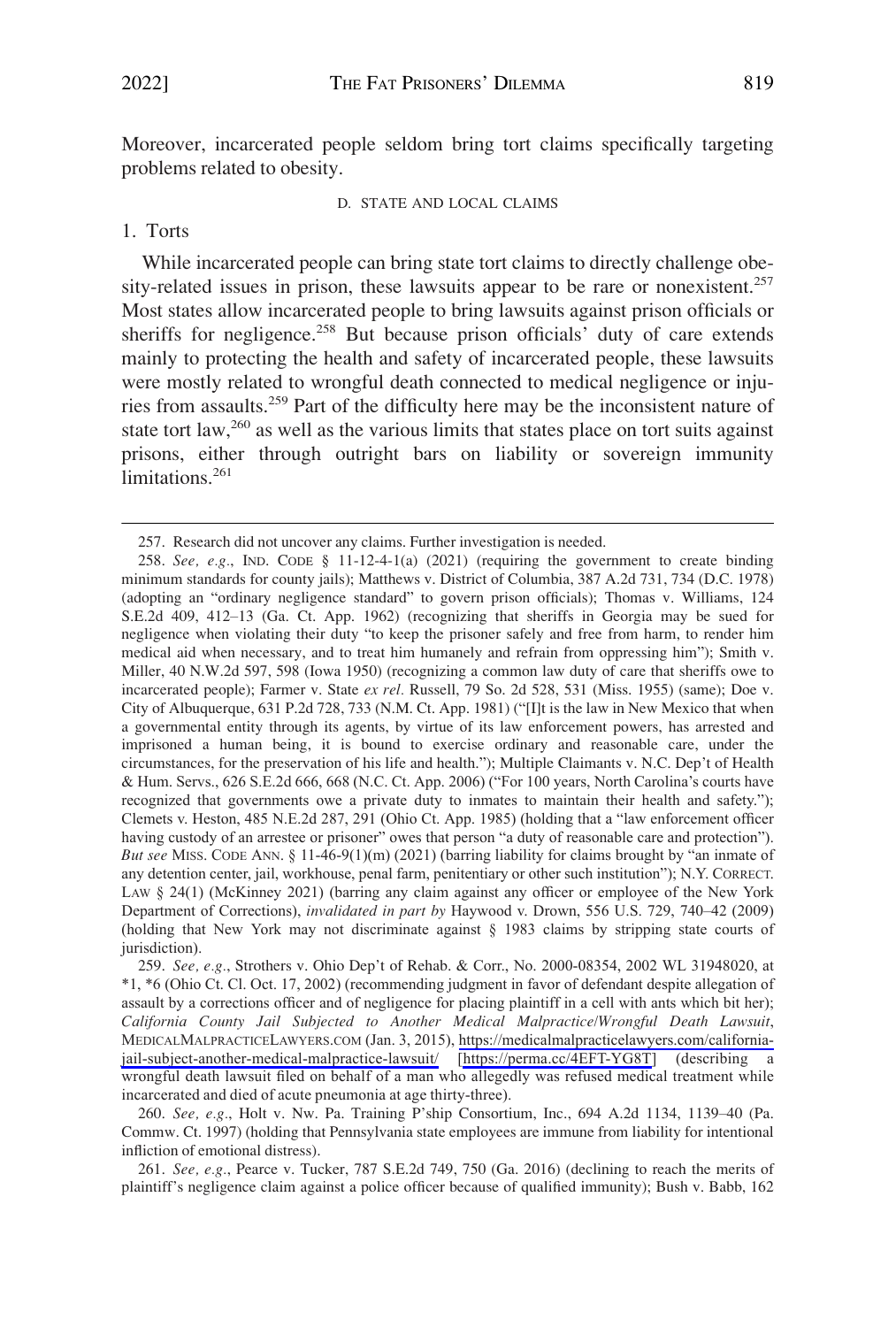# <span id="page-35-0"></span>2. Weight-Based Discrimination Statutes

The State of Michigan,  $262$  Washington, D.C.,  $263$  three counties in Maryland,  $264$ and five other cities (San Francisco and Santa Cruz, California; Binghamton, New York; Madison, Wisconsin; and Urbana, Illinois)<sup>265</sup> ban discrimination on the basis of weight. Most of these bans were passed in the  $1970s<sup>266</sup>$  Activists secured the addition of weight and sexual orientation to the Santa Cruz, California, antidiscrimination ordinance in 1992.<sup>267</sup> San Francisco activists held a fat activist demonstration in 1999, which led to a hearing and a vote by the San Francisco Human Rights Commission to add weight to their antidiscrimination law.268 Massachusetts, Nevada, and Oregon legislators deliberated on but did not pass weight-based discrimination provisions.<sup>269</sup> These statutes have had limited success in reducing discrimination, including weight discrimination. Only a handful of claims have been litigated using these statutes.<sup>270</sup> As currently construed, incarcerated people cannot use these statutes to bring weight-related claims. Weight- $271$  and appearance-discrimination<sup>272</sup> statutes tend to focus on employment.273

262. MICH. COMP. LAWS § 37.2202(1)(a) (2021).

263. *See* Jennifer Bennett Shinall, *Less Is More: Procedural Efficacy in Vindicating Civil Rights*, 68 ALA. L. REV. 49, 108 (2016) (discussing D.C. CODE § 2-1401.02(22) (2001), which prohibits discrimination on the basis of "bodily condition or characteristics").

264. *See id.* at 56, 69 (listing the counties as Harford, Howard, and Prince George's).

265. *Id.* at 56.

266. *Id.* at 69 (noting that besides Michigan's "visionary" statute, these laws were passed in part to prevent appearance discrimination as a pretext for other types of discrimination, such as racial discrimination).

*See* SANTA CRUZ, CAL., MUN. CODE § 9.83.020(5), (12) (2021), [https://www.codepublishing.](https://www.codepublishing.com/CA/SantaCruz/html/SantaCruz09/SantaCruz0983.html#9.83.020) 267. [com/CA/SantaCruz/html/SantaCruz09/SantaCruz0983.html#9.83.020](https://www.codepublishing.com/CA/SantaCruz/html/SantaCruz09/SantaCruz0983.html#9.83.020) [[https://perma.cc/MJ68-YF3M\]](https://perma.cc/MJ68-YF3M); Jones, *supra* note 24, at 2036.

268. Jones, *supra* note 24, at 2036.

269. *Id.* 

N.E.2d 594, 597 (Ill. App. Ct. 1959) ("The sheriff's duty is to the public, under the aspect of the state, and not to the individuals who are the inmates of the County Jail. If he fails in his duty, he may be subjected to the statutory penalty, section 23, but not to a private suit.").

<sup>270.</sup> Deborah L. Rhode, *Why Looks Are the Last Bastion of Discrimination*, WASH. POST (May 23, 2010), [https://www.washingtonpost.com/wp-dyn/content/article/2010/05/20/AR2010052002298.html;](https://www.washingtonpost.com/wp-dyn/content/article/2010/05/20/AR2010052002298.html) *see also* DEBORAH L. RHODE, THE BEAUTY BIAS: THE INJUSTICE OF APPEARANCE IN LIFE AND LAW 123 (2010) (reporting that "[i]n a recent survey of weight-related cases in which the complainant received some relief" only four percent of those plaintiffs proceeded under state disability law).

<sup>271.</sup> The State of Michigan; San Francisco, California; Santa Cruz, California; and Binghamton, New York, specifically prohibit weight-based employment discrimination. *See* Shinall, *supra* note 263, at 104, 112, 116–17.

<sup>272.</sup> Washington, D.C.; Madison, Wisconsin; and Urbana, Illinois, prohibit discrimination based on appearance. In all three cities, that prohibition includes (or has been construed to include) weight-based discrimination. *See id.* at 103, 108–09.

<sup>273.</sup> *See, e.g.*, MICH. COMP. LAWS § 37.2202(1)(a) (2009). There is limited room for incarcerated people to bring employment-related clams. *See* Jackson Taylor Kirklin, Note, *Title VII Protections for Inmates: A Model Approach for Safeguarding Civil Rights in America's Prisons*, 111 COLUM. L. REV. 1048, 1048–49 (2011) (noting a significant circuit split regarding Title VII's reach within prisons and jails).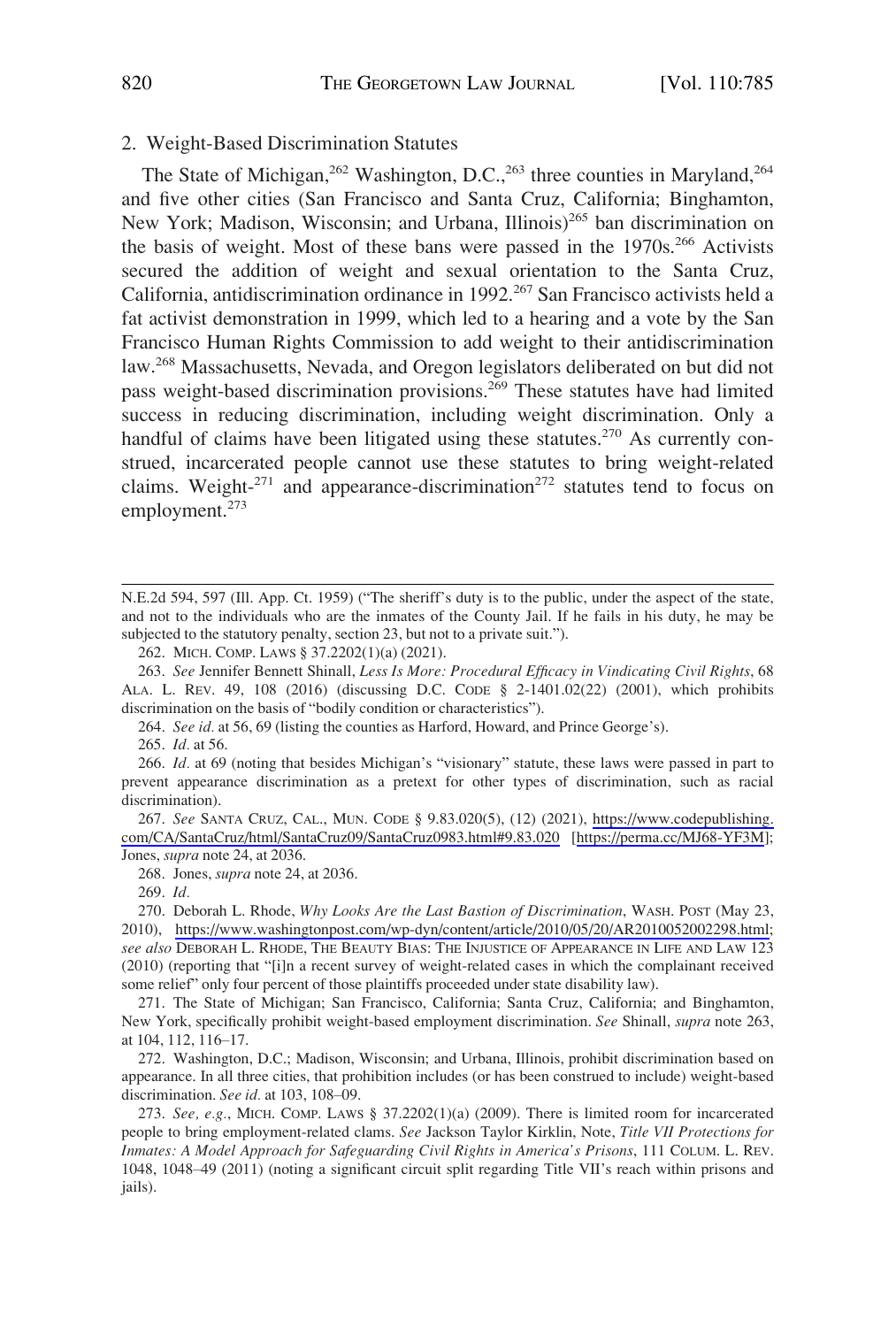<span id="page-36-0"></span>Thus, though it may seem at first glance that disability statutes or companion laws could provide redress for fat incarcerated people to pursue claims, procedural hurdles, judicial interpretations, and inapplicable laws actually render legal success unlikely. The next Part turns to new possibilities for disability law that offer a way forward for the people affected by societal injustice.

# III. DISABILITY'S POTENTIAL

#### A. A NEW WAY FORWARD FOR INTERSECTIONALITY

Like any other identity, such as race or gender, the disability category encompasses many different types of people. The Deaf person who proudly participates in Deaf culture, the person paralyzed after a snowboarding crash, the person who develops heart disease after a lifetime of smoking, the war veteran with PTSD all of them are potential members of the disability community.<sup>274</sup> These individuals have different impairments or bodily conditions. Many scholars agree that what links together disparate disabilities across impairments is the stigma and subordination that disabled people face from society. As disability law scholar Samuel Bagenstos famously wrote: "Even though people with 'disabilities' may have vastly different medical conditions—indeed, many may experience no medical limitations at all—they have one crucial thing in common: a socially assigned group status that tends to result in systematic disadvantage and deprivation of opportunity."275 Though impairments may differ, disabled people experience negative treatment due to belittling assumptions about their bodies and minds.<sup>276</sup> This shared stigma unites people together; the social model of disability, which centers the meaning made of bodily conditions, hinges upon this idea.<sup>277</sup>

<sup>274.</sup> They may not identify as such, however. *See* Katie Eyer, *Claiming Disability*, 101 B.U. L. REV. 547, 551–52 (2021) ("Large numbers of people with physical or mental health conditions, including many who qualify as disabled under federal civil rights law, do not self-identify as disabled." (footnote omitted)).

<sup>275.</sup> Samuel R. Bagenstos, *Subordination, Stigma, and "Disability*,*"* 86 VA. L. REV. 397, 401 (2000).

<sup>276.</sup> The formulation of this argument varies. For an analysis encompassing the breadth of the disability justice movement, see generally SINS INVALID, SKIN, TOOTH, AND BONE: THE BASIS OF MOVEMENT IS OUR PEOPLE: A DISABILITY JUSTICE PRIMER (2d ed. 2019). The canonical formulation of the unifying feature of disability refers to its social dimension. Here, impairments—the condition of the body—are transformed into disabilities through social expectations, attitudes, and structures. *See, e.g.*, Tom Shakespeare, *The Social Model of Disability*, *in* THE DISABILITY STUDIES READER 214, 215 (Lennard J. Davis ed., 4th ed. 2013). The rigidity of the social model has softened over time; now, proponents also focus on functional limitations of the body in addition to social interactions. *See* Rabia Belt & Doron Dorfman, *Disability, Law, and the Humanities: The Rise of Disability Legal Studies*, *in*  THE OXFORD HANDBOOK OF LAW AND HUMANITIES 145, 146 (Simon Stern et al. eds., 2020) ("Disability studies concerns itself with human difference . . . .").

<sup>277.</sup> *See* Belt & Dorfman, *supra* note 276, at 149 ("The social model of disability linked together the disparate threads of disability activism and consciousness . . . . Focusing on social attitudes and stereotypes toward people with disabilities created a common ground for people experiencing discrimination and exclusion based on a variety of impairments. Activists and scholars labeled this phenomenon 'ableism[]' . . . . A key component of ableism is stigma." (footnotes omitted)).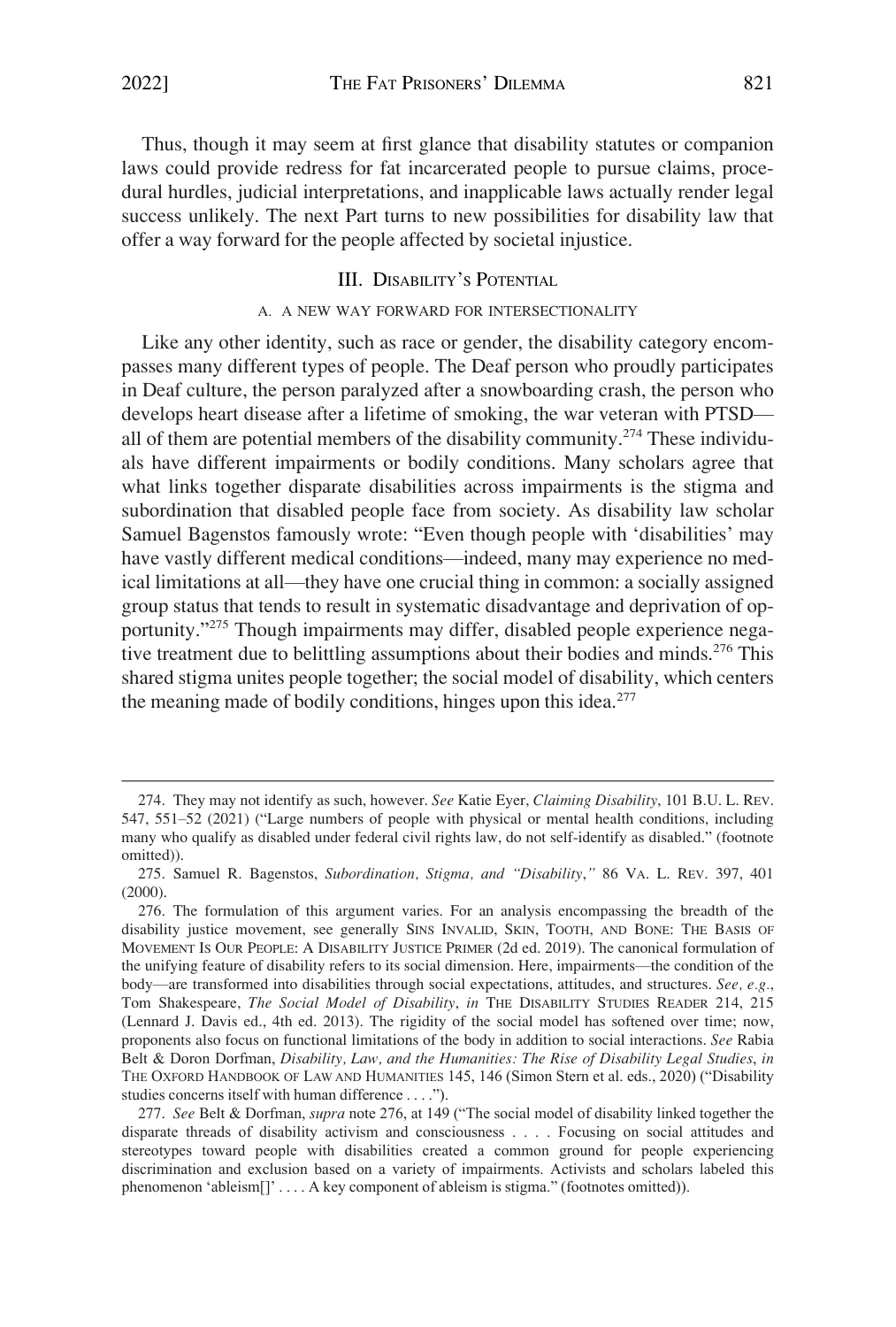Some scholars discuss fatness in this vein. For example, they point to sizeist discrimination against fat people seeking employment, especially fat women.<sup>278</sup> Or, they discuss needed but denied accommodations in public places such as planes.279 Asking for more attention to modifications that incarcerated people need for their bodies—such as larger cots or uniforms—can be easily linked to this preexisting conversation. Disability law may provide redress for these requests.

More complicated is addressing negative aspects of impairments; irrespective of social conditions, some people's bodies hurt or may have disorders or conditions that could lead to pain. While this is not the case for all fat people, it may describe the situation of some fat people and how they experience their bodies. For some, conceptualizing fatness as an unhealthy or painful condition tugs against the Health at Every Size movement; it also creates friction with the focus on stigma for the disability rights movement.

Focusing on the socially unequal conditions that produce fatness in the first place is also fraught. Reducing the factors that produce fat incarcerated people requires more responsibility from government operatives and is an open-ended request for more state resources. This dynamic is in contrast to a stronger appeal by disability advocates that is grounded in muted libertarianism; there, disabled advocates ask for state resources in the short term so that they can ultimately receive resources through paid work as opposed to government benefits.<sup>280</sup> Even if scholars have pointed out flaws in these libertarian-style claims, they are easier to make under Title I of the ADA: disabled people could move into paid employment and thus avoid dependency-based welfare programs.281 By contrast, Title II charges state and local governments with the obligation to incorporate disability in its programs, facilities, and services. $282$  While greater disability incorporation would ameliorate the second-class status of disabled people, the governments' obligations to address disability would remain.

A refocus on socially unequal conditions also centers ex ante inequality rather than ex post inequality. Most stigma discussion is focused on ex post inequality —the discrimination disabled people face *because of* their disabled bodies and identities, in other words, the subordination that occurs due to the negative treatment of disabled people. By contrast, I want to redirect our attention to the inequities that *produce* disabled people in the first place.

Supplementing the already-prevalent ex post analysis with a focus on the ex ante creators of inequality would emphasize the urgent need to eliminate the subordination that negatively affects the life chances of disabled people. However, it would also reduce the population of the disability community because of a

<sup>278.</sup> *See* Shinall, *supra* note 15, at 102–03.

<sup>279.</sup> *See* Tirosh, *supra* note 28, at 318.

<sup>280.</sup> *See* SAMUEL R. BAGENSTOS, LAW AND THE CONTRADICTIONS OF THE DISABILITY RIGHTS MOVEMENT 29 (2009).

<sup>281.</sup> *See, e.g.*, Bagenstos, *supra* note 275.

<sup>282.</sup> *See* 42 U.S.C. § 12132.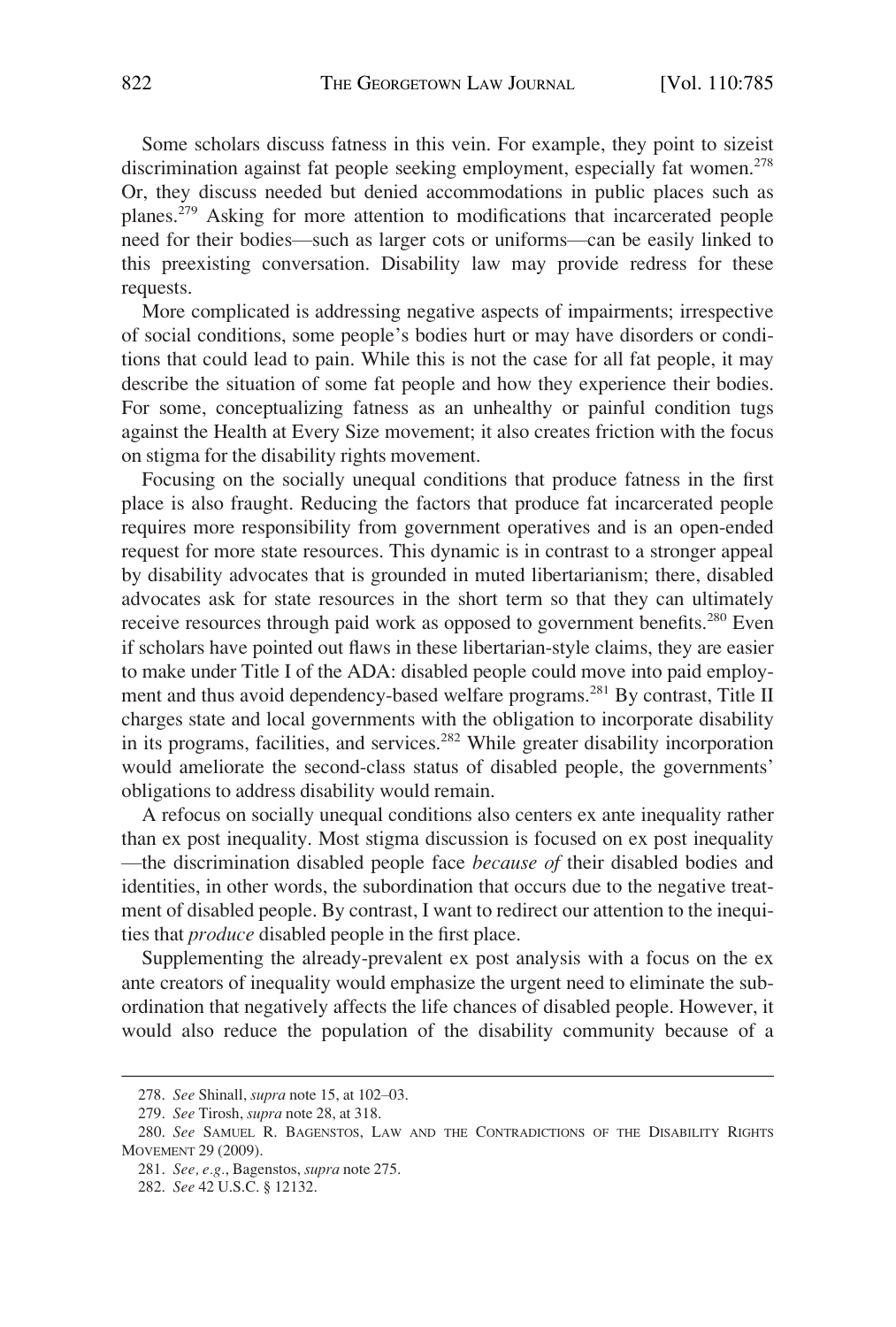decrease in the unequal conditions that produce some disabled people in the first place. This reduction may nestle uncomfortably with other aspects of disability advocacy that challenge the problem of "cure."283 Activist Eli Clare contends that the idea of cure speaks to locating "the problem, or damage, of disability within individual disabled bodies and minds."<sup>284</sup> Clare writes: "In response, disability activists have for decades said loudly and clearly, 'Leave our bodies and [sic] alone. Stop treating us as broken.'"285 Scholars and activists like Clare want to center our attention on the social conditions that make living with a disability difficult, rather than ameliorating disabilities through body modification. To bolster their case, they detail the accumulated historical record of ableist efforts to eliminate or warehouse disabled people found lacking, from eugenics to state hospitals.286 Moreover, ableist stereotyping exaggerates the problems of disability rather than providing accurate portrayals of living as a disabled person.<sup>287</sup>

286. The history of ableism is extensive, as noted by Justice Thurgood Marshall in *City of Cleburne v. Cleburne Living Center*. *See* 473 U.S. 432, 461–64 (1985) (Marshall, J., concurring in the judgment in part and dissenting in part) (recounting that people with disabilities have experienced a history of "segregation and discrimination that can only be called grotesque"). *See generally* DOUGLAS C. BAYNTON, DEFECTIVES IN THE LAND: DISABILITY AND IMMIGRATION IN THE AGE OF EUGENICS 2 (2016) (characterizing the history of immigration as a history of "[t]he exclusion of individuals seen as defective" with a focus on the experience of immigrants with disabilities); Rabia Belt, *Ballots for Bullets?: Disabled Veterans and the Right to Vote*, 69 STAN. L. REV. 435, 440 (2017) (challenging the notion that disabled veterans have always occupied a position of honor by telling the story of the "systematic disenfranchisement of disabled Civil War veterans living in soldiers' homes"); DEA H. BOSTER, AFRICAN AMERICAN SLAVERY AND DISABILITY: BODIES, PROPERTY, AND POWER IN THE ANTEBELLUM SOUTH, 1800–1860 (2013) (elucidating the dual stigma of Blackness and disability in the pre-Civil War United States); NATE HOLDREN, INJURY IMPOVERISHED: WORKPLACE ACCIDENTS, CAPITALISM, AND LAW IN THE PROGRESSIVE ERA (2020) (offering a history of workers left disabled by workplace accidents in the late nineteenth and early twentieth centuries, and critiquing the legal response to this widespread harm); PAUL A. LOMBARDO, THREE GENERATIONS, NO IMBECILES: EUGENICS, THE SUPREME COURT, AND *BUCK V. BELL* (2008) (telling the story of Carrie Buck's sterilization and analyzing the Supreme Court case that bears her name as a symbol of the state's power over people it deems defective); SARAH F. ROSE, NO RIGHT TO BE IDLE: THE INVENTION OF DISABILITY, 1840S–1930S, at 223 (2017) (explaining the process by which people with disabilities were "pushed out of the paid labor market and, thereby, edged out from 'good citizenship'"); JOSEPH P. SHAPIRO, NO PITY: PEOPLE WITH DISABILITIES FORGING A NEW CIVIL RIGHTS MOVEMENT (1994) (documenting the disability community's long political struggle against exclusion, ostracism, and prejudice).

*See* Laurie Block, *Stereotypes About People with Disabilities*, DISABILITY HIST. MUSEUM, 287. <https://www.disabilitymuseum.org/dhm/edu/essay.html?id=24>[\[https://perma.cc/V8KU-4NP8\]](https://perma.cc/V8KU-4NP8) (last visited Feb. 5, 2022) (identifying the stereotype that people with disabilities lead lives of "constant sorrow" in which "the able-bodied stand under a continual obligation to help them"); Ronald J. Berger, *Disability and the Dedicated Wheelchair Athlete: Beyond the "Supercrip" Critique*, 37 J. CONTEMP. ETHNOGRAPHY 647, 673 (2008) (arguing that wheelchair basketball players "engage in oppositional identity work" by challenging hegemonic stereotypes about disabled bodies).

<sup>283.</sup> *See generally* ELI CLARE, BRILLIANT IMPERFECTION: GRAPPLING WITH CURE (2017) (problematizing "cure," the ubiquitous notion that conditions of physical and mental impairment can or should be remedied).

<sup>284.</sup> Eli Clare, Notes on Cure, Disability, and Natural Worlds, Lecture at the University of New Hampshire (April 2015) (excerpted transcript available at [https://eliclare.com/what-eli-offers/lectures/](https://eliclare.com/what-eli-offers/lectures/cure)  [cure](https://eliclare.com/what-eli-offers/lectures/cure) [\[https://perma.cc/6N2E-V3GY\]](https://perma.cc/6N2E-V3GY)).

<sup>285.</sup> *Id.*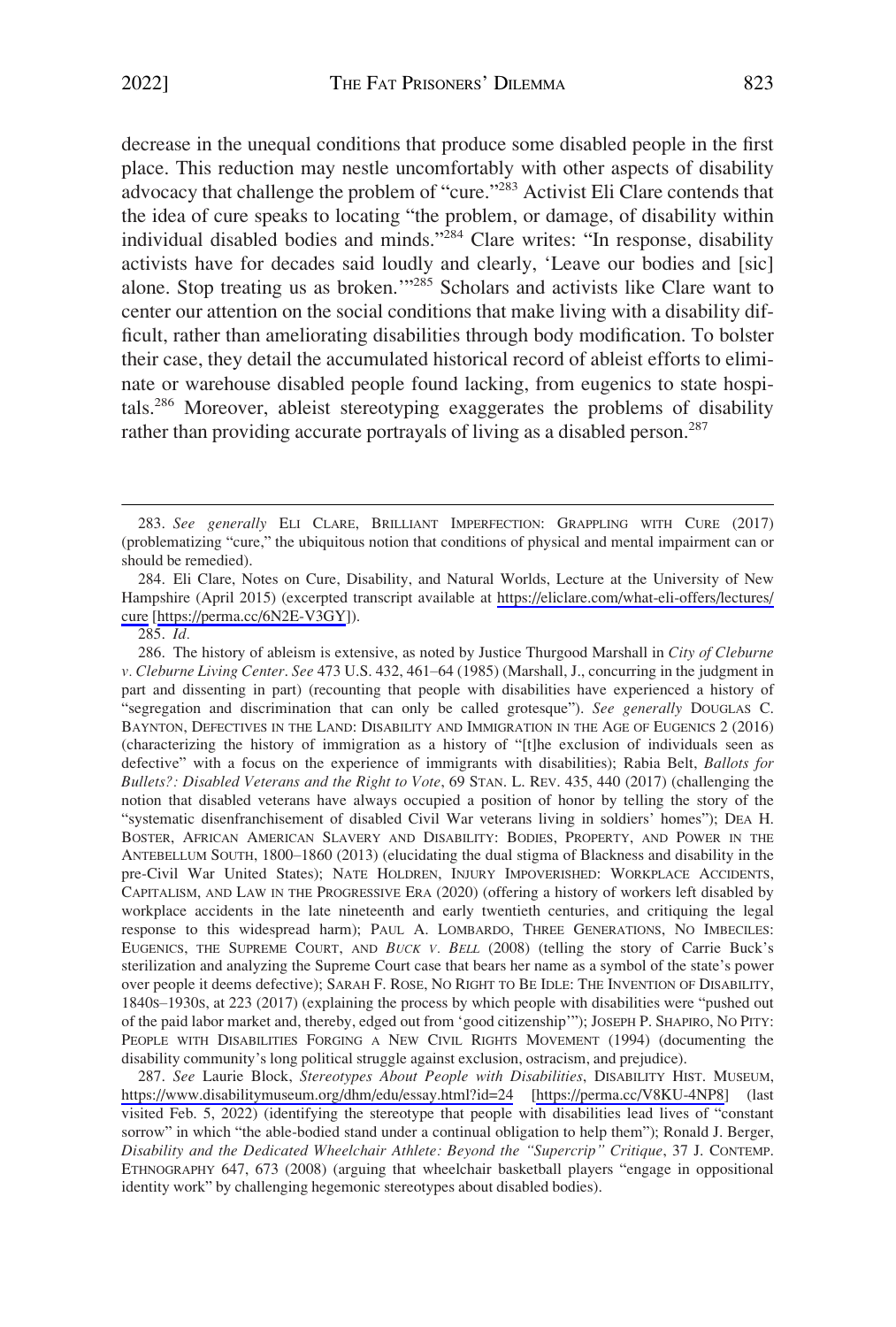However, other disability scholars, including Susan Wendell, have pointed out that shifting focus away from cure and speaking only in positive registers about disability produces a lopsided impression of the disability community, skewed toward physical disability and those who are deemed "healthy disabled" and away from the impairments, social conditions, and people that make these positive sentiments more difficult to convey.<sup>288</sup> This latter group includes conditions such as chronic pain and some psychiatric disorders, and includes factors such as environmental harm or medical negligence.<sup>289</sup>

Thus, the way forward necessitates recognizing the importance of the body and possible negative aspects of impairment without falling into the trap of ableism, challenging negative ableist social conditions without overemphasizing overly positive disability chronicles, and avoiding the resurrection of the medical model of disability. This older model of disability privileged the diagnoses of medical professionals and other allied workers to describe the lives of disabled people.290 This model foregrounded the body but drained any social meaning of disability; instead, it focused on treating and curing individual disabled people's impairments. This model has been justly criticized for centering nondisabled medical professionals and ignoring the ableism that negatively impacted disabled people's lives.291 What I propose instead is to keep the attention of the social model to social inequity, yet not just use it to shed light upon the social stigma of disability but also use it to reflect the social injustices that give rise to some impairments in the first place. $292$ 

Talking about the negative aspects of impairments and how injustice produces some disabilities may make disability scholarship and activism more

290. *See* Belt & Dorfman, *supra* note 222, at 183 ("Medical diagnosis is a way for society to assert control over those who are diagnosed as sick or disabled.").

291. *See* Clare, *supra* note 284 ("How would . . . the medical establishment, go about restoring my body? The vision of me without tremoring hands and slurred speech, with more balance and coordination, doesn't originate from my body's history. Rather it arises from an imagination of what my body should be like, some definition of normal and natural.").

<sup>288.</sup> Susan Wendell, *Unhealthy Disabled: Treating Chronic Illnesses as Disabilities*, HYPATIA, Fall 2001, at 17, 18–19; *see also* ALISON KAFER, FEMINIST, QUEER, CRIP 3–4 (2013) ("As much joy as I find in communities of disabled people, and as much as I value my experiences as a disabled person, I am not interested in becoming more disabled than I already am. I realize that position is itself marked by an ableist failure of imagination, but I can't deny holding it.").

<sup>289.</sup> See generally JASBIR K. PUAR, THE RIGHT TO MAIM: DEBILITY, CAPACITY, DISABILITY (2017) (demonstrating how states inflict and utilize conditions of impairment as a means of exercising power and control over people); Erica L. Green, *Flint's Children Suffer in Class After Years of Drinking the Lead-Poisoned Water*, N.Y. TIMES (Nov. 6, 2019), [https://www.nytimes.com/2019/11/06/us/politics/](https://www.nytimes.com/2019/11/06/us/politics/flint-michigan-schools.html)  [flint-michigan-schools.html](https://www.nytimes.com/2019/11/06/us/politics/flint-michigan-schools.html) ("Five years after Michigan switched Flint's water supply to the contaminated Flint River from Lake Huron, the city's lead crisis has migrated from its homes to its schools, where neurological and behavioral problems — real or feared — among students are threatening to overwhelm the education system.").

<sup>292.</sup> Indeed, some areas of disability history have noted the importance of social injustice to producing impairment. Two key areas are work and war. *See, e.g.*, ROSE, *supra* note 286; HOLDREN, *supra* note 286, at 1–2; Belt, *supra* note 286, at 444–45; LARRY M. LOGUE & PETER BLANCK, HEAVY LADEN: UNION VETERANS, PSYCHOLOGICAL ILLNESS, AND SUICIDE 68 (2018); SARAH HANDLEY-COUSINS, BODIES IN BLUE: DISABILITY IN THE CIVIL WAR NORTH 12 (2019).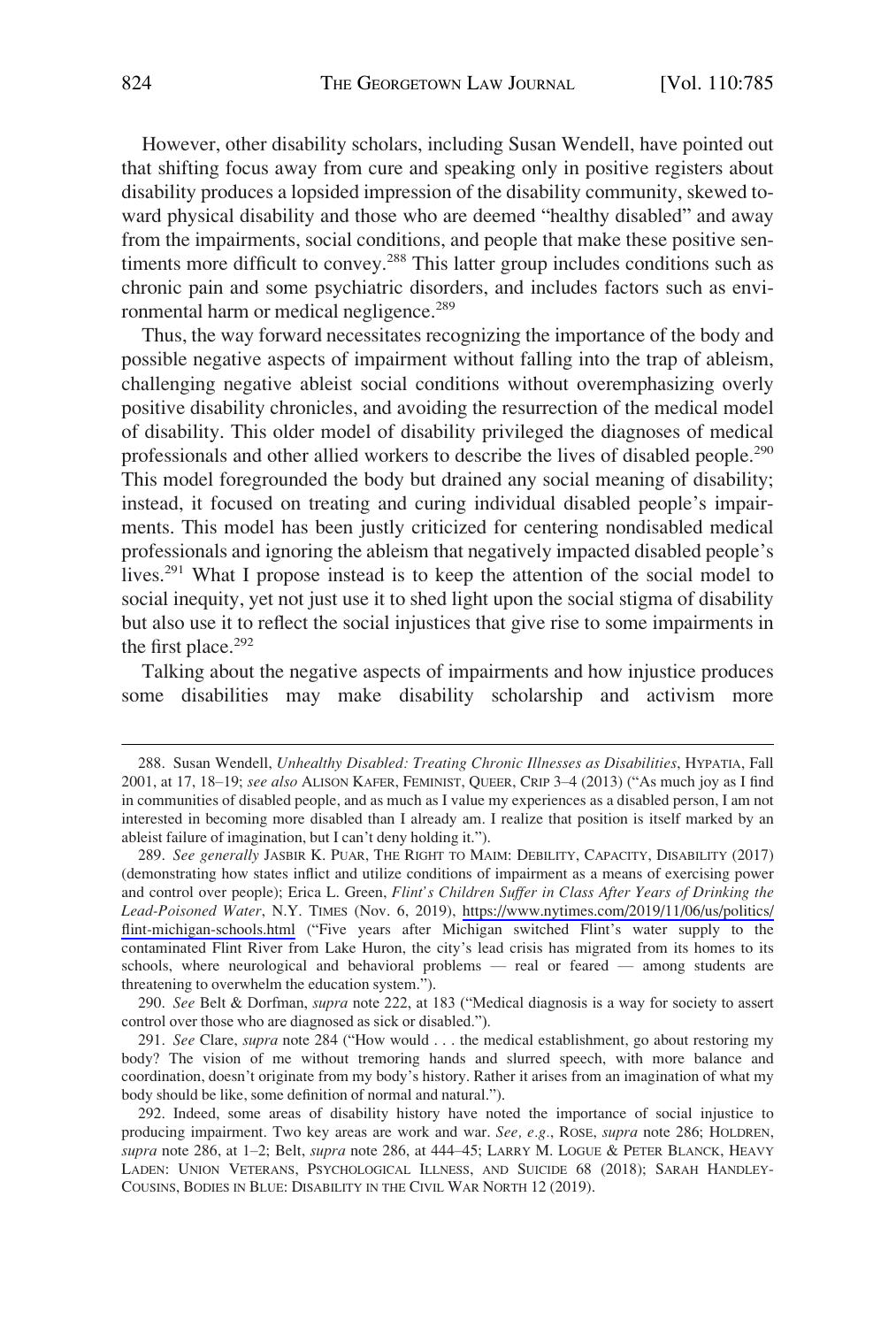intersectional. The canonical work in intersectionality did not incorporate disability.293 Newer work that does discuss intersectionality and disability typically examines the mutual subordination of ableism and racism that flow together for disabled people of color.294 Others have written about race *as* disability and disability as marked with inferiority.<sup>295</sup> Disability and Critical Race Theory (DisCrit) activists such as the Sins Invalid collective and scholars such as Nirmala Erevelles, Jasbir Puar, Subini Annamma, Jina Kim, and Sami Schalk have charged the disability community to incorporate intersectional thinking into disability activism. They argue that disability justice will not be achieved without also addressing racial inequality, homophobia, transphobia, and the like.<sup>296</sup> Jina Kim, for example, discusses Audre Lorde's *The Cancer Journals* and how Lorde linked cancer to depleted funding for healthcare for people of color.<sup>297</sup> Nirmala Erevelles asks, "How is disability celebrated if its very existence is inextricably linked to the violence of social/economic conditions of capitalism?"298 In particular, legal scholar Beth Ribet has done significant work in weaving disability with critical race theory. She notes how physical or psychological disablement (as well as social and political subordination) can also be a process that results in disability imposed through racial power relations.<sup>299</sup> She also points out that disabled people of color face a perilous set of choices: given the potentially stigmatizing and disempowering nature of the label disabled, people and communities facing multiple barriers may not want to utilize it or recognize it as a possibly positive signifier.<sup>300</sup> This representation problem is compounded in a disability politics that does not comprehend racism, so disabled people of color do not see their experiences and realities adequately reflected.<sup>301</sup> Other scholars discuss how Black disability "becomes concealed under the blanket of homelessness, substance abuse, violence, and poverty" rather than being labeled as

<sup>293.</sup> *See* Kimberle´ Crenshaw, *Demarginalizing the Intersection of Race and Sex: A Black Feminist Critique of Antidiscrimination Doctrine, Feminist Theory and Antiracist Politics*, *in* FEMINIST LEGAL THEORY: FOUNDATIONS 383, 385 **(**D. Kelly Weisberg ed., 1993).

<sup>294.</sup> *See* Adrienne Asch, *Critical Race Theory, Feminism, and Disability: Reflections on Social Justice and Personal Identity*, 62 OHIO ST. L.J. 391, 397 (2001); Robert L. Hayman, Jr. & Nancy Levit, *Un-Natural Things: Constructions of Race, Gender, and Disability*, *in* CROSSROADS, DIRECTIONS, AND A NEW CRITICAL RACE THEORY 159, 161–62 (Francisco Valdes et al. eds., 2002); Kaaryn Gustafson, *Disability, Fluidity, and Measuring Without Baselines*, 75 MISS. L.J. 1007, 1025–26 (2006).

<sup>295.</sup> *See* Kimani Paul-Emile, *Blackness as Disability?*, 106 GEO. L.J. 293, 295 (2018); Craig Konnoth, *Medicalization and the New Civil Rights*, 72 STAN. L. REV. 1165, 1207 (2020); Beth Ribet, *Surfacing Disability Through a Critical Race Theoretical Paradigm*, 2 GEO. J. L. & MOD. CRITICAL RACE PERSPS. 209, 217 (2011).

*See 10 Principles of Disability Justice*, SINS INVALID (Sept. 17, 2015), [https://www.sinsinvalid.](https://www.sinsinvalid.org/blog/10-principles-of-disability-justice)  296. [org/blog/10-principles-of-disability-justice](https://www.sinsinvalid.org/blog/10-principles-of-disability-justice) [\[https://perma.cc/V8SW-7236](https://perma.cc/V8SW-7236)] ("Ableism, coupled with white supremacy, supported by capitalism, underscored by heteropatriarchy, has rendered the vast majority of the world 'invalid.'").

<sup>297.</sup> Jina B. Kim, *Disability in an Age of Fascism*, 72 AM. Q. 265, 266 (2020).

<sup>298.</sup> NIRMALA EREVELLES, DISABILITY AND DIFFERENCE IN GLOBAL CONTEXTS: ENABLING A TRANSFORMATIVE BODY POLITIC 17 (2011).

<sup>299.</sup> Ribet, *supra* note 295.

<sup>300.</sup> *See id.* at 219.

<sup>301.</sup> *See id.* at 240.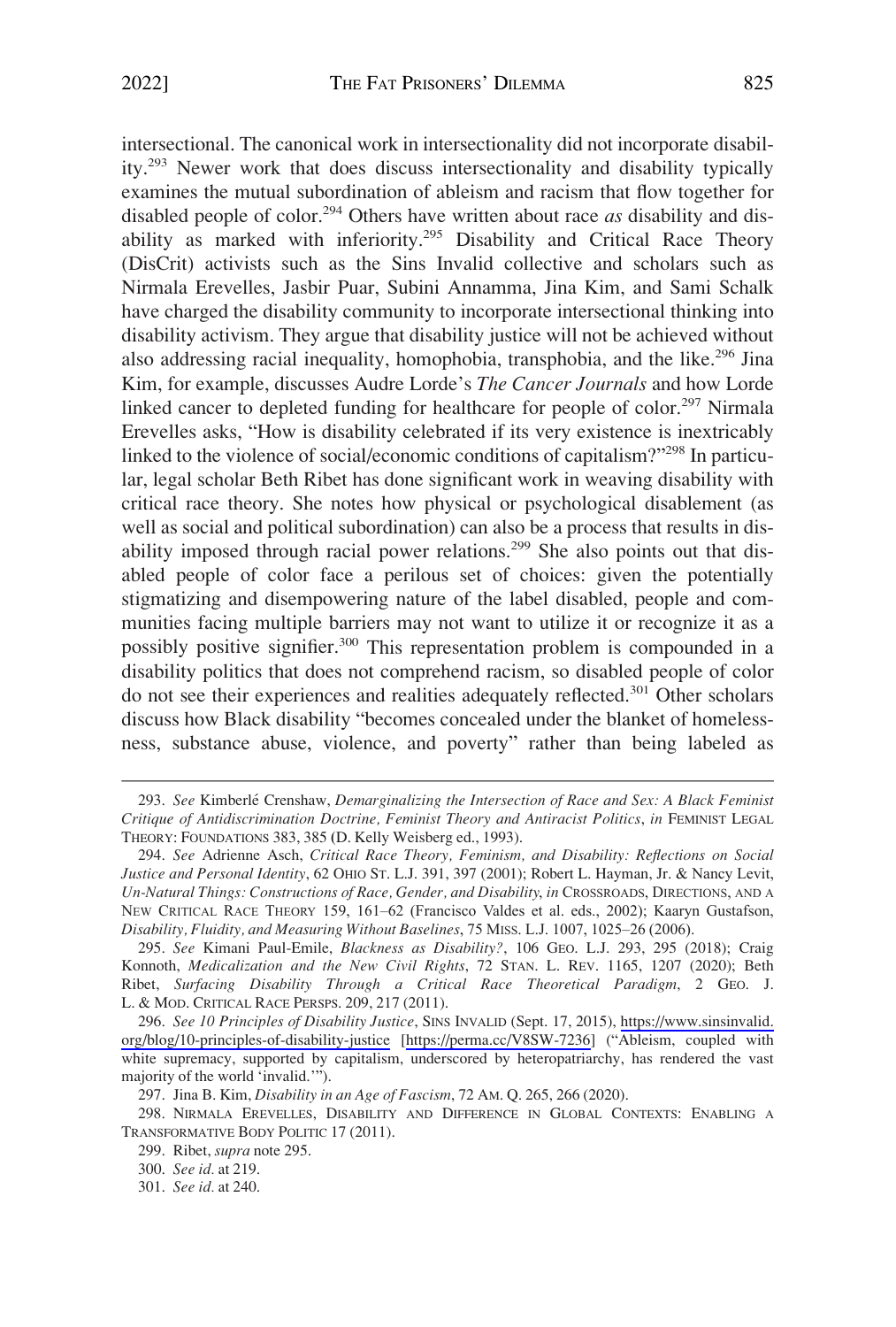disability, and how racist violence such as environmental injustice or war leads to injury and disability.<sup>302</sup>

DisCrit pushes back against a poststructuralist notion of disability that uses the liberatory potential of challenging bodily hegemonies without sufficient attention to the material consequences and lived experiences of disabled people.303 It is a liberatory politics that moves away from present-day ideas of law and statecraft. Disability law is criticized for the misleading hope that legal claims will provide positive benefits for disabled people and move away from the tyranny of medical dictates.304 Jina Kim argues that such identitarian interventions have multiple problems: "the implicit centering of whiteness, the commitment to a liberal politics of recognition and visibility, the enshrining of the agentic individual as political subject, and a rigid codification of the meaning and definition of disability, to name but a few."<sup>305</sup>

This Article speaks to a different idea of intersectional work. Like with DisCrit scholars, rather than adding disability to the pantheon of identity factors that we use to talk about inequality (although that is also necessary), the intent here is to discuss how other types of injustice, such as racism, factor into producing disability in the first place. Thus, concerning fat people in prison, we would discuss mass incarceration and how the carceral state impacts poor people of color; violence and trauma in and out of carceral spaces; food deserts and swamps in and outside of incarceration; inadequate health care; and other contributors to the problem—in addition to problems with reasonable modifications and accommodations for fat incarcerated people and their bodies.

The Article diverges to address the consequences if this new model succeeds: if we center people who become disabled at least in part because of a marginalized identity such as poverty or race within the disability community, then this is a subcommunity that we actually would want to shrink over time. Thus, strikingly, disability progress would lead to a whiter and less multiply marginalized disability community. Moreover, remedying disabling social injustice requires grappling with the pitfalls of treatment and cure. Differentiating between disabilities to reduce versus disabilities to celebrate will be difficult for a disability rights movement that is wary of calling attention to the negative aspects of impairment because of how overdetermined they are. That said, discomfort with acknowledging the ways that oppression can cause disability is probably part of the reason why the disability movement and disability scholarship have difficulties with

<sup>302.</sup> Jane Dunhamn, Jerome Harris, Shancia Jarrett, Leroy Moore, Akemi Nishida, Margaret Price, Britney Robinson & Sami Schalk, *Developing and Reflecting on a Black Disability Studies Pedagogy: Work from the National Black Disability Coalition*, DISABILITY STUD. Q. (2015), [https://dsq-sds.org/](https://dsq-sds.org/article/view/4637/3933) [article/view/4637/3933](https://dsq-sds.org/article/view/4637/3933) [[https://perma.cc/D4TQ-VTNX\]](https://perma.cc/D4TQ-VTNX).

<sup>303.</sup> *See* Kim, *supra* note 297, at 269; EREVELLES, *supra* note 298, at 18; SUBINI ANCY ANNAMMA, THE PEDAGOGY OF PATHOLOGIZATION: DIS/ABLED GIRLS OF COLOR IN THE SCHOOL-PRISON NEXUS 6 (2018) (explaining how the carceral state uniquely harms girls of color who are considered disabled, for example, by removing them from school).

<sup>304.</sup> *See* Kim, *supra* note 297, at 267.

<sup>305.</sup> *Id.*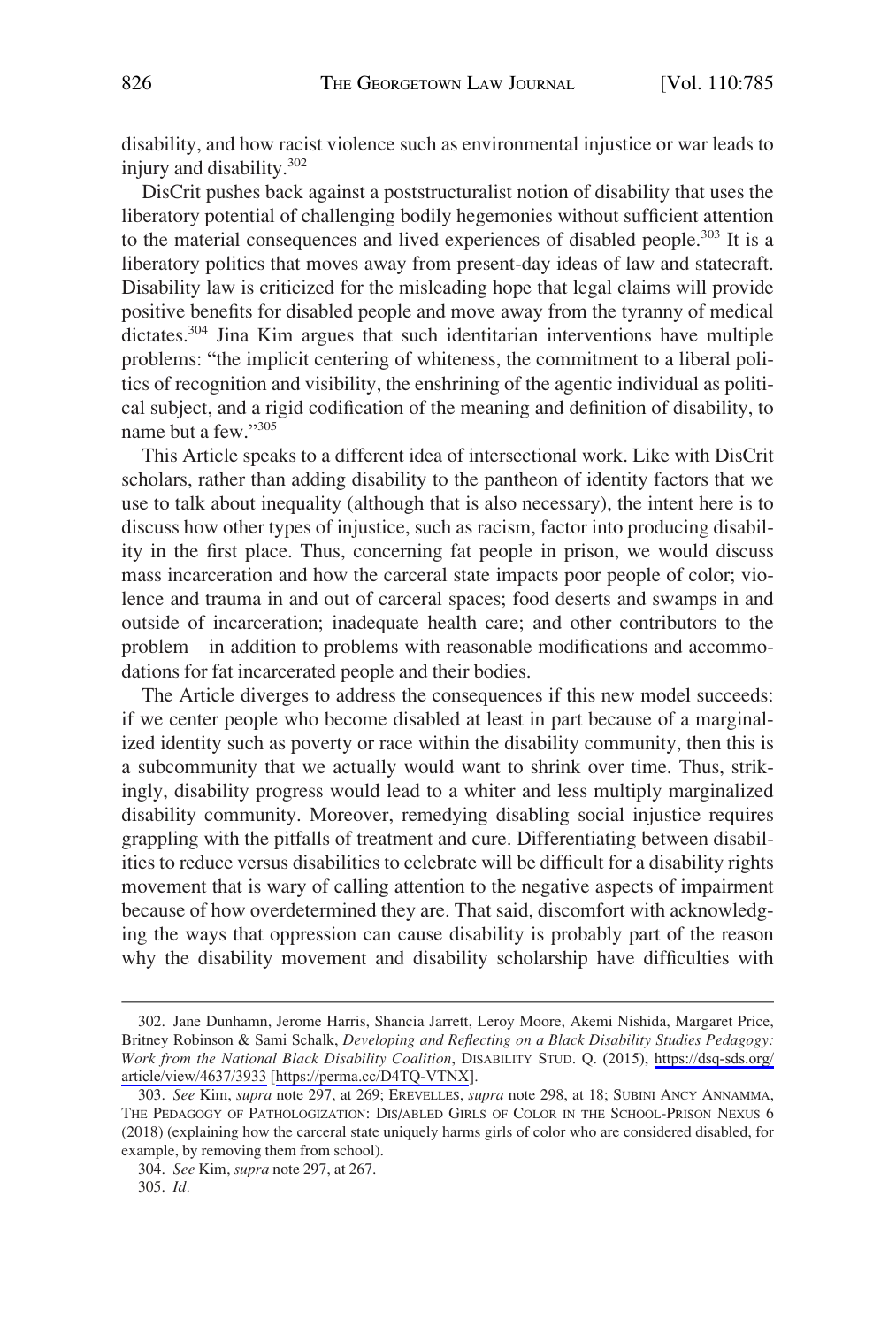<span id="page-42-0"></span>intersectionality in the first place. Other strong identity claims are produced out of inequality, yet disability shies away from this type of formulation.

Furthermore, rather than the entirely liberatory politics of DisCrit, this Article aims to think of a path forward that would engage with, rather than avoid, present-day law and statecraft. While some health scholars have proposed using disability law as an avenue for redressing social ills, the previous Part illustrates how, in some circumstances, this proposal is illusory without significant legal and political change. Centering the most disadvantaged members of the disability community may also help strengthen against the fragility of the buy-in of disability politics.<sup>306</sup> Scholars such as Samuel Bagenstos, Michael Waterstone, and Jasmine Harris have spoken of the fragility of disability acceptance because it was not a movement fully metabolized by the public.<sup>307</sup> Highlighting the social inequities that produce impairment could help connect disability justice with other social movements that do not speak in the register of disability scholarship but have strong resonances.<sup>308</sup>

#### B. SLOW VIOLENCE

The plight of fat incarcerated people, and indeed, incarcerated people in general, is the embodiment of "slow violence." Currently, though, the intersection of slow violence and disability scholarship is strikingly muted.<sup>309</sup> As defined by environmental scholar Rob Nixon, slow violence is "a violence that occurs gradually and out of sight, a violence of delayed destruction that is dispersed across time and space, an attritional violence that is typically not viewed as violence at

<sup>306.</sup> *See* Jasmine E. Harris, Essay, *The Frailty of Disability Rights*, 169 U. PA. L. REV. ONLINE 29, 32–33 (2020); Belt & Dorfman, *supra* note 222, at 180.

<sup>307.</sup> *See* BAGENSTOS, *supra* note 280, at 28; Michael Waterstone, *Could We Pass the ADA Today?: Disability Rights in an Age of Partisan Polarization*, 12 ST. LOUIS U. J. HEALTH L. & POL'Y 261, 262 (2019); Michael E. Waterstone, *The Costs of Easy Victory*, 57 WM. & MARY L. REV. 587, 593–94 (2015); Harris, *supra* note 306.

*See, e.g.*, Linda Villarosa, *Pollution Is Killing Black Americans. This Community Fought Back.*, 308. N.Y. TIMES MAG. (July 28, 2020), [https://www.nytimes.com/2020/07/28/magazine/pollution](https://www.nytimes.com/2020/07/28/magazine/pollution-philadelphia-black-americans.html)[philadelphia-black-americans.html](https://www.nytimes.com/2020/07/28/magazine/pollution-philadelphia-black-americans.html) (recalling the "first stirrings of the Black-led environmental-justice movement" in the 1970s).

<sup>309.</sup> For existing scholarship in this area, see, for example, Julie Sadler, *War Contaminants and Environmental Justice: The Case of Congenital Heart Defects in Iraq*, *in* DISABILITY STUDIES AND THE ENVIRONMENTAL HUMANITIES: TOWARD AN ECO-CRIP THEORY 338, 338 (Sarah Jaquette Ray & Jay Sibara eds., 2017) (arguing that the colonial violence in Iraq "is both the outright violence of war and the slow violence of environmental destruction and economic impoverishment, which work together to create transgenerational disablement of children"); Jina B. Kim, *Cripping East Los Angeles: Enabling Environmental Justice in Helena Maria Viramontes's* Their Dogs Came with Them, *in* DISABILITY STUDIES AND THE ENVIRONMENTAL HUMANITIES, *supra*, at 502, 502 (discussing the disabling slow violence explored in a "Chicana coming-of-age narrative set in the age of freeway expansion" that "employs images of bodily mutilation to dramatize the effects of urban displacement"); Sarah Gibbons, *Neurological Diversity and Environmental (In)Justice: The Ecological Other in Popular and Journalist Representations of Autism*, *in* DISABILITY STUDIES AND THE ENVIRONMENTAL HUMANITIES, *supra*, at 531, 535–36 (discussing slow violence as it relates to commercial chemicals, genetically modified organisms, and rising autism rates); and see also Lisa Nichols Hickman, *Lead Me Beside Still Waters: Toxic Water, Trisomy 21 and a Theology of Eco-Social Disability*, 19 WORLDVIEWS 34, 36 (2015) (discussing the relationship between water toxicity and elevated rates of Down syndrome).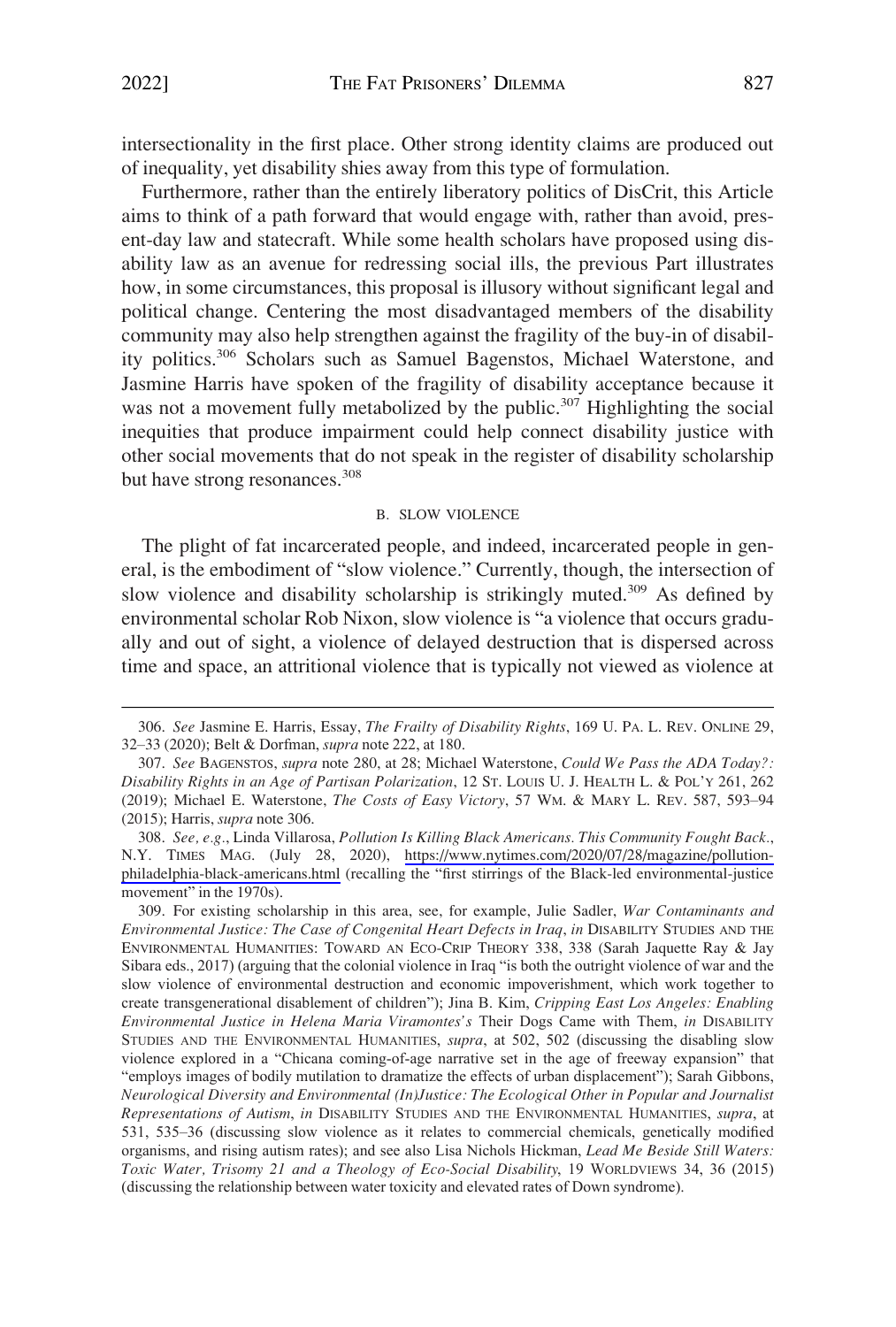all."310 Slow violence is hard to see because it is not spectacular—it is not contained in a single visible moment. Thus, the victims of slow violence may not receive recognition, especially legal recognition, "because their narratives of injury are deemed to fail the prevailing politico-scientific logic of causation."<sup>311</sup> Scholars and advocates such as Ruth Wilson Gilmore, who defines racism as "group-differentiated vulnerability to premature death,"<sup>312</sup> speak in similar registers as slow violence scholars.<sup>313</sup>

Legal scholar Stephen Lee groups slow violence scholarship into two broad categories.314 The first category emanates from environmentalists such as Rob Nixon, who focus on the difficulty of preventing environmental disaster and compensating for the damage.315 They discuss examples such as dumping toxic waste in the Global South<sup>316</sup> and environmental crises concentrated in communities of  $color<sup>317</sup>$  The concept has reached other fields such as criminal law<sup>318</sup> and immigration law.319 Criminal law scholar Aya Gruber, for example, states: "Fast violence occurs when racist police officers kill unarmed black civilians, and slow violence occurs when the cumulative conditions of racialized inequality and disenfranchisement leave an island vulnerable to a hurricane.<sup>"320</sup> This category addresses the problem of nonspectacular harm that tends to injure people within disempowered communities.

The second slow violence category grows from cultural theorist Lauren Berlant and includes scholars in queer theory and literary criticism.<sup>321</sup> This

315. *See, e.g.*, Chloe Ahmann, *"It's Exhausting to Create an Event Out of Nothing": Slow Violence and the Manipulation of Time*, 33 CULTURAL ANTHROPOLOGY 142, 145–46 (2018); Shannon O'Lear, *Climate Science and Slow Violence: A View from Political Geography and STS on Mobilizing Technoscientific Ontologies of Climate Change*, 52 POL. GEOGRAPHY 4, 4–5 (2016); Matiangai V.S. Sirleaf, *Not Your Dumping Ground: Criminalization of Trafficking in Hazardous Waste in Africa*, 35 WIS. INT'L L.J. 326, 329-30 (2018).

316. *See* Sirleaf, *supra* note 315.

317. *See* Sarah L. Swan, *Plaintiff Cities*, 71 VAND. L. REV. 1227, 1249–50 (2018).

318. *See, e.g.*, Aya Gruber, *Equal Protection Under the Carceral State*, 112 NW. U. L. REV. 1337, 1365 (2018); Geoff Ward, *The Slow Violence of State Organized Race Crime*, 19 THEORETICAL CRIMINOLOGY 299, 300 (2015).

319. Lee, *supra* note 314, at 2322.

320. Gruber, *supra* note 318.

<sup>310.</sup> ROB NIXON, SLOW VIOLENCE AND THE ENVIRONMENTALISM OF THE POOR 2 (2011).

<sup>311.</sup> *Id.* at 47.

<sup>312.</sup> RUTH WILSON GILMORE, GOLDEN GULAG: PRISONS, SURPLUS, CRISIS, AND OPPOSITION IN GLOBALIZING CALIFORNIA 28 (2007).

<sup>313.</sup> *See* Sarah Burgess & Stuart J. Murray, *Carceral Biocitizenship: The Rhetorics of Sovereignty in Incarceration*, *in* BIOCITIZENSHIP: THE POLITICS OF BODIES, GOVERNANCE, AND POWER 51, 53 (Kelly E. Happe et al. eds., 2018) ("[Carceral institutions] affirm the citizenship rights of those incarcerated, claiming to safeguard the conditions under which life can continue. In this cover-up, incarcerated subjects . . . have no place from which to make a claim to the very rights law claims to guarantee.").

<sup>314.</sup> *See* Stephen Lee, Essay, *Family Separation as Slow Death*, 119 COLUM. L. REV. 2319, 2327 (2019).

<sup>321.</sup> *See* Lauren Berlant, *Slow Death (Sovereignty, Obesity, Lateral Agency)*, 33 CRITICAL INQUIRY 754, 758 (2007); *see also* LAUREN BERLANT, CRUEL OPTIMISM 7 (2011) (arguing, in the context of the so-called obesity epidemic, that "the genre of crisis can distort something structural and ongoing within ordinariness into something that seems shocking and exceptional"); Susan Greenhalgh & Megan A.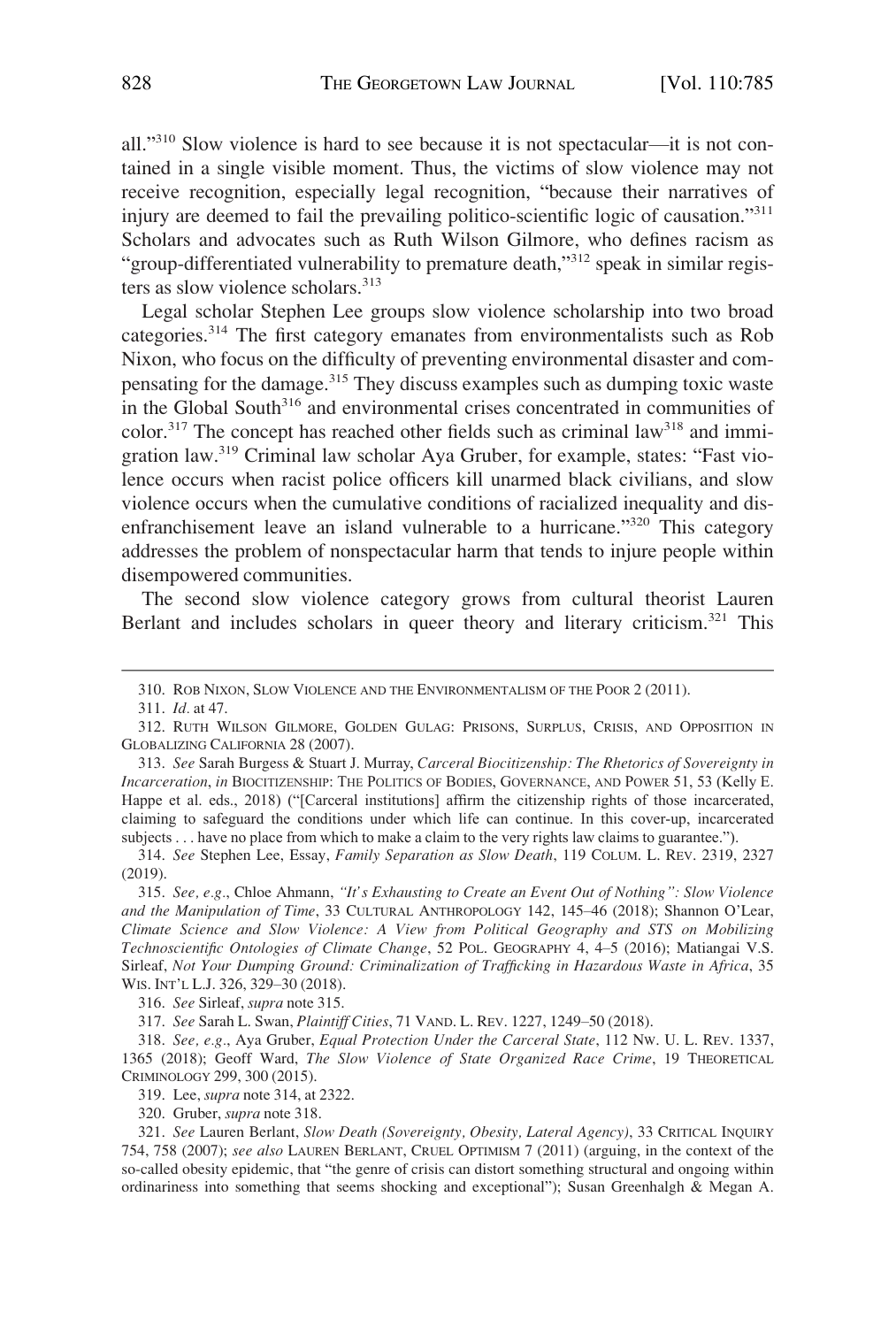category focuses upon harms that accrue to those unable to accomplish "the good life." In *Slow Death (Sovereignty, Obesity, Lateral Agency)*, Lauren Berlant contends that though socially unequal conditions often cause obesity, individual obese people are blamed for the state of their bodies.<sup>322</sup> Formulating obesity as a moral failing of individual choice rather than a product of structural injustice then obscures social inequities that allow some people to access the good life, which also includes a thin body. Moreover, disempowered people are blamed for their own inadequate circumstances.<sup>323</sup> This misattribution of blame also contributes to the persistence of the good life ideal rather than a reexamination of whether it is possible and why it is not for so many people. Lee links this second category to work in critical race theory that addresses what Patricia Williams calls "spiritmurder":<sup>324</sup> "the real human cost of society's refusal to recognize anti-Black racism as a legitimate form of suffering."<sup>325</sup>

The new disability paradigm advanced in this Article incorporates both models of slow violence. Bodies are important for both formulations—they are injured in the first model, and people with injured bodies are blameworthy in the second model. In other words, disempowered people accrue impairments because they live in particular communities targeted for unjust treatment, because they are subject to harm due to their identities, and because they cannot obtain healing resources from a drained welfare state. Then, an ableist society interprets these impairments as the fault of those who are "unlucky" enough to have them. Some people can receive legal accommodations for their disabilities but not collective redress for the conditions that created them. For others, their impairments do not qualify them for disability law, or they do not view disability as a relevant paradigm.

Carney, *Bad Biocitizens?: Latinos and the US "Obesity Epidemic*,*"* 73 HUM. ORG. 267, 274 (2014) ("[W]e have sought to disrupt the spotlighting of Latinos in America's 'obesity epidemic.' This spotlighting itself constitutes a form of structural violence, one that furthers the 'slow death' of structurally vulnerable populations.").

<sup>322.</sup> *See* Berlant, *supra* note 321, at 755.

<sup>323.</sup> *See id.* at 776.

<sup>324.</sup> Patricia Williams, *Spirit-Murdering the Messenger: The Discourse of Fingerpointing as the Law's Response to Racism*, 42 U. MIA. L. REV. 127, 129 (1987).

<sup>325.</sup> Lee, *supra* note 314, at 2329; *see also* Adrien Katherine Wing & Monica Nigh Smith, *Critical Race Feminism Lifts the Veil?: Muslim Women, France, and the Headscarf Ban*, 39 U.C. DAVIS L. REV. 743, 777 (2006) (diagnosing Muslim women forbidden from veiling with "spirit injury"); Jeffrey Fagan & Tracey L. Meares, *Punishment, Deterrence and Social Control: The Paradox of Punishment in Minority Communities*, 6 OHIO ST. J. CRIM. L. 173, 228 (2008) (describing the suffering of Black men in California, where four times as many Black men are in prison as are attending universities); Dorothy E. Roberts, *The Social and Moral Cost of Mass Incarceration in African American Communities*, 56 STAN. L. REV. 1271, 1298–99 (2004) (discussing mass incarceration as an institution that serves to inflict suffering on Black people through confinement and control); Mario L. Barnes, *Empirical Methods and Critical Race Theory: A Discourse on Possibilities for a Hybrid Methodology*, 2016 WIS. L. REV. 443, 454 (discussing empirical methods and critical race theory, or "e-CRT," which "call[s] for a type of mutually respectful engagement that produces a more searching consideration of race"); Ward, *supra*  note 318 (describing the "long and mainly unresolved history" of governmental actors "employing violence . . . to establish and maintain relations of racial domination and subordination").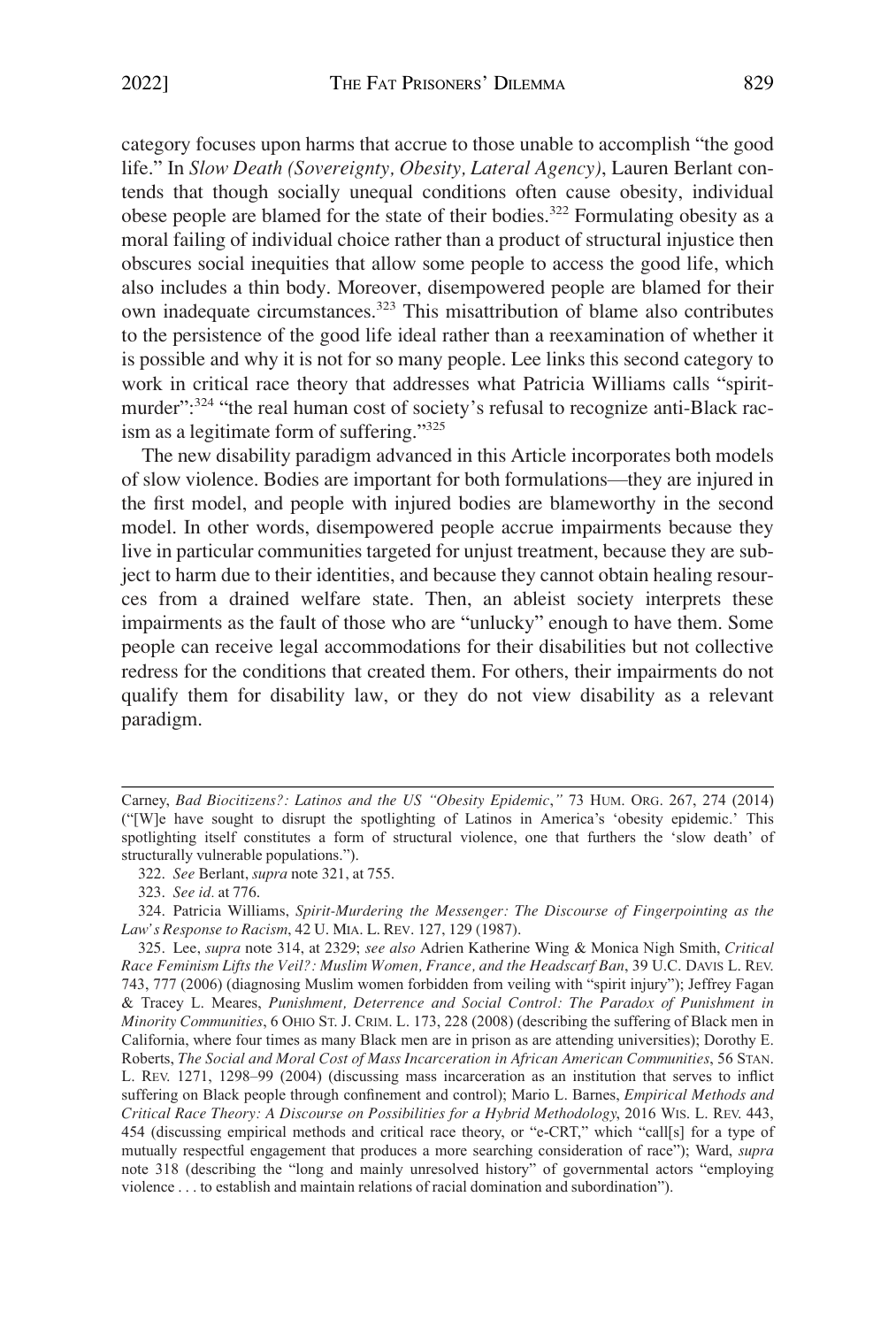<span id="page-45-0"></span>It should be, however. People have coined different words for this process of bodily harm. Jasbir Puar speaks of "debility."326 She characterizes debility as the product of "injury and bodily exclusion" that accrues to disempowered communities; it lingers underneath the claims that disability law recognizes as disabilities.327 Beth Ribet reframes "disablement," a term created by disability advocates Marta Russell and Jean Stewart.<sup>328</sup> With disablement, Russell and Stewart wanted to focus our attention on the antisubordination aspect of disability. Ribet further contends that disablement also includes "the process by which some disabilities are socially produced, and more specifically are produced by violence, inequity and subordination."329 I do not want to create another word. I accept both Puar's and Ribet's glosses on disability. However, I argue we should retain disability as a term because what they are talking about should not be separate from disability but should be incorporated within it. The pressures of current disability rights failure create opportunities for new politics. Disability is the connecting point between the body and society, where social injustice becomes material. Thus, a discussion about fatness in prison and slow violence is not just about current doctrinal outcomes; it is also about the gradual whittling away of resources in poor and Black and brown communities, the rise of mass incarceration, and the shifting of resources from the welfare state to the carceral state. It is also linked to conversations happening in other realms about Black Lives Matter, prison reform and abolition, food deserts, gentrification, trauma, and other areas of injustice.

# **CONCLUSION**

Formulating the next steps is quite hard. At the current moment, there is more focus than usual on the negative aspects of mass incarceration.<sup>330</sup> Protest on behalf of those affected by the carceral state, however, is still catalyzed by spectacular instances of violence<sup>331</sup> that the issue of fat incarcerated people does not

<sup>326.</sup> PUAR, *supra* note 289, at xvii.

<sup>327.</sup> *Id.* 

*See* Jean Stewart & Marta Russell, *Disablement, Prison, and Historical Segregation*, MONTHLY 328. REV. (July 1, 2001), <https://monthlyreview.org/2001/07/01/disablement-prison-and-historical-segregation/> [[https://perma.cc/HBH2-4VY6](https://perma.cc/)]; Beth Ribet, *Naming Prison Rape as Disablement: A Critical Analysis of the Prison Litigation Reform Act, the Americans with Disabilities Act, and the Imperatives of Survivor-Oriented Advocacy*, 17 VA. J. SOC. POL'Y & L. 281, 281 (2010).

<sup>329.</sup> Ribet, *supra* note 328, at 285.

<sup>330.</sup> *See generally* Dorothy E. Roberts, *The Supreme Court, 2018 Term*—*Foreword: Abolition Constitutionalism*, 133 HARV. L. REV. 1, 14 (2019) (describing prisons as "part of a larger system of carceral punishment that legitimizes state violence against the nation's most disempowered people to maintain a racial capitalist order for the benefit of a wealthy white elite" (footnote omitted)).

*See, e.g.*, Alex Altman, *Why the Killing of George Floyd Sparked an American Uprising*, TIME 331. (June 4, 2020, 6:49 AM), <https://time.com/5847967/george-floyd-protests-trump/>("[T]he timing and cruelty of [George] Floyd's death, captured in a horrific video that shows the white Minneapolis police officer Derek Chauvin casually kneeling on the victim's neck, has spurred a national uprising. . . . The protests have . . . triggered civic unrest in America at a scale not seen since the assassination of Martin Luther King Jr. in 1968."); Helier Cheung, *George Floyd Death: Why US Protests Are So Powerful This Time*, BBC NEWS (June 8, 2020), <https://www.bbc.com/news/world-us-canada-52969905> [\[https://](https://perma.cc/9JQX-35TY)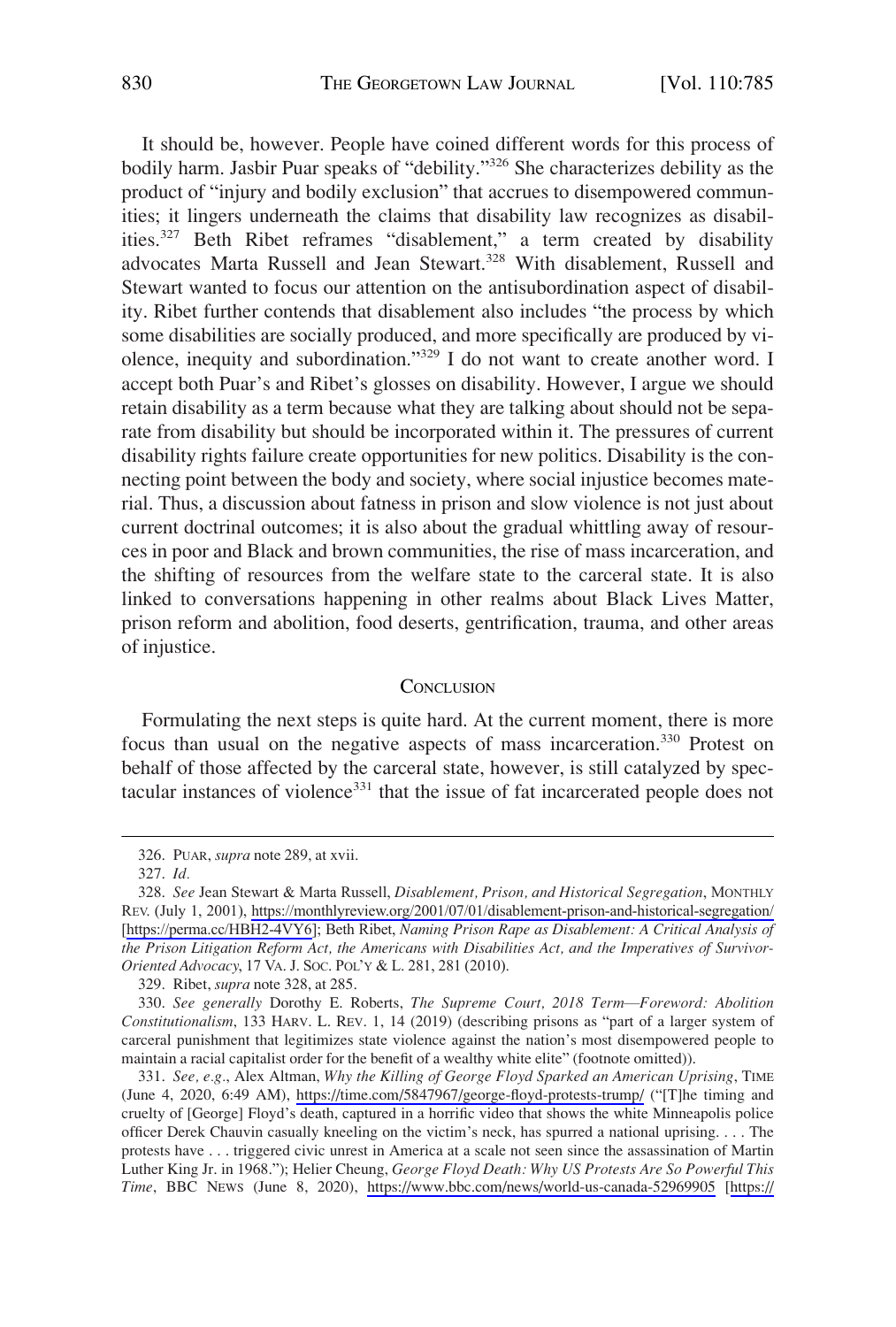encompass. The modifications that fat incarcerated people need, and the factors that go into producing the population of fat incarcerated people, cannot be characterized as the actions of an unjust army (the police) intent on harming and killing innocent people. Instead, they are a component of the overall management practices of an unjust society.

There are some barriers to incorporating social harm into disability law. EEOC regulations explain that "[e]nvironmental, cultural, or economic disadvantages such as poverty, lack of education, or a prison record are not impairments" under the ADA,332 and the Individuals with Disabilities Education Act (IDEA)'s regulatory definition of a "[s]pecific learning disability" excludes "economic disadvantage."<sup>333</sup> That said, though, people can still claim impairments created from socioeconomic deprivation, such as metabolic disorders stemming from malnutrition and hunger or psychiatric disorders following exposure to trauma, as disabilities under the ADA.<sup>334</sup>

Carceral institutions can change their food practices to provide healthier food. Pennsylvania and Massachusetts have implemented healthier menus.<sup>335</sup> New York City and Philadelphia have created nutritional standards that apply within carceral spaces.336 Some states have recognized the shortsighted nature of providing cheap and unhealthy food given the long-term and costly consequences. Florida and Minnesota transitioned to prison-created food: "An audit of Florida's Aramark contract found that its food costs were lower, quality was better, and more [incarcerated people] actually ate the food when the Department operated its own food services program."<sup>337</sup> And after struggling with a private contractor, Minnesota decided to return food services to in-house control in 2015, "providing

334. Multiple scholars discuss the correlation between poverty and disability, arguing for expansions in disability based on that correlation. *See, e.g.*, Jennifer Pokempner & Dorothy E. Roberts, *Poverty, Welfare Reform, and the Meaning of Disability*, 62 OHIO ST. L.J. 425, 425 (2001) (examining "the nature of the association between poverty and disability with the goal of encouraging more comprehensive forms of social provision that confront the inequitable distribution of illness and disability as well as the economic and social structures that generate these patterns" (emphasis omitted)); Nicholas Freudenberg, *Adverse Effects of US Jail and Prison Policies on the Health and Well-Being of Women of Color*, 92 AM. J. PUB. HEALTH 1895, 1895–96 (2002); Sagit Mor, *Disability and the Persistence of Poverty: Reconstructing Disability Allowances*, 6 NW. J.L. & SOC. POL'Y 178, 183, 186 (2011); *see also* James E. Ryan, *Poverty as Disability and the Future of Special Education Law*, 101 GEO. L.J. 1455, 1470 (2013) (discussing the socioeconomic exclusion in the IDEA).

335. Sawyer, *supra* note 66.

336. *Id.* 

337. Id.; see Paul C. Decker & Donald L. Miller, FLA. DEP'T OF CORR., COST-VALUE ANALYSIS: ARAMARK FOOD SERVICE CONTRACT C1927 (2007), [https://www.prisonlegalnews.org/media/](https://www.prisonlegalnews.org/media/publications/fl_fdoc_audit_of_aramark_contract_2007.pdf)  [publications/fl\\_fdoc\\_audit\\_of\\_aramark\\_contract\\_2007.pdf](https://www.prisonlegalnews.org/media/publications/fl_fdoc_audit_of_aramark_contract_2007.pdf) [[https://perma.cc/62K3-7RMV\]](https://perma.cc/62K3-7RMV).

perma.cc/9JQX-35TY] (quoting an activist who described Floyd's murder as "the last straw for many communities," and describing a "number of different factors" that led a racially diverse group of protesters, including many first-time protesters, to rebellion in all fifty states).

<sup>332. 29</sup> C.F.R. pt. 1630 app. § 1630.2(h) (2021).

<sup>333. 34</sup> C.F.R. § 300.8(c)(10)(ii) (2021) ("Specific learning disability does not include learning problems that are primarily the result . . . of environmental, cultural, or economic disadvantage."); *see also* 34 C.F.R. § 300.309(a)(3)(v) (2021) (excluding inability to meet grade level standards due to "economic disadvantage" from the definition of specific learning disability).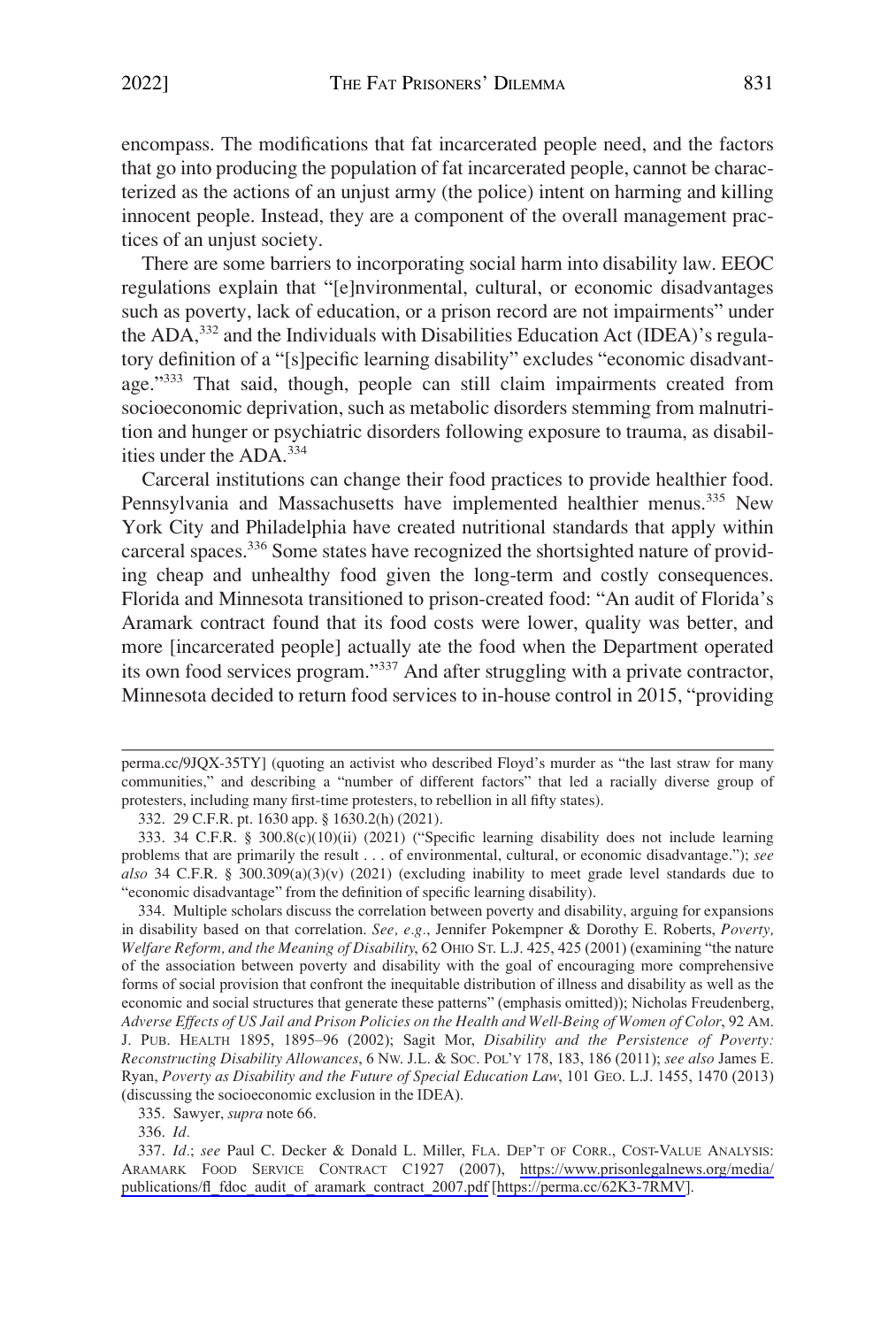real food for [incarcerated people] even if it costs more money."<sup>338</sup> Carceral institutions can also provide activities, mandated by regulation and backed up by robust oversight, to help incarcerated people stave off weight gain and manage stress.<sup>339</sup>

Above all, more data is needed to measure prison conditions, the factors that produce and maintain fatness, and to link conditions within and outside the prison walls. For the most part, incarcerated people are not included in public health surveys.340 The main source of health information about incarcerated people is compiled by the Bureau of Justice Statistics, which is years out of date. As the Prison Policy Initiative notes: "The [Survey of Prison Inmates] was conducted every 5-7 years from 1974-2004, and was finally conducted again in 2016."<sup>341</sup> "The next Survey of Inmates in Local Jails is slated for release in 2022; at that point, it will be 15 years off-schedule."<sup>342</sup> The infrequency of reports, and the steady reduction of information contained in these reports is troublesome and could be attributed to "[i]nsufficient funding, recent changes in leadership, [or] staff attrition."343 As for research where incarcerated people are included, much of the data about weight is self-reported, which raises questions about its accuracy. Moreover, research about fatness needs to incorporate multiple avenues of attention, from chronic illness prevalence, to the impact of stigma and sizeism, to the significance of trauma and violence. Finally, research should disaggregate prisons and jails, which could have vastly different obesogenic factors.<sup>344</sup>

There are numerous pitfalls ahead when pursuing this work. If we provide incarcerated people with an array of foods and physical activity, does obesity become their fault because they chose wrong? It is probably more likely for us to think about "blaming" them for inputs such as poor eating instead of thinking of poor eating as caused by stress, trauma, and other troubling factors. What about allowing people who are in abject circumstances the pleasure of unhealthy food? Commissary food is the only break that incarcerated people receive from bland

<sup>338.</sup> Rupert Neate, Prison Food Politics: The Economics of an Industry Feeding 2.2 Million, GUARDIAN (Sept. 30, 2016, 7:00 AM), [https://www.theguardian.com/us-news/2016/sep/30/prison-food](https://www.theguardian.com/us-news/2016/sep/30/prison-food-spending-budget-cuts-minnesota)[spending-budget-cuts-minnesota](https://www.theguardian.com/us-news/2016/sep/30/prison-food-spending-budget-cuts-minnesota) [<https://perma.cc/3NUL-9QX3>].

*See, e.g.*, Stephen White & Stian Alexander, *Prisoners Offered Yoga Sessions and Fat Fighters*  339. *Club at Maximum Security 'Monster Mansion' HMP Wakefield*, MIRROR (Oct. 2, 2016, 5:32 PM), <https://www.mirror.co.uk/news/uk-news/prisoners-offered-yoga-sessions-fat-8965053>[\[https://perma.cc/](https://perma.cc/CP42-ANC8) [CP42-ANC8\]](https://perma.cc/CP42-ANC8).

<sup>340.</sup> *See* Brian Houle, *Obesity Disparities Among Disadvantaged Men: National Adult Male Inmate Prevalence Pooled with Non-Incarcerated Estimates, United States, 2002*–*2004*, 72 SOC. SCI. & MED. 1667, 1667 (2011).

<sup>341.</sup> Wendy Sawyer, Since You Asked: Is It Me, or Is the Government Releasing Less Data About the *Criminal Justice System?*, PRISON POL'Y INITIATIVE (Nov. 14, 2019), [https://www.prisonpolicy.org/](https://www.prisonpolicy.org/blog/2019/11/14/criminal-justice-data/)  [blog/2019/11/14/criminal-justice-data/](https://www.prisonpolicy.org/blog/2019/11/14/criminal-justice-data/) [[https://perma.cc/84YR-2PZW\]](https://perma.cc/84YR-2PZW)

<sup>342.</sup> *Id.* 

<sup>343.</sup> *Id.* 

<sup>344.</sup> It is also important to examine fat children and children in juvenile detention settings. *See, e.g.*, Kelly M. Robinson, Debbie Haupt-Hoffman, Barbara Stewart, Faye Schneider, Nancy Hamm & Vicki Garrison, *Is Obesity a Problem in a Juvenile Correctional Facility?*, 12 J. CORR. HEALTH CARE 175, 179 (2006) (answering the question in the article's title in the affirmative).